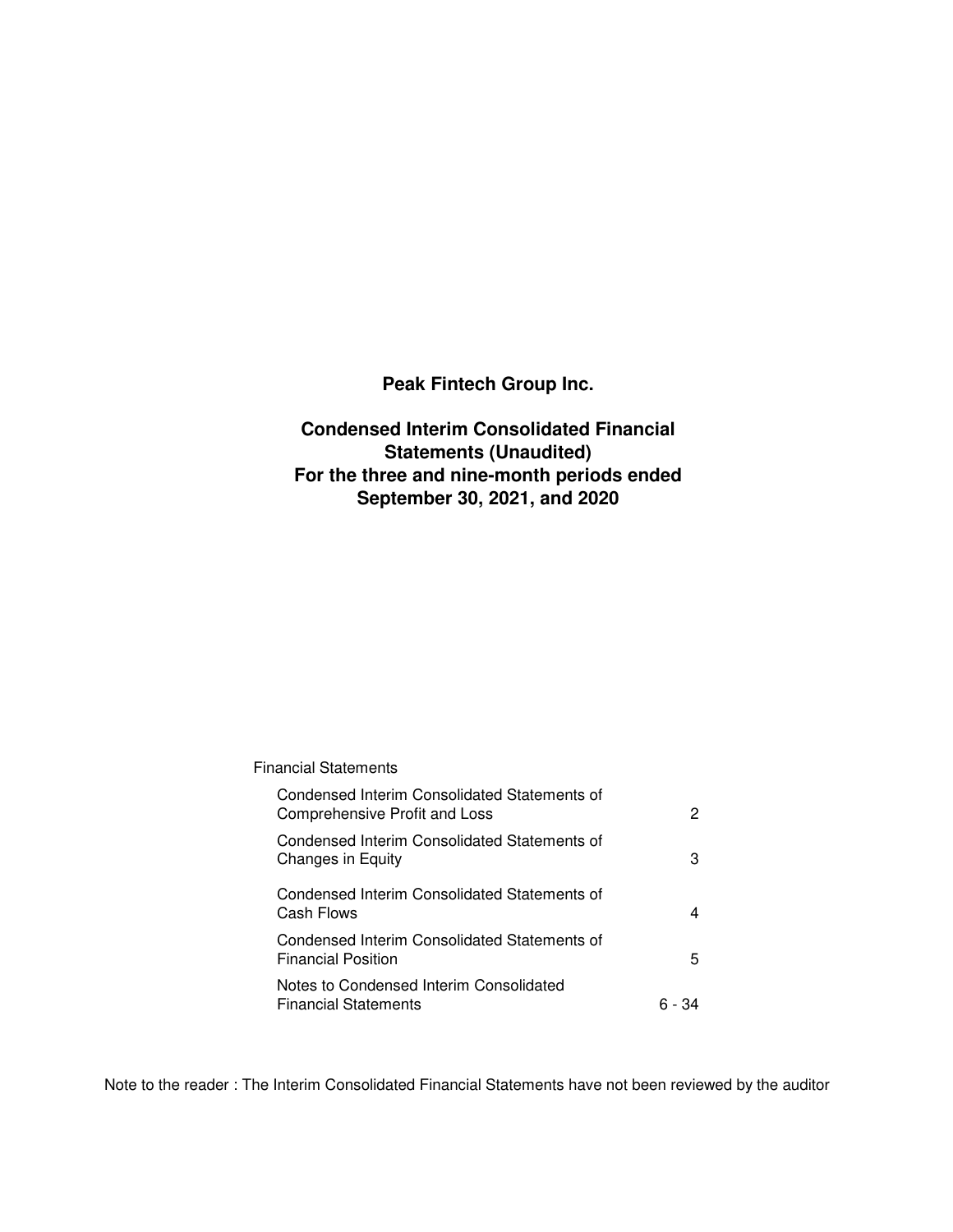## **PEAK FINTECH GROUP INC.**

**Condensed Interim Consolidated Statements of Comprehensive Profit and Loss**

For the three and nine-month periods ended September 30, 2021 and 2020

(In Canadian dollars, except weighted average number of outstanding shares)

| (Unaudited) |
|-------------|
|-------------|

| Note<br>September 30<br>September 30<br>Restated<br>2021<br>2021<br>2020<br>\$<br>\$.<br>\$<br>25,695,570<br>15,116,369<br>70,584,525<br>26,329,268<br><b>Revenues</b><br>25,695,570<br>15.116.369<br>70,584,525<br>26,329,268<br><b>Expenses</b><br>20,912,490<br>Cost of service<br>21,120,835<br>13,385,347<br>60,910,889<br>2,792,424<br>Salaries and fringe benefits<br>1,375,954<br>386,676<br>1,099,606<br>Service fees<br>161,859<br>208,741<br>468,497<br>479,205<br>104,370<br>Royalty on software<br>32,524<br>47,469<br>107,202<br>Board remuneration<br>29,062<br>549,020<br>278,191<br>51,405<br>300.052<br>Consulting fees<br>118,310<br>1,181,765<br>2,034,766<br>Management fees<br>11,670<br>38,844<br>15,729<br>55,261<br>Professional fees<br>154,345<br>340,879<br>417,868<br>1,330,750<br>Administrative and indirect cost<br>221,582<br>$\overline{\phantom{0}}$<br>(16, 246)<br>421,775<br>678,256<br>Public relations and press releases<br>88,207<br>140,112<br>Office supplies, software and utilities<br>(1,517)<br>26,777<br>86,968<br>129,088<br>11,570<br>34,327<br>34,673<br>Lease expenses<br>11,510<br>35,637<br>10,112<br>77,809<br>31,890<br>Insurance<br>16.4<br>41,606<br>280,584<br>137,374<br>800,934<br>Finance costs<br>Pre-acquisition expenses assumed on<br>consolidation of a subsidiary<br>216,421<br>4<br>216,421<br>5<br><b>Expected credit loss</b><br>(44, 286)<br>451<br>(35,040)<br>588,748<br>77,510<br>55,943<br>155,176<br>138,200<br>Travel and entertainment<br>318,523<br>Stock exchange and transfer agent costs<br>165,154<br>65,857<br>101,973<br>137,035<br>Translation cost and others<br>16,150<br>6,676<br>20,618<br>Reversal of impairment loss<br>8<br>(193, 717)<br>$\overline{\phantom{0}}$<br>$\overline{\phantom{0}}$<br>$\overline{7}$<br>Depreciation of property and equipment<br>22.545<br>65,847<br>21,495<br>64,649<br>Gain on bargain purchase<br>4<br>(1,910,598)<br>(1,910,597)<br>$\overline{\phantom{m}}$<br>Amortization of intangible assets<br>8<br>462,831<br>67,616<br>685,263<br>231,896<br>Expiration of deferred finance cost<br>353,377<br>Amortization of financing initial costs<br>6,799<br>20,175<br>10,441<br>11,137<br>Change in fair value of contingent<br>consideration payable<br>4<br>171,432<br>(217, 325)<br>171,432<br>(217, 325)<br>Depreciation of right-of-use assets<br>$\overline{7}$<br>105,972<br>219,878<br>137,209<br>350,819<br>(Gain) Loss on foreign exchange<br>60,526<br>(4, 128)<br>2,776<br>(31, 981)<br>23,312,024<br>15,961,277<br>67,330,827<br>28,140,879<br>3,253,698<br>2,383,546<br>(844,908)<br>Profit (loss) before income taxes<br>Income tax<br>123,504<br>1,821,043<br>857,260<br>501,404<br>1,526,286<br>(968, 412)<br>1,432,655<br>Net profit (loss)<br>Net profit (loss) attributable to:<br>Non-controlling interest<br>169,752<br>350,015<br>861,311<br>615,079<br>1,356,534<br>(2,928,094)<br>Owners of the parent<br>(1,318,427)<br>571,344<br>1,526,286<br>(968, 412)<br>1,432,655<br>(2,313,015)<br>Item that will be reclassified subsequently to profit or loss<br>Currency translation adjustment<br>(1,003,357)<br>(472, 282)<br>(782, 277)<br>(926, 733)<br>Total comprehensive profit (loss)<br>2,529,643<br>(496, 130)<br>2,214,932<br>(1,386,282)<br>Net profit (loss) and total comprehensive profit (loss)<br>attributable to:<br>Non-controlling interest<br>205,593<br>446,671<br>820,190<br>880,821<br>Owners of the parent<br>2,324,050<br>(942, 801)<br>1,394,742<br>(2,267,102)<br>2,214,932<br>2,529,643<br>(496,130)<br>(1,386,281)<br>80,351,626<br>43,324,341<br>69,298,789<br>39,317,044<br>Weighted average number of outstanding shares<br>Basic and diluted profit (loss) per share<br>0.017<br>(0.030)<br>0.008<br>(0.074) |  | Three-month periods ended | Nine-month periods ended |             |  |
|----------------------------------------------------------------------------------------------------------------------------------------------------------------------------------------------------------------------------------------------------------------------------------------------------------------------------------------------------------------------------------------------------------------------------------------------------------------------------------------------------------------------------------------------------------------------------------------------------------------------------------------------------------------------------------------------------------------------------------------------------------------------------------------------------------------------------------------------------------------------------------------------------------------------------------------------------------------------------------------------------------------------------------------------------------------------------------------------------------------------------------------------------------------------------------------------------------------------------------------------------------------------------------------------------------------------------------------------------------------------------------------------------------------------------------------------------------------------------------------------------------------------------------------------------------------------------------------------------------------------------------------------------------------------------------------------------------------------------------------------------------------------------------------------------------------------------------------------------------------------------------------------------------------------------------------------------------------------------------------------------------------------------------------------------------------------------------------------------------------------------------------------------------------------------------------------------------------------------------------------------------------------------------------------------------------------------------------------------------------------------------------------------------------------------------------------------------------------------------------------------------------------------------------------------------------------------------------------------------------------------------------------------------------------------------------------------------------------------------------------------------------------------------------------------------------------------------------------------------------------------------------------------------------------------------------------------------------------------------------------------------------------------------------------------------------------------------------------------------------------------------------------------------------------------------------------------------------------------------------------------------------------------------------------------------------------------------------------------------------------------------------------------------------------------------------------------------------------------------------------------------------------------------------------------------------------------------------------------------------------------------------------------------------------------------------------------------------------------------------------------------------------------------------------------|--|---------------------------|--------------------------|-------------|--|
|                                                                                                                                                                                                                                                                                                                                                                                                                                                                                                                                                                                                                                                                                                                                                                                                                                                                                                                                                                                                                                                                                                                                                                                                                                                                                                                                                                                                                                                                                                                                                                                                                                                                                                                                                                                                                                                                                                                                                                                                                                                                                                                                                                                                                                                                                                                                                                                                                                                                                                                                                                                                                                                                                                                                                                                                                                                                                                                                                                                                                                                                                                                                                                                                                                                                                                                                                                                                                                                                                                                                                                                                                                                                                                                                                                                                    |  |                           |                          |             |  |
|                                                                                                                                                                                                                                                                                                                                                                                                                                                                                                                                                                                                                                                                                                                                                                                                                                                                                                                                                                                                                                                                                                                                                                                                                                                                                                                                                                                                                                                                                                                                                                                                                                                                                                                                                                                                                                                                                                                                                                                                                                                                                                                                                                                                                                                                                                                                                                                                                                                                                                                                                                                                                                                                                                                                                                                                                                                                                                                                                                                                                                                                                                                                                                                                                                                                                                                                                                                                                                                                                                                                                                                                                                                                                                                                                                                                    |  |                           |                          | Restated    |  |
|                                                                                                                                                                                                                                                                                                                                                                                                                                                                                                                                                                                                                                                                                                                                                                                                                                                                                                                                                                                                                                                                                                                                                                                                                                                                                                                                                                                                                                                                                                                                                                                                                                                                                                                                                                                                                                                                                                                                                                                                                                                                                                                                                                                                                                                                                                                                                                                                                                                                                                                                                                                                                                                                                                                                                                                                                                                                                                                                                                                                                                                                                                                                                                                                                                                                                                                                                                                                                                                                                                                                                                                                                                                                                                                                                                                                    |  |                           |                          | 2020        |  |
|                                                                                                                                                                                                                                                                                                                                                                                                                                                                                                                                                                                                                                                                                                                                                                                                                                                                                                                                                                                                                                                                                                                                                                                                                                                                                                                                                                                                                                                                                                                                                                                                                                                                                                                                                                                                                                                                                                                                                                                                                                                                                                                                                                                                                                                                                                                                                                                                                                                                                                                                                                                                                                                                                                                                                                                                                                                                                                                                                                                                                                                                                                                                                                                                                                                                                                                                                                                                                                                                                                                                                                                                                                                                                                                                                                                                    |  |                           |                          |             |  |
|                                                                                                                                                                                                                                                                                                                                                                                                                                                                                                                                                                                                                                                                                                                                                                                                                                                                                                                                                                                                                                                                                                                                                                                                                                                                                                                                                                                                                                                                                                                                                                                                                                                                                                                                                                                                                                                                                                                                                                                                                                                                                                                                                                                                                                                                                                                                                                                                                                                                                                                                                                                                                                                                                                                                                                                                                                                                                                                                                                                                                                                                                                                                                                                                                                                                                                                                                                                                                                                                                                                                                                                                                                                                                                                                                                                                    |  |                           |                          |             |  |
|                                                                                                                                                                                                                                                                                                                                                                                                                                                                                                                                                                                                                                                                                                                                                                                                                                                                                                                                                                                                                                                                                                                                                                                                                                                                                                                                                                                                                                                                                                                                                                                                                                                                                                                                                                                                                                                                                                                                                                                                                                                                                                                                                                                                                                                                                                                                                                                                                                                                                                                                                                                                                                                                                                                                                                                                                                                                                                                                                                                                                                                                                                                                                                                                                                                                                                                                                                                                                                                                                                                                                                                                                                                                                                                                                                                                    |  |                           |                          |             |  |
|                                                                                                                                                                                                                                                                                                                                                                                                                                                                                                                                                                                                                                                                                                                                                                                                                                                                                                                                                                                                                                                                                                                                                                                                                                                                                                                                                                                                                                                                                                                                                                                                                                                                                                                                                                                                                                                                                                                                                                                                                                                                                                                                                                                                                                                                                                                                                                                                                                                                                                                                                                                                                                                                                                                                                                                                                                                                                                                                                                                                                                                                                                                                                                                                                                                                                                                                                                                                                                                                                                                                                                                                                                                                                                                                                                                                    |  |                           |                          |             |  |
|                                                                                                                                                                                                                                                                                                                                                                                                                                                                                                                                                                                                                                                                                                                                                                                                                                                                                                                                                                                                                                                                                                                                                                                                                                                                                                                                                                                                                                                                                                                                                                                                                                                                                                                                                                                                                                                                                                                                                                                                                                                                                                                                                                                                                                                                                                                                                                                                                                                                                                                                                                                                                                                                                                                                                                                                                                                                                                                                                                                                                                                                                                                                                                                                                                                                                                                                                                                                                                                                                                                                                                                                                                                                                                                                                                                                    |  |                           |                          |             |  |
|                                                                                                                                                                                                                                                                                                                                                                                                                                                                                                                                                                                                                                                                                                                                                                                                                                                                                                                                                                                                                                                                                                                                                                                                                                                                                                                                                                                                                                                                                                                                                                                                                                                                                                                                                                                                                                                                                                                                                                                                                                                                                                                                                                                                                                                                                                                                                                                                                                                                                                                                                                                                                                                                                                                                                                                                                                                                                                                                                                                                                                                                                                                                                                                                                                                                                                                                                                                                                                                                                                                                                                                                                                                                                                                                                                                                    |  |                           |                          |             |  |
|                                                                                                                                                                                                                                                                                                                                                                                                                                                                                                                                                                                                                                                                                                                                                                                                                                                                                                                                                                                                                                                                                                                                                                                                                                                                                                                                                                                                                                                                                                                                                                                                                                                                                                                                                                                                                                                                                                                                                                                                                                                                                                                                                                                                                                                                                                                                                                                                                                                                                                                                                                                                                                                                                                                                                                                                                                                                                                                                                                                                                                                                                                                                                                                                                                                                                                                                                                                                                                                                                                                                                                                                                                                                                                                                                                                                    |  |                           |                          |             |  |
|                                                                                                                                                                                                                                                                                                                                                                                                                                                                                                                                                                                                                                                                                                                                                                                                                                                                                                                                                                                                                                                                                                                                                                                                                                                                                                                                                                                                                                                                                                                                                                                                                                                                                                                                                                                                                                                                                                                                                                                                                                                                                                                                                                                                                                                                                                                                                                                                                                                                                                                                                                                                                                                                                                                                                                                                                                                                                                                                                                                                                                                                                                                                                                                                                                                                                                                                                                                                                                                                                                                                                                                                                                                                                                                                                                                                    |  |                           |                          |             |  |
|                                                                                                                                                                                                                                                                                                                                                                                                                                                                                                                                                                                                                                                                                                                                                                                                                                                                                                                                                                                                                                                                                                                                                                                                                                                                                                                                                                                                                                                                                                                                                                                                                                                                                                                                                                                                                                                                                                                                                                                                                                                                                                                                                                                                                                                                                                                                                                                                                                                                                                                                                                                                                                                                                                                                                                                                                                                                                                                                                                                                                                                                                                                                                                                                                                                                                                                                                                                                                                                                                                                                                                                                                                                                                                                                                                                                    |  |                           |                          |             |  |
|                                                                                                                                                                                                                                                                                                                                                                                                                                                                                                                                                                                                                                                                                                                                                                                                                                                                                                                                                                                                                                                                                                                                                                                                                                                                                                                                                                                                                                                                                                                                                                                                                                                                                                                                                                                                                                                                                                                                                                                                                                                                                                                                                                                                                                                                                                                                                                                                                                                                                                                                                                                                                                                                                                                                                                                                                                                                                                                                                                                                                                                                                                                                                                                                                                                                                                                                                                                                                                                                                                                                                                                                                                                                                                                                                                                                    |  |                           |                          |             |  |
|                                                                                                                                                                                                                                                                                                                                                                                                                                                                                                                                                                                                                                                                                                                                                                                                                                                                                                                                                                                                                                                                                                                                                                                                                                                                                                                                                                                                                                                                                                                                                                                                                                                                                                                                                                                                                                                                                                                                                                                                                                                                                                                                                                                                                                                                                                                                                                                                                                                                                                                                                                                                                                                                                                                                                                                                                                                                                                                                                                                                                                                                                                                                                                                                                                                                                                                                                                                                                                                                                                                                                                                                                                                                                                                                                                                                    |  |                           |                          |             |  |
|                                                                                                                                                                                                                                                                                                                                                                                                                                                                                                                                                                                                                                                                                                                                                                                                                                                                                                                                                                                                                                                                                                                                                                                                                                                                                                                                                                                                                                                                                                                                                                                                                                                                                                                                                                                                                                                                                                                                                                                                                                                                                                                                                                                                                                                                                                                                                                                                                                                                                                                                                                                                                                                                                                                                                                                                                                                                                                                                                                                                                                                                                                                                                                                                                                                                                                                                                                                                                                                                                                                                                                                                                                                                                                                                                                                                    |  |                           |                          |             |  |
|                                                                                                                                                                                                                                                                                                                                                                                                                                                                                                                                                                                                                                                                                                                                                                                                                                                                                                                                                                                                                                                                                                                                                                                                                                                                                                                                                                                                                                                                                                                                                                                                                                                                                                                                                                                                                                                                                                                                                                                                                                                                                                                                                                                                                                                                                                                                                                                                                                                                                                                                                                                                                                                                                                                                                                                                                                                                                                                                                                                                                                                                                                                                                                                                                                                                                                                                                                                                                                                                                                                                                                                                                                                                                                                                                                                                    |  |                           |                          |             |  |
|                                                                                                                                                                                                                                                                                                                                                                                                                                                                                                                                                                                                                                                                                                                                                                                                                                                                                                                                                                                                                                                                                                                                                                                                                                                                                                                                                                                                                                                                                                                                                                                                                                                                                                                                                                                                                                                                                                                                                                                                                                                                                                                                                                                                                                                                                                                                                                                                                                                                                                                                                                                                                                                                                                                                                                                                                                                                                                                                                                                                                                                                                                                                                                                                                                                                                                                                                                                                                                                                                                                                                                                                                                                                                                                                                                                                    |  |                           |                          |             |  |
|                                                                                                                                                                                                                                                                                                                                                                                                                                                                                                                                                                                                                                                                                                                                                                                                                                                                                                                                                                                                                                                                                                                                                                                                                                                                                                                                                                                                                                                                                                                                                                                                                                                                                                                                                                                                                                                                                                                                                                                                                                                                                                                                                                                                                                                                                                                                                                                                                                                                                                                                                                                                                                                                                                                                                                                                                                                                                                                                                                                                                                                                                                                                                                                                                                                                                                                                                                                                                                                                                                                                                                                                                                                                                                                                                                                                    |  |                           |                          |             |  |
|                                                                                                                                                                                                                                                                                                                                                                                                                                                                                                                                                                                                                                                                                                                                                                                                                                                                                                                                                                                                                                                                                                                                                                                                                                                                                                                                                                                                                                                                                                                                                                                                                                                                                                                                                                                                                                                                                                                                                                                                                                                                                                                                                                                                                                                                                                                                                                                                                                                                                                                                                                                                                                                                                                                                                                                                                                                                                                                                                                                                                                                                                                                                                                                                                                                                                                                                                                                                                                                                                                                                                                                                                                                                                                                                                                                                    |  |                           |                          |             |  |
|                                                                                                                                                                                                                                                                                                                                                                                                                                                                                                                                                                                                                                                                                                                                                                                                                                                                                                                                                                                                                                                                                                                                                                                                                                                                                                                                                                                                                                                                                                                                                                                                                                                                                                                                                                                                                                                                                                                                                                                                                                                                                                                                                                                                                                                                                                                                                                                                                                                                                                                                                                                                                                                                                                                                                                                                                                                                                                                                                                                                                                                                                                                                                                                                                                                                                                                                                                                                                                                                                                                                                                                                                                                                                                                                                                                                    |  |                           |                          |             |  |
|                                                                                                                                                                                                                                                                                                                                                                                                                                                                                                                                                                                                                                                                                                                                                                                                                                                                                                                                                                                                                                                                                                                                                                                                                                                                                                                                                                                                                                                                                                                                                                                                                                                                                                                                                                                                                                                                                                                                                                                                                                                                                                                                                                                                                                                                                                                                                                                                                                                                                                                                                                                                                                                                                                                                                                                                                                                                                                                                                                                                                                                                                                                                                                                                                                                                                                                                                                                                                                                                                                                                                                                                                                                                                                                                                                                                    |  |                           |                          |             |  |
|                                                                                                                                                                                                                                                                                                                                                                                                                                                                                                                                                                                                                                                                                                                                                                                                                                                                                                                                                                                                                                                                                                                                                                                                                                                                                                                                                                                                                                                                                                                                                                                                                                                                                                                                                                                                                                                                                                                                                                                                                                                                                                                                                                                                                                                                                                                                                                                                                                                                                                                                                                                                                                                                                                                                                                                                                                                                                                                                                                                                                                                                                                                                                                                                                                                                                                                                                                                                                                                                                                                                                                                                                                                                                                                                                                                                    |  |                           |                          |             |  |
|                                                                                                                                                                                                                                                                                                                                                                                                                                                                                                                                                                                                                                                                                                                                                                                                                                                                                                                                                                                                                                                                                                                                                                                                                                                                                                                                                                                                                                                                                                                                                                                                                                                                                                                                                                                                                                                                                                                                                                                                                                                                                                                                                                                                                                                                                                                                                                                                                                                                                                                                                                                                                                                                                                                                                                                                                                                                                                                                                                                                                                                                                                                                                                                                                                                                                                                                                                                                                                                                                                                                                                                                                                                                                                                                                                                                    |  |                           |                          |             |  |
|                                                                                                                                                                                                                                                                                                                                                                                                                                                                                                                                                                                                                                                                                                                                                                                                                                                                                                                                                                                                                                                                                                                                                                                                                                                                                                                                                                                                                                                                                                                                                                                                                                                                                                                                                                                                                                                                                                                                                                                                                                                                                                                                                                                                                                                                                                                                                                                                                                                                                                                                                                                                                                                                                                                                                                                                                                                                                                                                                                                                                                                                                                                                                                                                                                                                                                                                                                                                                                                                                                                                                                                                                                                                                                                                                                                                    |  |                           |                          |             |  |
|                                                                                                                                                                                                                                                                                                                                                                                                                                                                                                                                                                                                                                                                                                                                                                                                                                                                                                                                                                                                                                                                                                                                                                                                                                                                                                                                                                                                                                                                                                                                                                                                                                                                                                                                                                                                                                                                                                                                                                                                                                                                                                                                                                                                                                                                                                                                                                                                                                                                                                                                                                                                                                                                                                                                                                                                                                                                                                                                                                                                                                                                                                                                                                                                                                                                                                                                                                                                                                                                                                                                                                                                                                                                                                                                                                                                    |  |                           |                          |             |  |
|                                                                                                                                                                                                                                                                                                                                                                                                                                                                                                                                                                                                                                                                                                                                                                                                                                                                                                                                                                                                                                                                                                                                                                                                                                                                                                                                                                                                                                                                                                                                                                                                                                                                                                                                                                                                                                                                                                                                                                                                                                                                                                                                                                                                                                                                                                                                                                                                                                                                                                                                                                                                                                                                                                                                                                                                                                                                                                                                                                                                                                                                                                                                                                                                                                                                                                                                                                                                                                                                                                                                                                                                                                                                                                                                                                                                    |  |                           |                          |             |  |
|                                                                                                                                                                                                                                                                                                                                                                                                                                                                                                                                                                                                                                                                                                                                                                                                                                                                                                                                                                                                                                                                                                                                                                                                                                                                                                                                                                                                                                                                                                                                                                                                                                                                                                                                                                                                                                                                                                                                                                                                                                                                                                                                                                                                                                                                                                                                                                                                                                                                                                                                                                                                                                                                                                                                                                                                                                                                                                                                                                                                                                                                                                                                                                                                                                                                                                                                                                                                                                                                                                                                                                                                                                                                                                                                                                                                    |  |                           |                          |             |  |
|                                                                                                                                                                                                                                                                                                                                                                                                                                                                                                                                                                                                                                                                                                                                                                                                                                                                                                                                                                                                                                                                                                                                                                                                                                                                                                                                                                                                                                                                                                                                                                                                                                                                                                                                                                                                                                                                                                                                                                                                                                                                                                                                                                                                                                                                                                                                                                                                                                                                                                                                                                                                                                                                                                                                                                                                                                                                                                                                                                                                                                                                                                                                                                                                                                                                                                                                                                                                                                                                                                                                                                                                                                                                                                                                                                                                    |  |                           |                          |             |  |
|                                                                                                                                                                                                                                                                                                                                                                                                                                                                                                                                                                                                                                                                                                                                                                                                                                                                                                                                                                                                                                                                                                                                                                                                                                                                                                                                                                                                                                                                                                                                                                                                                                                                                                                                                                                                                                                                                                                                                                                                                                                                                                                                                                                                                                                                                                                                                                                                                                                                                                                                                                                                                                                                                                                                                                                                                                                                                                                                                                                                                                                                                                                                                                                                                                                                                                                                                                                                                                                                                                                                                                                                                                                                                                                                                                                                    |  |                           |                          |             |  |
|                                                                                                                                                                                                                                                                                                                                                                                                                                                                                                                                                                                                                                                                                                                                                                                                                                                                                                                                                                                                                                                                                                                                                                                                                                                                                                                                                                                                                                                                                                                                                                                                                                                                                                                                                                                                                                                                                                                                                                                                                                                                                                                                                                                                                                                                                                                                                                                                                                                                                                                                                                                                                                                                                                                                                                                                                                                                                                                                                                                                                                                                                                                                                                                                                                                                                                                                                                                                                                                                                                                                                                                                                                                                                                                                                                                                    |  |                           |                          |             |  |
|                                                                                                                                                                                                                                                                                                                                                                                                                                                                                                                                                                                                                                                                                                                                                                                                                                                                                                                                                                                                                                                                                                                                                                                                                                                                                                                                                                                                                                                                                                                                                                                                                                                                                                                                                                                                                                                                                                                                                                                                                                                                                                                                                                                                                                                                                                                                                                                                                                                                                                                                                                                                                                                                                                                                                                                                                                                                                                                                                                                                                                                                                                                                                                                                                                                                                                                                                                                                                                                                                                                                                                                                                                                                                                                                                                                                    |  |                           |                          |             |  |
|                                                                                                                                                                                                                                                                                                                                                                                                                                                                                                                                                                                                                                                                                                                                                                                                                                                                                                                                                                                                                                                                                                                                                                                                                                                                                                                                                                                                                                                                                                                                                                                                                                                                                                                                                                                                                                                                                                                                                                                                                                                                                                                                                                                                                                                                                                                                                                                                                                                                                                                                                                                                                                                                                                                                                                                                                                                                                                                                                                                                                                                                                                                                                                                                                                                                                                                                                                                                                                                                                                                                                                                                                                                                                                                                                                                                    |  |                           |                          |             |  |
|                                                                                                                                                                                                                                                                                                                                                                                                                                                                                                                                                                                                                                                                                                                                                                                                                                                                                                                                                                                                                                                                                                                                                                                                                                                                                                                                                                                                                                                                                                                                                                                                                                                                                                                                                                                                                                                                                                                                                                                                                                                                                                                                                                                                                                                                                                                                                                                                                                                                                                                                                                                                                                                                                                                                                                                                                                                                                                                                                                                                                                                                                                                                                                                                                                                                                                                                                                                                                                                                                                                                                                                                                                                                                                                                                                                                    |  |                           |                          |             |  |
|                                                                                                                                                                                                                                                                                                                                                                                                                                                                                                                                                                                                                                                                                                                                                                                                                                                                                                                                                                                                                                                                                                                                                                                                                                                                                                                                                                                                                                                                                                                                                                                                                                                                                                                                                                                                                                                                                                                                                                                                                                                                                                                                                                                                                                                                                                                                                                                                                                                                                                                                                                                                                                                                                                                                                                                                                                                                                                                                                                                                                                                                                                                                                                                                                                                                                                                                                                                                                                                                                                                                                                                                                                                                                                                                                                                                    |  |                           |                          |             |  |
|                                                                                                                                                                                                                                                                                                                                                                                                                                                                                                                                                                                                                                                                                                                                                                                                                                                                                                                                                                                                                                                                                                                                                                                                                                                                                                                                                                                                                                                                                                                                                                                                                                                                                                                                                                                                                                                                                                                                                                                                                                                                                                                                                                                                                                                                                                                                                                                                                                                                                                                                                                                                                                                                                                                                                                                                                                                                                                                                                                                                                                                                                                                                                                                                                                                                                                                                                                                                                                                                                                                                                                                                                                                                                                                                                                                                    |  |                           |                          |             |  |
|                                                                                                                                                                                                                                                                                                                                                                                                                                                                                                                                                                                                                                                                                                                                                                                                                                                                                                                                                                                                                                                                                                                                                                                                                                                                                                                                                                                                                                                                                                                                                                                                                                                                                                                                                                                                                                                                                                                                                                                                                                                                                                                                                                                                                                                                                                                                                                                                                                                                                                                                                                                                                                                                                                                                                                                                                                                                                                                                                                                                                                                                                                                                                                                                                                                                                                                                                                                                                                                                                                                                                                                                                                                                                                                                                                                                    |  |                           |                          |             |  |
|                                                                                                                                                                                                                                                                                                                                                                                                                                                                                                                                                                                                                                                                                                                                                                                                                                                                                                                                                                                                                                                                                                                                                                                                                                                                                                                                                                                                                                                                                                                                                                                                                                                                                                                                                                                                                                                                                                                                                                                                                                                                                                                                                                                                                                                                                                                                                                                                                                                                                                                                                                                                                                                                                                                                                                                                                                                                                                                                                                                                                                                                                                                                                                                                                                                                                                                                                                                                                                                                                                                                                                                                                                                                                                                                                                                                    |  |                           |                          |             |  |
|                                                                                                                                                                                                                                                                                                                                                                                                                                                                                                                                                                                                                                                                                                                                                                                                                                                                                                                                                                                                                                                                                                                                                                                                                                                                                                                                                                                                                                                                                                                                                                                                                                                                                                                                                                                                                                                                                                                                                                                                                                                                                                                                                                                                                                                                                                                                                                                                                                                                                                                                                                                                                                                                                                                                                                                                                                                                                                                                                                                                                                                                                                                                                                                                                                                                                                                                                                                                                                                                                                                                                                                                                                                                                                                                                                                                    |  |                           |                          | (1,811,611) |  |
|                                                                                                                                                                                                                                                                                                                                                                                                                                                                                                                                                                                                                                                                                                                                                                                                                                                                                                                                                                                                                                                                                                                                                                                                                                                                                                                                                                                                                                                                                                                                                                                                                                                                                                                                                                                                                                                                                                                                                                                                                                                                                                                                                                                                                                                                                                                                                                                                                                                                                                                                                                                                                                                                                                                                                                                                                                                                                                                                                                                                                                                                                                                                                                                                                                                                                                                                                                                                                                                                                                                                                                                                                                                                                                                                                                                                    |  |                           |                          |             |  |
|                                                                                                                                                                                                                                                                                                                                                                                                                                                                                                                                                                                                                                                                                                                                                                                                                                                                                                                                                                                                                                                                                                                                                                                                                                                                                                                                                                                                                                                                                                                                                                                                                                                                                                                                                                                                                                                                                                                                                                                                                                                                                                                                                                                                                                                                                                                                                                                                                                                                                                                                                                                                                                                                                                                                                                                                                                                                                                                                                                                                                                                                                                                                                                                                                                                                                                                                                                                                                                                                                                                                                                                                                                                                                                                                                                                                    |  |                           |                          | (2,313,015) |  |
|                                                                                                                                                                                                                                                                                                                                                                                                                                                                                                                                                                                                                                                                                                                                                                                                                                                                                                                                                                                                                                                                                                                                                                                                                                                                                                                                                                                                                                                                                                                                                                                                                                                                                                                                                                                                                                                                                                                                                                                                                                                                                                                                                                                                                                                                                                                                                                                                                                                                                                                                                                                                                                                                                                                                                                                                                                                                                                                                                                                                                                                                                                                                                                                                                                                                                                                                                                                                                                                                                                                                                                                                                                                                                                                                                                                                    |  |                           |                          |             |  |
|                                                                                                                                                                                                                                                                                                                                                                                                                                                                                                                                                                                                                                                                                                                                                                                                                                                                                                                                                                                                                                                                                                                                                                                                                                                                                                                                                                                                                                                                                                                                                                                                                                                                                                                                                                                                                                                                                                                                                                                                                                                                                                                                                                                                                                                                                                                                                                                                                                                                                                                                                                                                                                                                                                                                                                                                                                                                                                                                                                                                                                                                                                                                                                                                                                                                                                                                                                                                                                                                                                                                                                                                                                                                                                                                                                                                    |  |                           |                          |             |  |
|                                                                                                                                                                                                                                                                                                                                                                                                                                                                                                                                                                                                                                                                                                                                                                                                                                                                                                                                                                                                                                                                                                                                                                                                                                                                                                                                                                                                                                                                                                                                                                                                                                                                                                                                                                                                                                                                                                                                                                                                                                                                                                                                                                                                                                                                                                                                                                                                                                                                                                                                                                                                                                                                                                                                                                                                                                                                                                                                                                                                                                                                                                                                                                                                                                                                                                                                                                                                                                                                                                                                                                                                                                                                                                                                                                                                    |  |                           |                          |             |  |
|                                                                                                                                                                                                                                                                                                                                                                                                                                                                                                                                                                                                                                                                                                                                                                                                                                                                                                                                                                                                                                                                                                                                                                                                                                                                                                                                                                                                                                                                                                                                                                                                                                                                                                                                                                                                                                                                                                                                                                                                                                                                                                                                                                                                                                                                                                                                                                                                                                                                                                                                                                                                                                                                                                                                                                                                                                                                                                                                                                                                                                                                                                                                                                                                                                                                                                                                                                                                                                                                                                                                                                                                                                                                                                                                                                                                    |  |                           |                          |             |  |
|                                                                                                                                                                                                                                                                                                                                                                                                                                                                                                                                                                                                                                                                                                                                                                                                                                                                                                                                                                                                                                                                                                                                                                                                                                                                                                                                                                                                                                                                                                                                                                                                                                                                                                                                                                                                                                                                                                                                                                                                                                                                                                                                                                                                                                                                                                                                                                                                                                                                                                                                                                                                                                                                                                                                                                                                                                                                                                                                                                                                                                                                                                                                                                                                                                                                                                                                                                                                                                                                                                                                                                                                                                                                                                                                                                                                    |  |                           |                          |             |  |
|                                                                                                                                                                                                                                                                                                                                                                                                                                                                                                                                                                                                                                                                                                                                                                                                                                                                                                                                                                                                                                                                                                                                                                                                                                                                                                                                                                                                                                                                                                                                                                                                                                                                                                                                                                                                                                                                                                                                                                                                                                                                                                                                                                                                                                                                                                                                                                                                                                                                                                                                                                                                                                                                                                                                                                                                                                                                                                                                                                                                                                                                                                                                                                                                                                                                                                                                                                                                                                                                                                                                                                                                                                                                                                                                                                                                    |  |                           |                          |             |  |
|                                                                                                                                                                                                                                                                                                                                                                                                                                                                                                                                                                                                                                                                                                                                                                                                                                                                                                                                                                                                                                                                                                                                                                                                                                                                                                                                                                                                                                                                                                                                                                                                                                                                                                                                                                                                                                                                                                                                                                                                                                                                                                                                                                                                                                                                                                                                                                                                                                                                                                                                                                                                                                                                                                                                                                                                                                                                                                                                                                                                                                                                                                                                                                                                                                                                                                                                                                                                                                                                                                                                                                                                                                                                                                                                                                                                    |  |                           |                          |             |  |
|                                                                                                                                                                                                                                                                                                                                                                                                                                                                                                                                                                                                                                                                                                                                                                                                                                                                                                                                                                                                                                                                                                                                                                                                                                                                                                                                                                                                                                                                                                                                                                                                                                                                                                                                                                                                                                                                                                                                                                                                                                                                                                                                                                                                                                                                                                                                                                                                                                                                                                                                                                                                                                                                                                                                                                                                                                                                                                                                                                                                                                                                                                                                                                                                                                                                                                                                                                                                                                                                                                                                                                                                                                                                                                                                                                                                    |  |                           |                          |             |  |
|                                                                                                                                                                                                                                                                                                                                                                                                                                                                                                                                                                                                                                                                                                                                                                                                                                                                                                                                                                                                                                                                                                                                                                                                                                                                                                                                                                                                                                                                                                                                                                                                                                                                                                                                                                                                                                                                                                                                                                                                                                                                                                                                                                                                                                                                                                                                                                                                                                                                                                                                                                                                                                                                                                                                                                                                                                                                                                                                                                                                                                                                                                                                                                                                                                                                                                                                                                                                                                                                                                                                                                                                                                                                                                                                                                                                    |  |                           |                          |             |  |
|                                                                                                                                                                                                                                                                                                                                                                                                                                                                                                                                                                                                                                                                                                                                                                                                                                                                                                                                                                                                                                                                                                                                                                                                                                                                                                                                                                                                                                                                                                                                                                                                                                                                                                                                                                                                                                                                                                                                                                                                                                                                                                                                                                                                                                                                                                                                                                                                                                                                                                                                                                                                                                                                                                                                                                                                                                                                                                                                                                                                                                                                                                                                                                                                                                                                                                                                                                                                                                                                                                                                                                                                                                                                                                                                                                                                    |  |                           |                          |             |  |
|                                                                                                                                                                                                                                                                                                                                                                                                                                                                                                                                                                                                                                                                                                                                                                                                                                                                                                                                                                                                                                                                                                                                                                                                                                                                                                                                                                                                                                                                                                                                                                                                                                                                                                                                                                                                                                                                                                                                                                                                                                                                                                                                                                                                                                                                                                                                                                                                                                                                                                                                                                                                                                                                                                                                                                                                                                                                                                                                                                                                                                                                                                                                                                                                                                                                                                                                                                                                                                                                                                                                                                                                                                                                                                                                                                                                    |  |                           |                          |             |  |
|                                                                                                                                                                                                                                                                                                                                                                                                                                                                                                                                                                                                                                                                                                                                                                                                                                                                                                                                                                                                                                                                                                                                                                                                                                                                                                                                                                                                                                                                                                                                                                                                                                                                                                                                                                                                                                                                                                                                                                                                                                                                                                                                                                                                                                                                                                                                                                                                                                                                                                                                                                                                                                                                                                                                                                                                                                                                                                                                                                                                                                                                                                                                                                                                                                                                                                                                                                                                                                                                                                                                                                                                                                                                                                                                                                                                    |  |                           |                          |             |  |
|                                                                                                                                                                                                                                                                                                                                                                                                                                                                                                                                                                                                                                                                                                                                                                                                                                                                                                                                                                                                                                                                                                                                                                                                                                                                                                                                                                                                                                                                                                                                                                                                                                                                                                                                                                                                                                                                                                                                                                                                                                                                                                                                                                                                                                                                                                                                                                                                                                                                                                                                                                                                                                                                                                                                                                                                                                                                                                                                                                                                                                                                                                                                                                                                                                                                                                                                                                                                                                                                                                                                                                                                                                                                                                                                                                                                    |  |                           |                          |             |  |
|                                                                                                                                                                                                                                                                                                                                                                                                                                                                                                                                                                                                                                                                                                                                                                                                                                                                                                                                                                                                                                                                                                                                                                                                                                                                                                                                                                                                                                                                                                                                                                                                                                                                                                                                                                                                                                                                                                                                                                                                                                                                                                                                                                                                                                                                                                                                                                                                                                                                                                                                                                                                                                                                                                                                                                                                                                                                                                                                                                                                                                                                                                                                                                                                                                                                                                                                                                                                                                                                                                                                                                                                                                                                                                                                                                                                    |  |                           |                          |             |  |
|                                                                                                                                                                                                                                                                                                                                                                                                                                                                                                                                                                                                                                                                                                                                                                                                                                                                                                                                                                                                                                                                                                                                                                                                                                                                                                                                                                                                                                                                                                                                                                                                                                                                                                                                                                                                                                                                                                                                                                                                                                                                                                                                                                                                                                                                                                                                                                                                                                                                                                                                                                                                                                                                                                                                                                                                                                                                                                                                                                                                                                                                                                                                                                                                                                                                                                                                                                                                                                                                                                                                                                                                                                                                                                                                                                                                    |  |                           |                          |             |  |
|                                                                                                                                                                                                                                                                                                                                                                                                                                                                                                                                                                                                                                                                                                                                                                                                                                                                                                                                                                                                                                                                                                                                                                                                                                                                                                                                                                                                                                                                                                                                                                                                                                                                                                                                                                                                                                                                                                                                                                                                                                                                                                                                                                                                                                                                                                                                                                                                                                                                                                                                                                                                                                                                                                                                                                                                                                                                                                                                                                                                                                                                                                                                                                                                                                                                                                                                                                                                                                                                                                                                                                                                                                                                                                                                                                                                    |  |                           |                          |             |  |

Going concern uncertainty (note 2) Subsequent events (note 21)

The accompanying notes are an integral part of these condensed interim consolidated financial statements. Note to the reader : The Interim Consolidated Financial Statements have not been reviewed by the auditor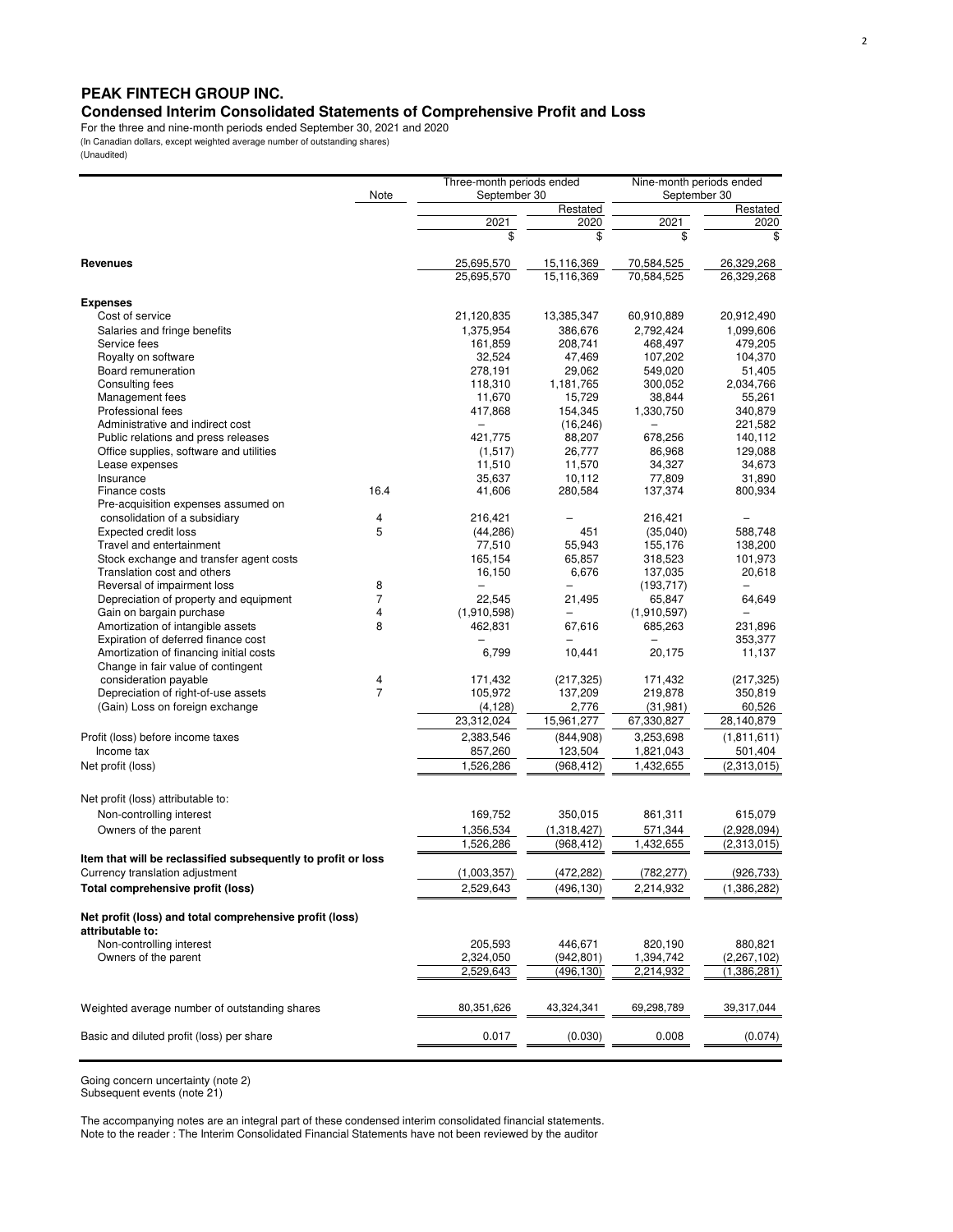# **PEAK FINTECH GROUP INC. Condensed Interim Consolidated Statements of Financial Position**

As at September 30, 2021 and December 31, 2020 (In Canadian dollars) (Unaudited)

|                                                                         |      | September 30    | December 31             |
|-------------------------------------------------------------------------|------|-----------------|-------------------------|
|                                                                         | Note | 2021            | 2020                    |
|                                                                         |      | $\overline{\$}$ | $\overline{\mathbf{s}}$ |
| <b>ASSETS</b>                                                           |      | Unaudited       | Audited                 |
| Current                                                                 |      |                 |                         |
| Cash                                                                    |      | 36,398,828      | 5,873,876               |
| Restricted cash                                                         | 12   | 63,333          | 80,091                  |
| Loans receivable                                                        | 5    | 16,270,100      | 15,425,242              |
| Assets held for esale                                                   |      | 266,224         | 183,732                 |
| Debtors                                                                 | 6    | 35,867,825      | 30,575,357              |
| Deposit for investments                                                 |      | 492,500         | 194,900                 |
| Prepaid expenses                                                        |      | 458,240         | 989,718                 |
|                                                                         |      | 89,817,050      | 53,322,916              |
| Loans receivable                                                        | 5    | 4,019,085       | 3,999,446               |
| Property and equipment                                                  | 7    | 997,127         | 529,372                 |
| Intangible assets                                                       | 8    | 35,089,924      | 3,163,877               |
| Deferred Tax assets                                                     |      | 818,978         | 291,931                 |
|                                                                         |      | 130,742,165     | 61,307,542              |
| <b>LIABILITIES</b>                                                      |      |                 |                         |
| Current                                                                 | 9    | 14,371,288      | 26,559,427              |
| Accounts payable, advances and accrued liabilities<br>Lease liabilities | 10   | 168,037         | 117,709                 |
| <b>Current tax liabilities</b>                                          |      | 3,665,175       | 1,568,626               |
| <b>Debentures</b>                                                       | 11   |                 | 23,311                  |
| Conversion option                                                       |      |                 | 3,489                   |
|                                                                         |      | 18,204,500      | 28,272,562              |
| Bonds                                                                   | 12   | 299,026         | 258,933                 |
| CEBA Loan                                                               |      | 40,000          | 40,000                  |
| Lease liabilities                                                       | 10   | 582,283         | 121,797                 |
| Contingent consideration payable                                        | 4    | 10,036,542      |                         |
|                                                                         |      | 29,162,351      | 28,693,292              |
| <b>SHAREHOLDERS' DEFICIENCY</b>                                         |      |                 |                         |
| Capital stock                                                           | 13   | 89,258,655      | 39,131,010              |
| Shares to be issued                                                     | 4    | 6,000,000       | 511,221                 |
| Contributed surplus                                                     |      | 22,243,418      | 11,582,653              |
| Accumulated other comprehensive income                                  |      | 682,616         | (140, 782)              |
| Deficit                                                                 |      | (29,669,028)    | (30, 240, 372)          |
| Shareholders' equity attributable to owners of the parent               |      | 88,515,661      | 20,843,730              |
| Non-controlling interest                                                |      | 13,064,153      | 11,770,520              |
| Total shareholders' equity                                              |      | 101,579,814     | 32,614,250              |
|                                                                         |      | 130,742,165     | 61,307,542              |

Going concern uncertainty (note 2), subsequent events (note 21)

On behalf of the Board,

Director Director

/S/ Johnson Joseph /S/ Charles-André Tessier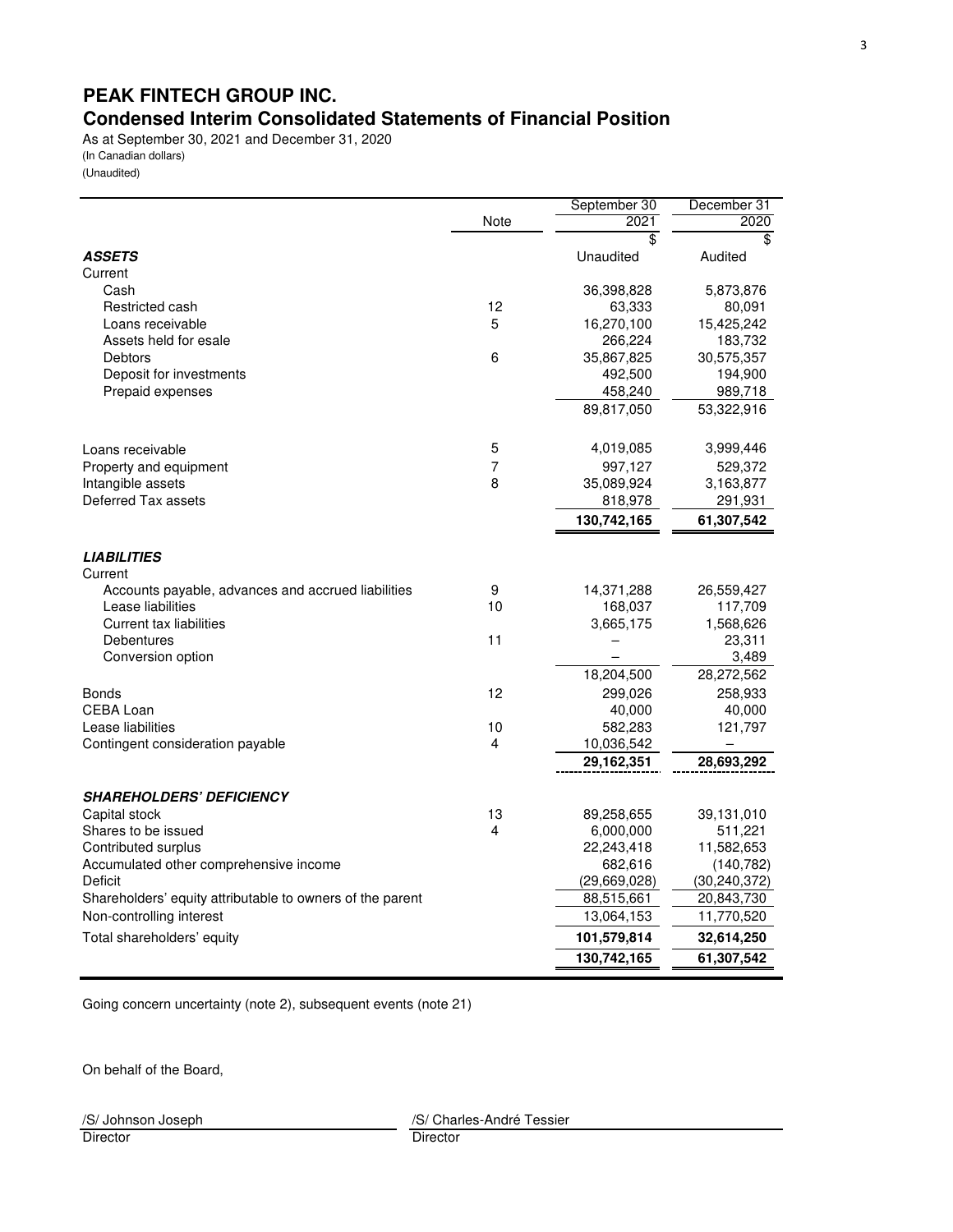## **PEAK FINTECH GROUP INC.**

## **Condensed Interim Consolidated Statements of Cash Flows**

For the three and nine-month periods ended September 30, 2021 and 2020 (In Canadian dollars)

(Unaudited)

|                                                                          |                     |                          | Three-month periods ended<br>September 30     |                          | Nine-month periods ended<br>September 30 |  |  |
|--------------------------------------------------------------------------|---------------------|--------------------------|-----------------------------------------------|--------------------------|------------------------------------------|--|--|
|                                                                          |                     |                          | Restated                                      |                          | Restated                                 |  |  |
|                                                                          | Note                | 2021                     | 2020                                          | 2021                     | 2020                                     |  |  |
|                                                                          |                     |                          | \$                                            | \$                       | \$                                       |  |  |
| <b>OPERATING ACTIVITIES</b>                                              |                     |                          |                                               |                          |                                          |  |  |
| Net profit (loss)                                                        |                     | 1,526,286                | (968, 412)                                    | 1,432,655                | (2,313,015)                              |  |  |
| Non-cash items                                                           |                     |                          |                                               |                          |                                          |  |  |
| <b>Expected credit loss</b>                                              | 5                   | (44, 286)                | 451                                           | (35,040)                 | 588,748                                  |  |  |
| Depreciation of property and equipment                                   | $\overline{7}$      | 22,545                   | 21,495                                        | 65,847                   | 64,649                                   |  |  |
| Depreciation of right-of-use assets                                      | 7                   | 105,972                  | 137,209                                       | 219,878                  | 350,819                                  |  |  |
| Amortization of intangible assets                                        | 8                   | 462,831                  | 67,616                                        | 685,263                  | 231,896                                  |  |  |
| Amortization of initial cost debenture                                   | 8                   | 6,799                    | $\qquad \qquad -$<br>$\overline{\phantom{0}}$ | 20,175<br>(193, 717)     | $\qquad \qquad -$                        |  |  |
| Revaluation of impairment loss<br>Accretion of debentures and bonds      | 11, 16.4            | 7,047                    | 147,475                                       | 20,601                   | 426,153                                  |  |  |
| Accretion of lease interest                                              | 10, 16.4            | 26,277                   |                                               | 40,247                   |                                          |  |  |
| Issuance of shares for settlement of debt                                | 13                  | $\overline{\phantom{0}}$ | 563.375                                       | 15,000                   | 1,198,373                                |  |  |
| Issuance of warrants for settlement of debt                              | 13                  | $\overline{\phantom{0}}$ | 233,482                                       |                          | 233,482                                  |  |  |
| Expiration of deferred financing cost                                    |                     | $\overline{\phantom{0}}$ | $\overline{\phantom{0}}$                      | $\overline{\phantom{0}}$ | 353,377                                  |  |  |
| Pre-acquisition expenses assumed on consolidation of a subsidiary        | 4                   | 216,421                  | $\equiv$                                      | 216,421                  |                                          |  |  |
| Change in fair value of contingent consideration payable                 | 4                   | 171,432                  | (217, 325)                                    | 171,432                  | (217, 325)                               |  |  |
| Share-based compensation                                                 | 14                  | 815,801                  | 78,290                                        | 1,557,006                | 260,412                                  |  |  |
| Gain on bargain purchase                                                 | 4                   | (1,910,597)              |                                               | (1,910,597)              |                                          |  |  |
|                                                                          |                     |                          |                                               |                          |                                          |  |  |
| Loans receivable maturing in more than 12 months                         | 5                   | 949,511                  | 925,704                                       | (19,639)                 | 5,477,969                                |  |  |
| Net changes in working capital items                                     |                     |                          |                                               |                          |                                          |  |  |
| Income tax payable                                                       |                     | 2,485,726                | 133,117                                       | 2,096,549                | 389,279                                  |  |  |
| Accounts receivable                                                      | 6                   | 20,543,495               | (12, 226, 908)                                | 16,047,029               | (15,986,658)                             |  |  |
| Deposits made for transactions on plateforms                             | 6                   | (11, 148, 198)           | $\qquad \qquad -$                             | (11, 148, 198)           |                                          |  |  |
| Prepayment to third party subcontractors                                 | 6                   | (11, 595, 993)           | $\overline{\phantom{0}}$                      | (11, 595, 993)           | $\equiv$                                 |  |  |
| Other debtors                                                            | 6                   | 8,300,254                | 56,651                                        | 1,435,991                | 493,985                                  |  |  |
| Loans receivable maturing in less than 12 months                         | 5                   | (158, 996)               | (771, 742)                                    | (892, 309)               | (4,214,993)                              |  |  |
| Prepaid expenses                                                         |                     | 110,929                  | 96,000                                        | 792,184                  | 331,106                                  |  |  |
| Deferred tax asset                                                       |                     | (527, 047)               |                                               | (527, 047)               |                                          |  |  |
| Accounts payable, advances and accrued liabilities                       | 9                   | (18, 308, 787)           | 11,503,421                                    | (18,838,504)             | 11,850,144                               |  |  |
| Proceeds (repayments) re advances from third parties                     |                     | (3, 113, 772)            | (268, 910)                                    | 819,378                  | 1,889,054                                |  |  |
| Cash flows from operating activities                                     |                     | (11,056,350)             | (489, 011)                                    | (19,525,389)             | 1,407,455                                |  |  |
|                                                                          |                     |                          |                                               |                          |                                          |  |  |
| <b>INVESTING ACTIVITIES</b>                                              |                     |                          |                                               |                          |                                          |  |  |
| Property and equipment - additions<br>Property and equipment - disposals | 7<br>$\overline{7}$ | (24, 167)<br>159         |                                               | (28, 480)<br>6,148       | (3,862)                                  |  |  |
| Intangible asset - additions                                             | 4,8                 | (8,630,952)              | (345,740)                                     | (9,420,160)              | (820, 723)                               |  |  |
| Cash flows from investing activities                                     |                     | (8,654,960)              | (345, 740)                                    | (9,442,492)              | (824, 585)                               |  |  |
|                                                                          |                     |                          |                                               |                          |                                          |  |  |
| <b>FINANCING ACTIVITIES</b>                                              |                     |                          |                                               |                          |                                          |  |  |
| Proceeds from advances made from a Director                              |                     |                          | 5,600                                         |                          | 15,680                                   |  |  |
| Repayment of advances made from affiliates                               |                     | (30,050)                 |                                               | (40, 133)                |                                          |  |  |
| Repayment of advances made from a Director                               |                     |                          |                                               | (270, 911)               |                                          |  |  |
| Repayment of lease liabilities                                           | 10                  | (195,050)                | (107, 968)                                    | (271, 223)               | (359, 815)                               |  |  |
| Proceeds fom the issuance of shares and warrants                         | 13                  | 47,981,290               | 2,882,400                                     | 47,981,290               | 3,804,400                                |  |  |
| Proceeds from the issuance of debentures                                 | 11                  | L,                       | L,                                            | $\overline{\phantom{0}}$ | 50,000                                   |  |  |
| Proceeds from the issuance of Bonds                                      | 12                  | $\overline{\phantom{0}}$ |                                               | $\overline{\phantom{0}}$ | 298,248                                  |  |  |
| Proceeds from the issuance of CEBA Loan                                  |                     | $\overline{\phantom{0}}$ |                                               | $\overline{\phantom{0}}$ | 40,000                                   |  |  |
| Proceeds from the exercise of warrants                                   | 13                  | 3,708,557                |                                               | 9,594,871                |                                          |  |  |
| Proceeds from the exercise of options                                    | 14                  | 886,253                  |                                               | 1,003,753                |                                          |  |  |
| Subscriptions for shares from non-controlling interest                   |                     | 189,532                  |                                               | 189,532                  |                                          |  |  |
| Cash flows from financing activities                                     |                     | 52,540,532               | 2,780,032                                     | 58,187,179               | 3,848,513                                |  |  |
|                                                                          |                     |                          |                                               |                          |                                          |  |  |
| <b>IMPACT OF FOREIGN EXCHANGE</b>                                        |                     | 967,068                  | 649,249                                       | 794,200                  | 1,243,677                                |  |  |
| Net increase in cash                                                     |                     | 33,796,290               | 2,594,530                                     | 30,013,498               | 5,675,060                                |  |  |
| Cash, beginning of period                                                |                     | 2,171,175                | 4,798,039                                     | 5,953,967                | 1,717,509                                |  |  |
| Cash, acquired on acquistion of subsidiaries                             |                     | 494,697                  |                                               | 494,697                  |                                          |  |  |
| Cash, end of period                                                      |                     | 36,462,161               | 7,392,569                                     | 36,462,161               | 7,392,569                                |  |  |
|                                                                          |                     |                          |                                               |                          |                                          |  |  |

The accompanying notes are an integral part of these condensed interim consolidated financial statements.

Note to the reader : The Interim Consolidated Financial Statements have not been reviewed by the auditor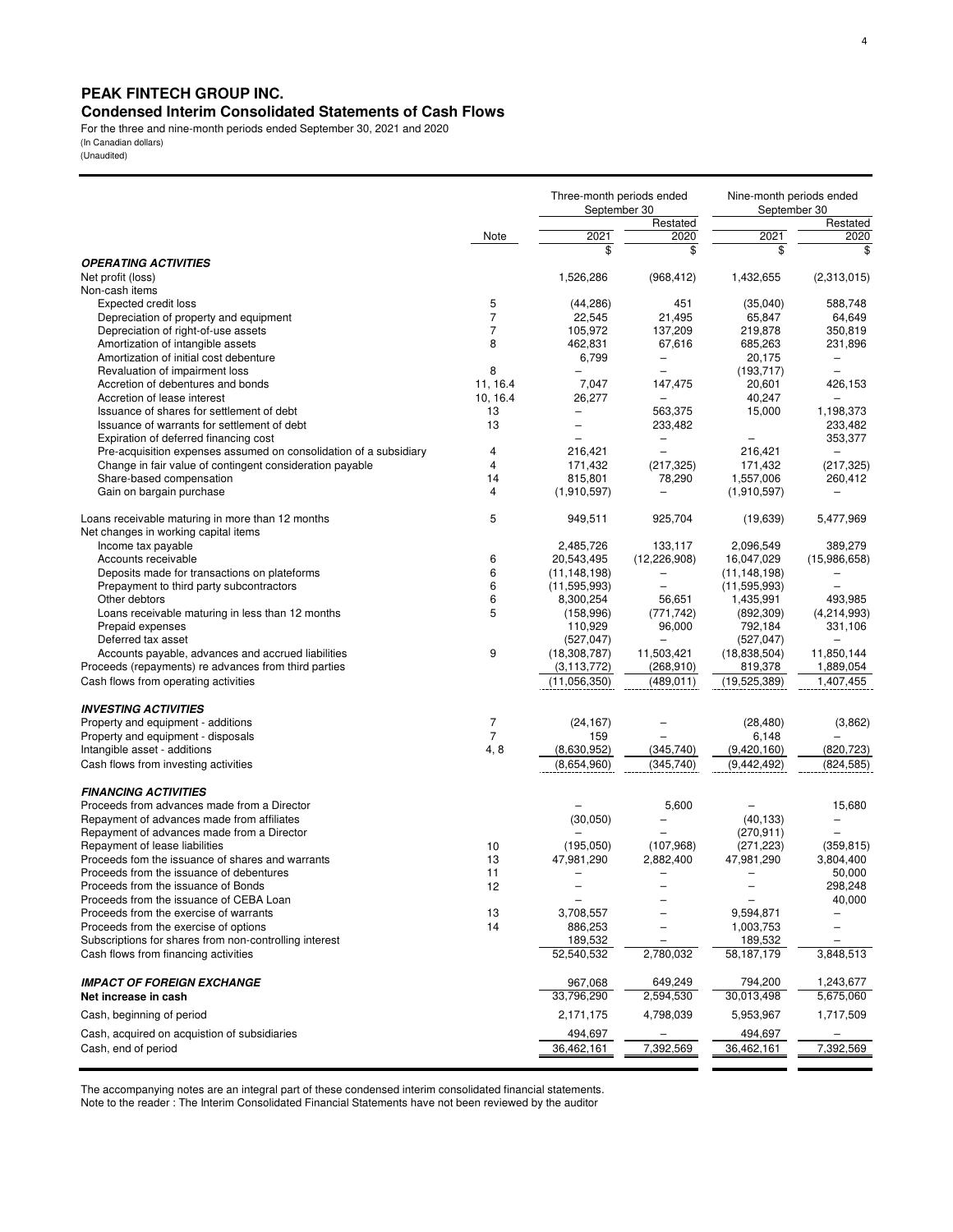#### **PEAK FINTECH GROUP INC.**

# **Condensed Interim Consolidated Statements of Changes in Equity** For the nine-month periods ended September 30, 2021 and 2020

(In Canadian dollars) (Unaudited)

|                                                                                       | Note           | Number of<br>common shares        | Capital stock<br>Amount    | Equity to<br>issue       | Contributed<br>surplus   | Equity<br>component of<br>convertible<br>debentures | Accumulated<br>other<br>comprehensive<br>income | Deficit        | Total<br>attributable<br>to owners of<br>parent | Non<br>Controlling<br>inerest | <b>Shareholders</b><br>equity<br>(deficiency) |
|---------------------------------------------------------------------------------------|----------------|-----------------------------------|----------------------------|--------------------------|--------------------------|-----------------------------------------------------|-------------------------------------------------|----------------|-------------------------------------------------|-------------------------------|-----------------------------------------------|
|                                                                                       |                | (number of shares<br>see note 15) | \$                         | \$                       | \$                       | \$                                                  | \$                                              | \$             | \$                                              | \$                            |                                               |
| Balance as of January 1, 2021<br><b>Issuance of shares and warrants</b>               | 13             | 59,012,095<br>13,149,999          | 39,131,010<br>41,922,442   | 511,221                  | 11,582,653<br>10,677,558 |                                                     | (140, 782)                                      | (30, 240, 372) | 20,843,730<br>52,600,000                        | 11,770,520                    | 32.614.250<br>52,600,000                      |
| Issuance of shares and warrants to settle debts                                       | 13             |                                   |                            |                          |                          |                                                     |                                                 |                |                                                 |                               |                                               |
| owed for services provided                                                            | 13             | 16.676                            | 67,800                     |                          |                          |                                                     |                                                 |                | 67.800                                          |                               | 67.800                                        |
| Shares to be issued for business acquisition                                          | $\overline{4}$ | 600.000                           |                            | 6,000,000                |                          |                                                     |                                                 |                | 6,000,000                                       |                               | 6,000,000                                     |
| Issuance of for shares business acquisition                                           | 4,13           | 511,169                           | 403,610                    | (403, 610)               |                          |                                                     |                                                 |                |                                                 |                               |                                               |
| Issuance costs - shares and warrants<br>Issuance costs - broker compensation warrants | 13<br>13       |                                   | (4,618,710)<br>(1,875,595) |                          | 1,875,595                |                                                     |                                                 |                | (4,618,710)                                     |                               | (4,618,710)                                   |
| Conversion of convertible debentures                                                  | 11             | 25,000                            | 27,483                     |                          |                          |                                                     |                                                 |                | 27,483                                          |                               | 27,483                                        |
| Exercise of warrants and broker warrants                                              | 13             | 9,272,738                         | 12,310,172                 | (107, 611)               | (2,527,705)              |                                                     |                                                 |                | 9,674,857                                       |                               | 9,674,857                                     |
| Exercise of options                                                                   | 14             | 607,500                           | 1,890,443                  |                          | (921, 690)               |                                                     |                                                 |                | 968,753                                         |                               | 968,753                                       |
| Share-based compensation                                                              | 14             |                                   |                            |                          | 1,557,006                |                                                     |                                                 |                | 1,557,006                                       |                               | 1,557,006                                     |
| Subscription for shares by non-controlling interest                                   |                |                                   |                            |                          |                          |                                                     |                                                 |                |                                                 | 473,443                       | 473,443                                       |
| Transactions with owners                                                              |                | 83,195,176                        | 89,258,655                 | 6,000,000                | 22,243,418               |                                                     | (140, 782)                                      | (30, 240, 372) | 87,120,919                                      | 12,243,963                    | 99,364,882                                    |
| Net profit                                                                            |                |                                   |                            |                          |                          |                                                     |                                                 | 571,344        | 571,344                                         | 861,311                       | 1,432,655                                     |
| Other comprehensive loss                                                              |                |                                   |                            |                          |                          |                                                     | 823,398                                         |                | 823,398                                         | (41, 121)                     | 782,277                                       |
| Total comprehensive (loss) profit for the year                                        |                |                                   | $\overline{\phantom{0}}$   | $\overline{\phantom{0}}$ | $\qquad \qquad -$        | $\overline{\phantom{m}}$                            | 823,398                                         | 571,344        | 1,394,742                                       | 820,190                       | 2,214,932                                     |
| Balance as of September 30, 2021                                                      |                | 83,195,176                        | 89,258,655                 | 6,000,000                | 22,243,418               | $\overline{\phantom{a}}$                            | 682,616                                         | (29,669,028)   | 88,515,661                                      | 13,064,153                    | 101,579,814                                   |
| Balance as of January 1, 2020                                                         |                | 36,029,607                        | 24,234,623                 | 493,414                  | 9,580,333                | 47,891                                              | (1,054,211)                                     | (23,623,950)   | 9,678,100                                       | 10,441,584                    | 20,119,684                                    |
| ssuance of shares                                                                     | 13             | 11,747,906                        | 3,775,336                  |                          | 1,527,750                |                                                     |                                                 |                | 5,303,086                                       |                               | 5,303,086                                     |
| Shares to be issued for business acquisition                                          | $\overline{4}$ |                                   | $\overline{\phantom{a}}$   | 37,261                   | $\overline{\phantom{m}}$ |                                                     |                                                 |                | 37,261                                          | $\overline{\phantom{0}}$      | 37,261                                        |
| Shares to be issued to consultant                                                     | 13             |                                   |                            | 139,381                  |                          |                                                     |                                                 |                | 139,381                                         |                               | 139,381                                       |
| Exercise of warrants on surrendering of debenture                                     | 12             | 670,000                           | 730,963                    | $\equiv$                 | (132, 865)               | $\overline{\phantom{0}}$                            |                                                 |                | 598,098                                         | -                             | 598,098                                       |
| Issuance of convertible debenture                                                     | 13             |                                   |                            |                          | 11,273                   | 9,408                                               |                                                 |                | 20,681                                          |                               | 20,681                                        |
| Conversion of convertible debenture                                                   | 13             | 50,000                            | 50,678                     |                          |                          | (2,940)                                             |                                                 |                | 47,738                                          | $\overline{\phantom{0}}$      | 47,738                                        |
| Issuance of warrants for service<br>Issuance costs                                    | 13<br>13       |                                   | (226, 554)                 |                          | 233,482<br>78,140        |                                                     |                                                 |                | 233.482<br>(148, 414)                           |                               | 233.482<br>(148, 414)                         |
| <b>Issuance of bonds</b>                                                              | 12             |                                   |                            |                          | 64,896                   |                                                     |                                                 |                | 64,896                                          |                               | 64,896                                        |
| Share-based compensation                                                              | 14             |                                   |                            |                          | 260,412                  |                                                     |                                                 |                | 260,412                                         |                               | 260,412                                       |
| Transactions with owners                                                              |                | 48,497,513                        | 28,565,046                 | 670,056                  | 11,623,421               | 54,359                                              | (1,054,211)                                     | (23, 623, 950) | 16,234,721                                      | 10,441,584                    | 26,676,305                                    |
|                                                                                       |                |                                   |                            |                          |                          |                                                     |                                                 |                |                                                 |                               |                                               |
| Net (loss) profit                                                                     |                |                                   |                            |                          |                          |                                                     | $\overline{\phantom{0}}$                        | (2,928,094)    | (2,928,094)                                     | 615,079                       | (2,313,015)                                   |
| Other comprehensive loss                                                              |                |                                   | $\equiv$                   | $\equiv$                 | $\equiv$                 | $\overline{\phantom{a}}$                            | 926,733                                         |                | 926,733                                         | 265,742                       | 1,192,475                                     |
| Total comprehensive loss for the year                                                 |                |                                   |                            | $\overline{\phantom{0}}$ |                          | $\overline{\phantom{0}}$                            | 926,733                                         | (2,928,094)    | (2,001,361)                                     | 880,821                       | (1, 120, 540)                                 |
| Balance as of September 30, 2020 (restated)                                           |                | 48,497,513                        | 28,565,046                 | 670,056                  | 11,623,421               | 54,359                                              | (127, 478)                                      | (26, 552, 044) | 14,233,360                                      | 11,322,405                    | 25,555,765                                    |
|                                                                                       |                |                                   |                            |                          |                          |                                                     |                                                 |                |                                                 |                               |                                               |

The accompanying notes are an integral part of these condensed interim consolidated financial statements. Note to the reader : The Interim Consolidated Financial Statements have not been reviewed by the auditor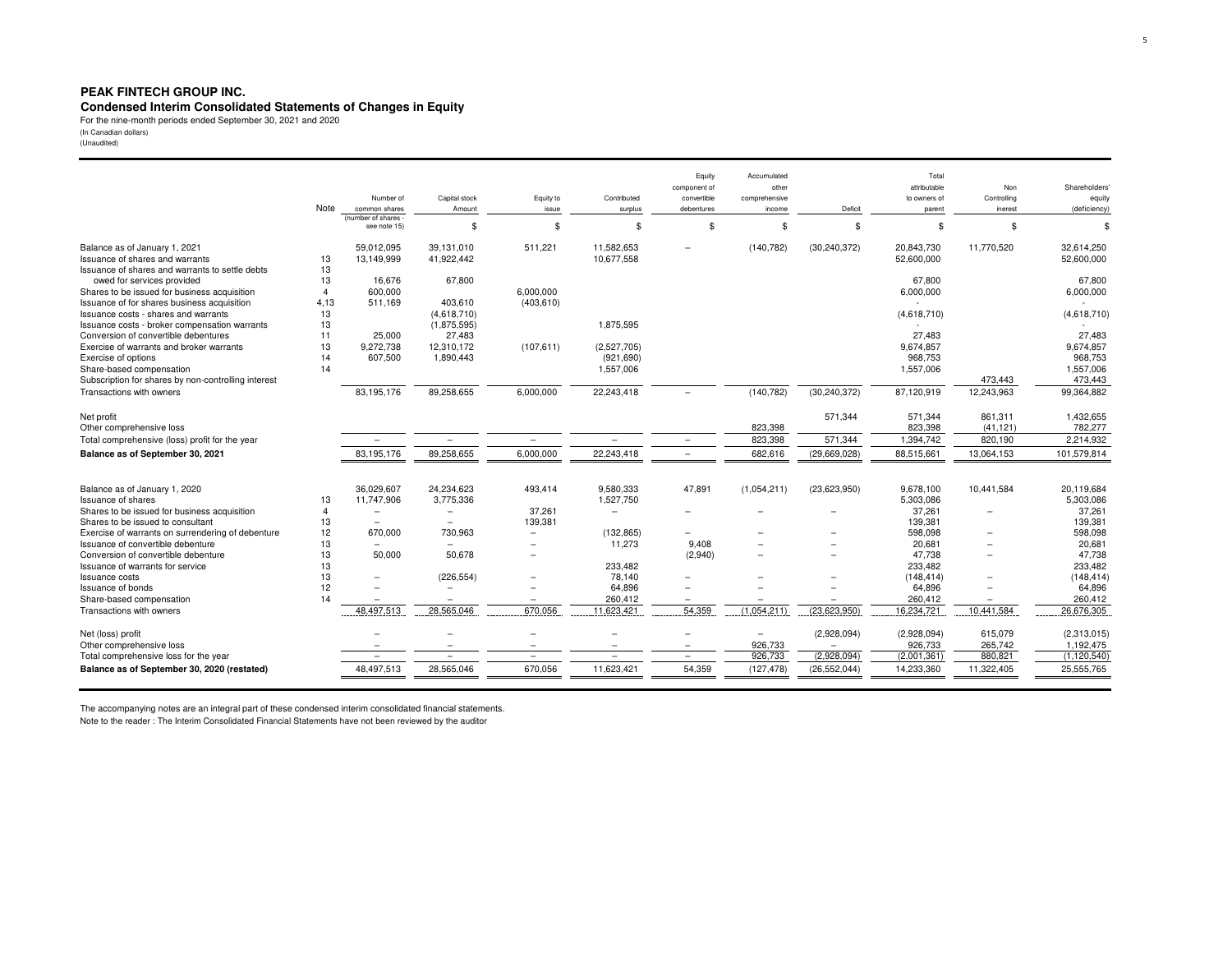(In Canadian dollars) (Unaudited)

## **1 - GOVERNING STATUTES, NATURE OF OPERATIONS AND GENERAL INFORMATION**

Peak Fintech Group Inc. (hereinafter ''Peak'' or the "Company") was incorporated pursuant to the provisions of the Business Corporations Act (Alberta) on May 13, 2008, and continued under the Canada Business Corporations Act on April 4, 2011. Peak Fintech Group Inc.'s executive offices are located at 550 Sherbrooke Street West, Suite 265, Montréal, Québec, Canada. Its shares are traded on the Canadian Stock Exchange (CSE) under the symbol "PKK". Its shares are quoted in the U.S. on the OTC Market's Groups (OTCQX) under the symbol ''PKKFF''.

Peak is the parent company of a group of innovative financial technology (Fintech) subsidiaries operating in China's commercial lending industry. Peak's subsidiaries use technology, analytics and artificial intelligence to create an ecosystem of lenders, borrowers and other participants in China's commercial lending space where lending operations are conducted rapidly, safely, efficiently and with the utmost transparency.

## **2 - GOING CONCERN UNCERTAINTY AND COVID-19**

These condensed interim consolidated financial statements have been prepared on the basis of accounting principles applicable to a going concern, which assume that the Company will continue in operation and will be able to realize its assets and discharge its liabilities in the normal course of operations. In assessing whether the going concern assumption is appropriate, management takes into account all available information about the future, which is at least, but not limited to twelve months from the end of the reporting period. The use of these principles may not be appropriate.

The level of revenue currently being generated is not presently sufficient to meet the Company's working capital requirements and business growth intiatives . The Company's ability to continue as a going concern is dependent upon its ability to raise additional financing. Even if the Company has been successful in the past in doing so, including a financing by prospectus that generate a net cah inflow of \$47,981,290 in the thirs quarte of 2021, there is no assurance that it will manage to obtain additional financing in the future. Also, the Company incurred a net profit of \$4,030,417 for the nine-month period ended September 30, 2021 (year ended December 31, 2020 - \$5,513,511), it has an accumulated deficit of \$27,0\$71,266 as at September 30, 2021 (\$30,240,372 as at December 31, 2020) and it has not yet generated positive cash flows from operations on a regular basis. Until that happens, the company will continue to assess its working capital needs and undertake whatever initiatives it deems necessary to ensure that it continues to be in a position to meet its financial obligations. These material uncertainties cast some significant doubt regarding the Company's ability to continue as a going concern.

The World Health Organization declared the COVID-19 outbreak as a global pandemic in March 2020. Since that time, businesses all over the world from a wide swath of industries have seen their operations negatively impacted by the health and safety measures, including limitations on the movement of goods and individuals, put into place by local governments to help control the spread of the outbreak. Although those measures have been relaxed in recent months, which has allowed many businesses, including the Company, to slowly resume their operations, there still remains a great deal of uncertainty as to the extent and duration of the future impact of COVID-19 on global commerce and the Company's business.

These condensed interim consolidated financial statements do not include any adjustments or disclosures that may be necessary should the Company not be able to continue as a going concern. If this were the case, these adjustments could be material.

## **3 - SUMMARY OF SIGNIFICANT ACCOUNTING POLICIES**

## **3.1 Statement of compliance with IFRS**

These condensed interim consolidated financial statements for the nine-month period ended September 30, 2021, have been prepared in accordance with the International Accounting Standard 34, Interim Financial Reporting (''IAS 34''). Since they are condensed financial statements, certain information and footnote disclosures normally included in annual financial statements prepared in accordance with International Financial Reporting Standards (''IFRS'') as issued by the International Accounting Standards Board (''IASB''), have been voluntarily omitted or summarized.

The preparation of financial statements in accordance with IAS 34 requires the use of certain accounting estimates. It also requires management to exercise judgment in applying the Company's accounting policies. The areas involving a higher degree of judgment or complexity, or areas where assumptions and estimates are significant to the financial statements have been set out in note 5 of the Company's consolidated financial statements for the year ended December 31, 2020. There have not been any significant changes in judgments, estimates or assumptions since then. These condensed interim consolidated financial statements should be read in conjunction with the Company's consolidated financial statements for the year ended December 31, 2020.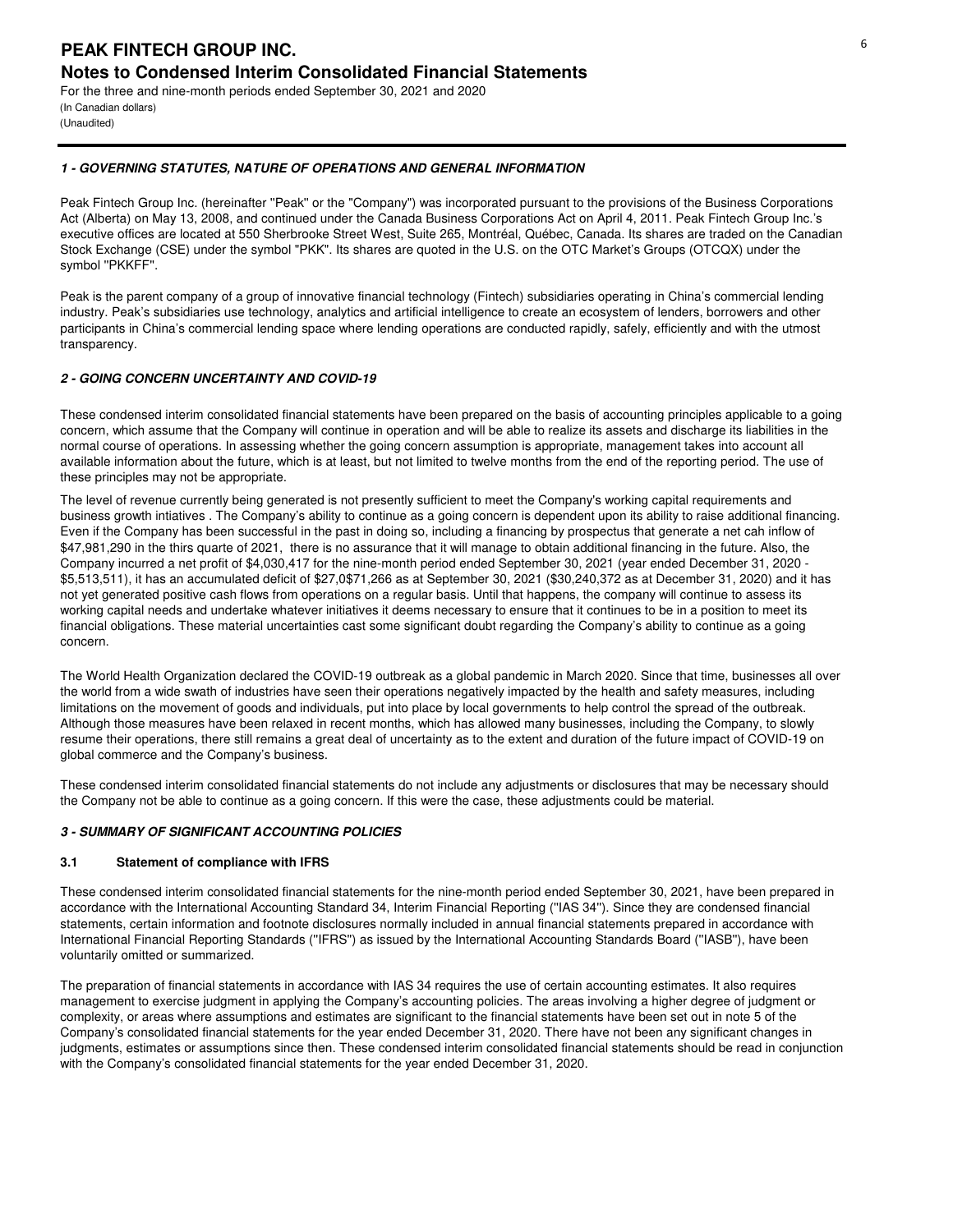For the three and nine-month periods ended September 30, 2021 and 2020 (In Canadian dollars) (Unaudited)

## **3 - SUMMARY OF SIGNIFICANT ACCOUNTING POLICIES (CONTINUED)**

## **3.1 Statement of compliance with IFRS (Continued)**

The same accounting policies and methods of computation were used in the preparation of these condensed interim consolidated financial statements as were followed in the preparation of the consolidated financial statements for the year ended December 31, 2020 except for new standards and interpretations effective January 1, 2021.

These condensed interim consolidated financial statements for the three and nine-month periods ended September 30, 2021 (including comparative figures) were approved by the Board of Directors on November 15, 2021.

## **3.2 Basis of measurement**

These consolidated financial statements are prepared on an accrual basis using the historical cost method.

#### **3.3 Basis of Consolidation**

These condensed interim consolidated financial statements include the accounts of Peak and all of its subsidiaries. The Company attributes total comprehensive income or loss of the subsidiary between the owners of the parent company and the non-controlling interests based on their respective ownership interests.

The following entities have been consolidated within these condensed interim consolidated financial statements:

|                                                                      |            | % of ownership   |                                                     | <b>Functional</b> |
|----------------------------------------------------------------------|------------|------------------|-----------------------------------------------------|-------------------|
| <b>Entities</b>                                                      | Registered | and voting right | <b>Principal activity</b>                           | Currency          |
| Peak Fintech Group Inc.                                              | Canada     |                  | Holding and parent company                          | Canadian dollar   |
| Asia Synergy Limited                                                 | Hong Kong  | 100%             | Holding                                             | $U.S.$ \$         |
| Asia Synergy Holdings                                                | China      | 100%             | Holding                                             | Renminbi          |
| Asia Synergy Technologies Ltd.                                       | China      | 100%             | Technology based product procurement<br>facilitator | Renminbi          |
| Asia Synergy Supply Chain Technologies Ltd (1)                       | China      | 100%             | Technology based product procurement<br>facilitator | Renminbi          |
| Asia Synergy Solar-Gas & Oil Supply Chain<br>Management Co., Ltd (1) | China      | 100%             | Technology based product procurement<br>facilitator | Renminbi          |
| Asia Synergy Data Solutions Ltd.                                     | China      | 100%             | Fintech                                             | Renminbi          |
| Asia Synergy Credit Solutions Ltd                                    | China      | 100%             | Credit outsourcing services                         | Renminbi          |
| Asia Synergy Supply Chain Ltd                                        | China      | 51%              | Supply chain services                               | Renminbi          |
| Asia Synergy Insurance Services Co., Ltd (1)                         | China      | 100%             | Fintech                                             | Renminbi          |
| Wuxi Aorong Ltd.                                                     | China      | 100%             | Holding                                             | Renminbi          |
| Asia Synergy Financial Capital Ltd                                   | China      | 51%              | <b>Financial institution</b>                        | Renminbi          |
| Beijing Huike Internet Technology (note 4.1)                         | China      | 100%             | Technology based product facilitator                | Renminbi          |
| Wechain (Nanjing) Technology Service Co., Ltd.<br>(note 4.1)         | China      | 51%              | Fintech                                             | Renminbi          |
| Beijing Kailifeng New Energy Technology Co., Ltd. (1)                | China      | 51%              | Technology based product facilitator                | Renminbi          |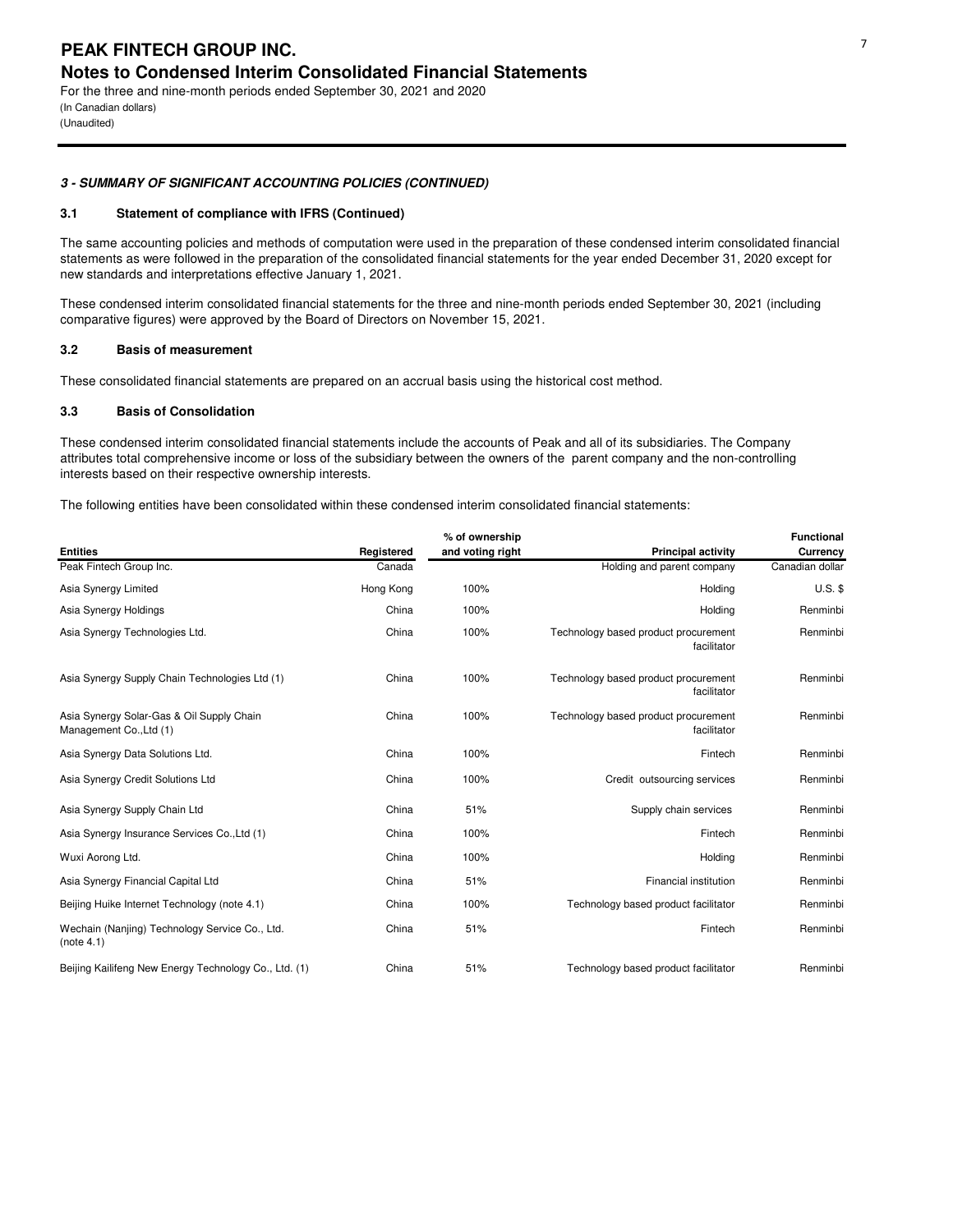(In Canadian dollars) (Unaudited)

#### **3 - SUMMARY OF SIGNIFICANT ACCOUNTING POLICIES (CONTINUED)**

#### **3.3 Basis of Consolidation (continued)**

#### *(1): Creation of new subsidiaries*

In November 2020, the Company created a new subsidiary called Asia Synergy Supply Chain Technology ("ASST") being a wholly owned subsidiary of the Company, Asia Synergy Technologies ("AST"), for the purpose of being involved in the distribution of food products and beverages. As a result, AST owns 100% interest in ASST.

In May 2021, the Company created a new subsidiary called Asia Synergy Solar-Gas & Oil Supply Chain Management Co. Ltd ("AJP") being a wholly owned subsidiary of the Company, Asia Synergy Technologies ("AST"), for the purpose of being involved in distribution of different products within the gas and oil retail industry. As a result, AST owns 100% interest in AJP.

In June 2021, the Company created a new subsidiary called Asia Synergy Insurance Service Co. Ltd ("ASSI") being a wholly owned subsidiary of the Company, Asia Synergy Data Solutions Ltd.("ASDS"), for the purpose of being involved in the distribution of insurance products in China. As a result, ASDS owns 100% interest in ASSI.

In September 2021, the Company created a new subsidiary, Beijing Kailifeng New Energy Technology Co. Ltd., for the purpose of being involved in the distribution of clean energy products. Kalifeng is a wholly owned subsidiary of the Company, Asia Synergy Data Solutions Ltd. ("ASDS").

The subsidiaries each have an annual reporting date of December 31 and are incorporated in either Canada. Hong Kong or China, All intercompany transactions and accounts were eliminated upon consolidation, including unrealized gains or losses on intercompany transactions. Where unrealized losses on intercompany asset sales are reversed upon consolidation, the underlying asset is also tested for impairment from the Company's perspective. Accounting policies of subsidiaries have been adjusted where necessary to ensure consistency with the policies adopted by the Company.

Profit or loss of subsidiaries acquired or disposed of during the year are recognized from the effective date of acquisition, or up to the effective date of disposal, as applicable.

## **3.4 Functional and presentation currency**

The consolidated financial statements are presented in Canadian dollars, which is also the functional currency of the parent company.

#### **3.5 New Standards adopted as at January 1, 2021**

Some accounting pronouncements which have become effective from January 1, 2021, and have therefore been adopted do not have a significant impact on the Company financial results or position.

## **4 - BUSINESS COMBINATIONS**

#### **4.1 Acquisition of subsidiaries - Huike and Wechain**

On September 1, 2021, the Company, through it subsidiary Asia Synergy Data Solutions ("ASDS"), acquired 100% of the share capital of Beijing Huike Internet Technology ("Huike") and also 51% of the issued share capital of Wechain (Nanjing) Technology Service Co., Ltd ("Wechain").

Huike, which was incorporated on March 13, 2019, was acquired to be the vehicle that will be the gatekeeper of the Heartbeat platform acquired from Huayan Kun Tai Technology Company Ltd "(Huayan") (refer to 4.2 below). Huike will operate the Heatbeat platform which distributes various solutions to insurers and insurance brokers in China and in return it will earn service fees based on the value of transactions occurring on the platform. During the period leading up to its acquisition by ASDS, the company traded and incurred preacquisition costs on behalf of the group totalling \$749,143. These were initially capitalized and formed part of it acquisition balance sheet. On consolidation of Huike these costs have been written off as pre-acquisition expenses and have been offset against the bargain purchase arising on acquisition of the Heatbeat assets in the condensed interim consolidated statements of profit and loss.

Wechain, which was incorporated on September 16, 2020, was acquired to operate the Weiliangou (BBC) platform which will develop analytics and AI software used by banks and financial institutions in China. During the period leading upto its acquisition by ASDS, the company traded and incurred pre-acquisition costs on behalf of the group totalling \$216,421 which were initally capitalised and formed part of it acquisition balance sheet. On consolidation of Wechain these expenses have been written off as pre-acquisition expenses to the condensed interim consolidated statements of profit and loss.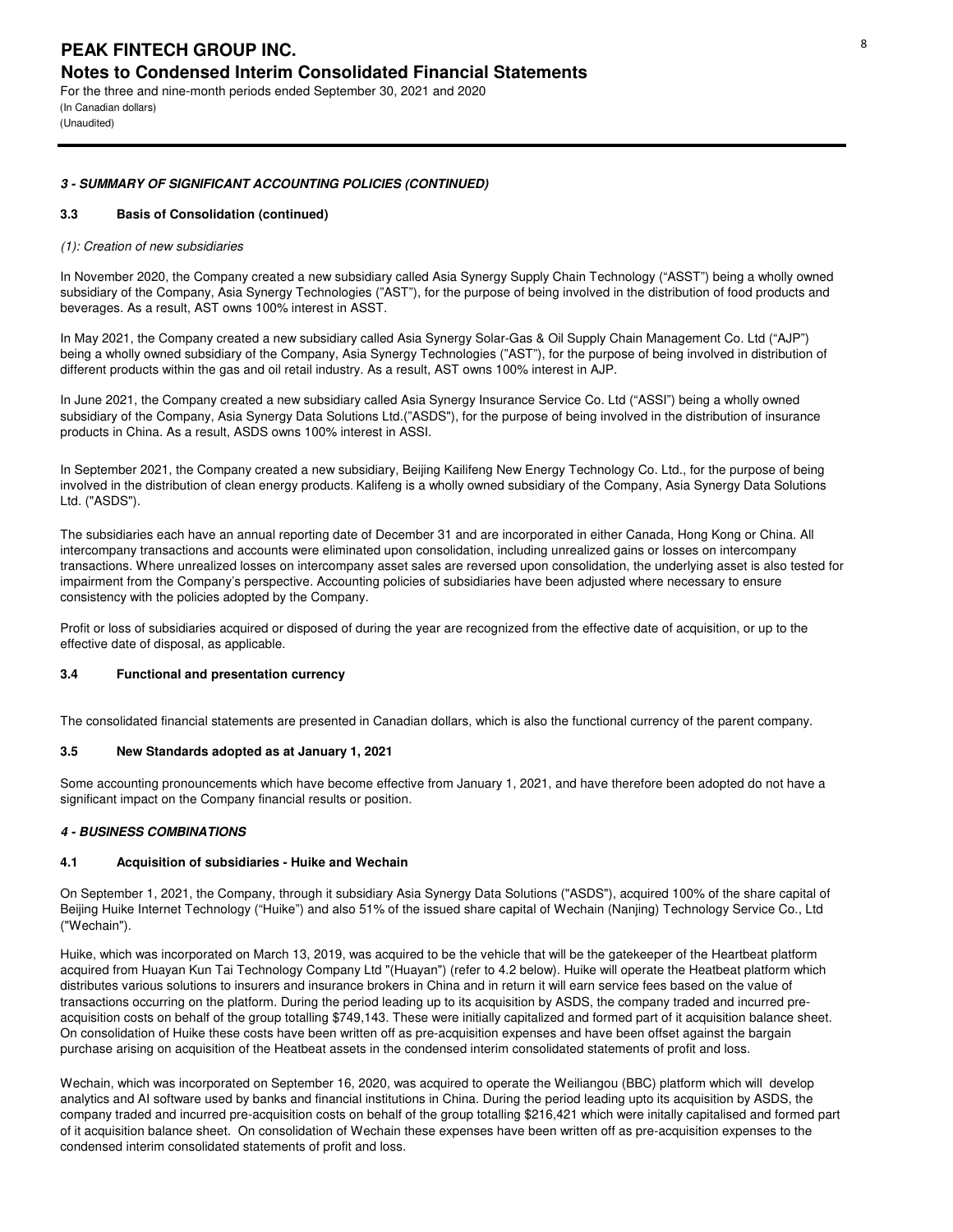(In Canadian dollars) (Unaudited)

## **4 - BUSINESS COMBINATIONS (CONTINUED)**

The acquisitions of Huike and Wechain were determined to constitute business combinations and, accordingly, the acquisitions have been accounted for using the acquisition method of accounting.

As at September 1, 2021, the fair value of consideration paid/payable and that of the identifiable assets acquired were as follows:

| Fair value of consideration transferred  | Huike<br>\$ | Wechain<br>\$ |
|------------------------------------------|-------------|---------------|
| Cash consideration paid                  |             |               |
| Identifiable net assets acquired         |             |               |
| Cash                                     | 185,830     | 308,867       |
| Pre-acquisition costs                    | 749.143     | 216.421       |
| Other current assets                     | 257.011     | 384           |
| Property and equipment                   | 1.574       | 12,942        |
| Other non-current assets                 |             | 3.310         |
| Accounts payable and accrued liabilities | (1.193.558) | (541,924)     |
| Identifiable total net assets            |             |               |
| Goodwill on acquisition                  |             |               |
|                                          |             |               |

## **4.2 Acquisition from Huayan Kun Tai Technology Company Ltd**

On September 1, 2021, Peak, acquired certain assets and personnel from Huayan Kun Tai Technology Company Ltd ("Huayan") (the "Heartbeat Acquisition"). Huayan, primarily through its Heartbeat insurance product management and brokerage platform, provides various SaaS (software as a service) solutions to insurers and insurance brokers in China. The transfer included all of Huayan's assets, including the Heartbeat platform, its employees and its operations. The assets acquired comprise intangible assets consisting primarily of the Heartbeat platform.

The purchase price for the Heartbeat Acquisition totals \$31,000,000 split between upfront consideration totalling \$17,000,000, comprising cash of \$11,000,000 and the issuance of 600,000 common shares of the company valued at \$10 per share (\$6,000,000). A further two share instalments with a maximum combined value of \$14,000,000 are payable as at the company's 2022 and 2023 fiscal year ends, if certain financial performance metrics related to net profit target of Heartbeat business are achieved during the first 28 months of operations. The total fair value of the consideration payable was estimated at \$26,865,110.

As at September 30, 2021, due to administrative delay, cash payments totalling \$4,459,350 relating to this transaction remained unpaid and the 600,000 shares had not yet been issued. These were included in the accounts payable, advances and accrued liabilities and in shares to be issued in the condensed interim consolidated statements of financial position and changes in equity. The amounts were settled on November 9, 2021 and October 5, 2021 respectively.

The fair value of the Heartbeat asset acquired was estimated at \$29,524,851 based on management's financial projections for the Heatbeat assets over the first 28 months of operations. The Company used probability-weighted estimates, assumptions about certain financial performance metrics and an appropriate discount rate to estimate the net present value of projected cashflows. The intangible assets acquired under the agreement have been identified as the Heartbeat insurance product management and brokerage platform. This will be amortized on a straight-line basis with a useful life of 10 years.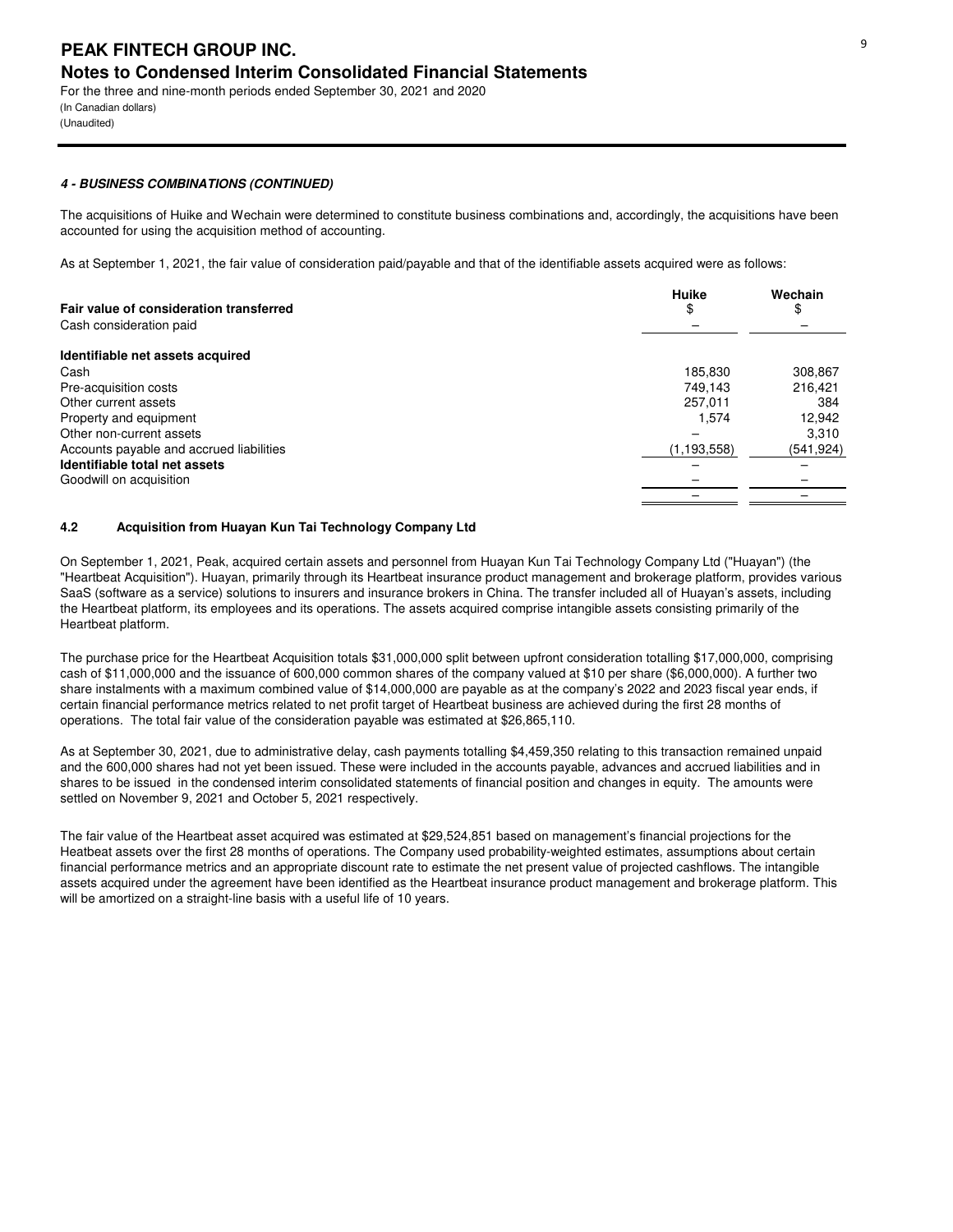For the three and nine-month periods ended September 30, 2021 and 2020 (In Canadian dollars) (Unaudited)

The Heartbeat Acquisition was determined to constitute a business combination and, accordingly, the acquisition has been accounted for using the acquisition method of accounting.

| Fair value of consideration transferred                                             | \$         |
|-------------------------------------------------------------------------------------|------------|
| <b>Consideration paid</b><br>Cash                                                   | 11,000,000 |
| Issuance of 600,000 shares of the Company at \$10 / share                           | 6,000,000  |
| Total consideration due for payment as at September 30, 2021                        | 17,000,000 |
| <b>Contingent consideration payable</b>                                             |            |
| Issuance of shares of the Company on December 31, 2022 - up to \$8,000,000 in value | 6,109,357  |
| Issuance of shares of the Company on December 31, 2023 - up to \$6,000,000 in value | 3,755,753  |
| Total estimated contingent consideration payable at September 1, 2021               | 9,865,110  |
| Total consideration (paid and contingent consideration)                             | 26,865,110 |
| Gain on bargain purchase to profit and loss                                         | 1,910,598  |
|                                                                                     | 28,775,708 |
| Identifiable net assets acquired                                                    |            |
| Intangible assets - Heartbeat platform                                              | 29,524,851 |
| Pre-acquisition costs written off (Huike) (refer 4.1)                               | (749, 143) |
| Identifiable total net assets                                                       | 28,775,708 |
| Goodwill on acquisition                                                             |            |
|                                                                                     | 28,775,708 |

At the acquisition date, the Company recognized a gain on bargain purchase of \$1,910,598, being the difference between the fair value of the identifiable assets acquired, net of the pre-acquisition expenses incurred by Huike (refer to 4.1), and the estimated fair value of the consideration paid and payable.

At each balance date, the Company will revise its estimation of the fair value of the contingent consideration payable and record an accretion entry accordingly. The re-evaluation process will take into account the historical performance of the operations of Huike and Heatbeat platform compared to agreed targets and discount the resultant estimate of the value of share instalments payable. As at September 30, 2021, the value of contingent consideration payable was estimated as \$10,036,542 and consequently an amount of \$171,432 was recorded as an expense in the condensed interim consolidated statements of comprehensive profit and loss with a credit recorded in the condensed interim consolidated statement of financial position as contingent consideration payable.

## **4.3 Acquisition from Wuxi Wenyi Financial Services Co.**

On January 1, 2019, the Company, through its subsidiary called Asia Synergy Credit Solutions ("ASCS"), transferred certain assets and personnel from Wuxi Wenyi Financial Services Co. Wenyi offers turn-key credit outsourcing services to banks and other lending institutions in China. The asset transfer was made to enhance the Company position in the commercial lending market in China. The assets acquired were intangible assets consisting of loan-servicing agreements. The assets acquired were determined to constitute a business combination and, accordingly, the acquisition was accounted for using the acquisition method of accounting.

The purchase price payable for this acquisition was to be settled with the issuance of up a maximum of 2,000,000 shares of the Company. The final value of consideration payable was contingent on achievement by ASCS of certain financial performance metrics during its first 18 months of operations. In the event that 2,000,000 shares were to be issued after the 18-month period and the listed common share price of the Company was less than \$1.00 at that time, the Company was to issue additional shares to bring the aggregate consideration value to \$2,000,000.

As at September 30, 2020, the 18 month perfomance period concluded and based on actual results of ASCS the final contingent consideration payable was settled at \$530,675. As per the asset transfer agreement, the total number of shares issuable to settle the consideration totalled 1,340,000 at an average issue price of \$0.40 per share.

On November 11, 2020, the Company issued 317,663 common shares of the Company, at \$0,40 per share, in part settlement (\$127,065) of the consideration payable under the asset transfer agreement. On April 8, 2021, the Company issued the final tranche of shares under the agreement (511,169 post consolidation shares at \$0,79 per share totalling \$403,610). As at September 30, 2021, the consideration remaining payable under the agreement totalled \$Nil (December 31, 2020 - \$403,610).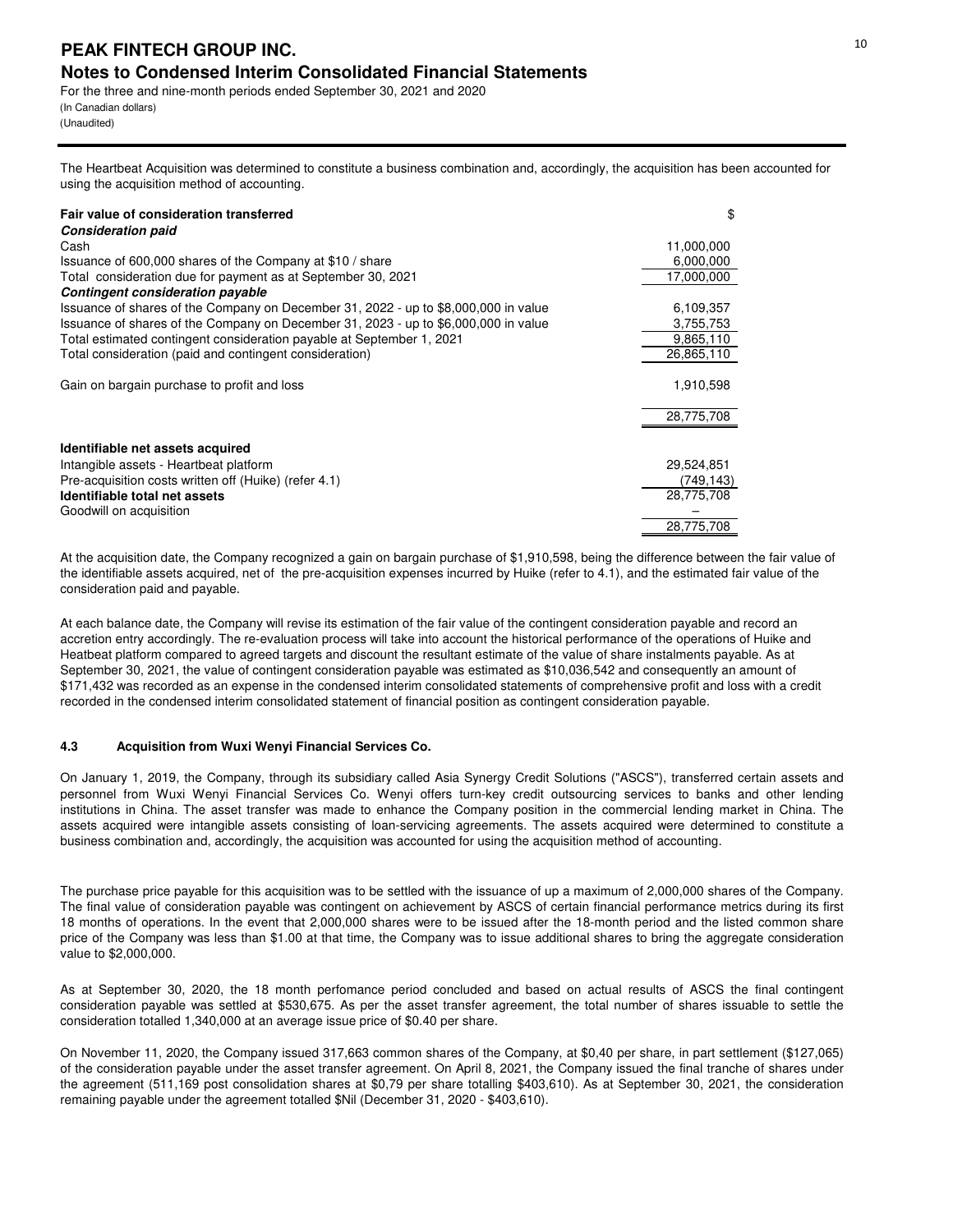(In Canadian dollars) (Unaudited)

## **5 - LOANS RECEIVABLES AND ALLOWANCE FOR CREDIT LOSSES**

One of the Company's subsidiaries in China, named Asia Synergy Financial Capital ("ASFC"), provides various financial services to small and medium size enterprises and entrepreneurs.

The Company provides loans that are either guaranteed by a third party and/or collateral assets. The loans secured with collateral are either secured by second-hand vehicles or by the residential property of the borrower. Loans that are not guaranteed by collateral assets are insured by a third party.

## *Loans guaranteed by second-hand vehicles.*

The second-hand vehicles are valued by the company credit department before approving a loan. The loan value at inception represents typically between 50% to 80% of the collateral value with an average of 76% as at September 30, 2021 (78% as at December 31, 2020). The Second-hand vehicles collateral value is evaluated at the beginning of the loan and periodically during the life of the loan, based on an industry recognized used car guide which has been validated by company personnel, their knowledge, experience and the inspection process before approval of the loan.

## *Loans guaranteed by second rank mortgage on residential property*

Before approving a loan, the Company's credit department will assess the value of any other mortgages taken out on the residential property and put as collateral by the prospective borrower. The loan value at inception typically represents between 25% and 32% of the collateral value exceeding the first rank mortgage taken by the borrower. The value of the residential property is evaluated at the beginning of the loan and periodically during the life of the loan based on a residential broker site, which is validated by the Company personnel, their knowledge, experience and inspection process before approval of the loan.

All the loans secured by collateral assets are registered on the appropriate government regulated system.

## *Credit Loans guaranteed by a third party*

The Company makes loans to small and medium enterprises in the technology sector. Before approving a loan, the Company performs an initial credit evaluation of the borrower. The credit evaluation includes: the borrower company's credit profile, operating performance, financial statements, tax payments/receipt records, shareholders' structure and their individual credit rating. Based on the result of this initial evaluation, the Company will then proceed to sign a loan agreement with the SMEs borrowers. To mitigate the default risk in the case of any overdue situation incurred re these credit loans, a letter of guarantee must also be signed before the loan is finally granted to SMEs borrowers. Accordingly, a 3rd party must accept to provide a full guarantee to cover any overdue principal and interest on behalf of the borrowers. The company will also perform on-going monitoring of SMEs borrowers in the tech industry through visits, phone calls and follow-up on business models development.

For the majority of loans granted, principal and interest are payable by the borrower on a monthly basis.

Loans receivables are described as follows :

|                                                   | 2021-09-30 | 2020-12-31 |
|---------------------------------------------------|------------|------------|
|                                                   |            |            |
| Principal balance loans receivables               | 20.821.947 | 20,009,105 |
| Less expected credit loss (ECL)                   | (532, 762) | (584, 417) |
| Loan receivables net                              | 20.289.185 | 19.424.688 |
| Loans receivables maturing in less than 12 months | 16.270.100 | 15.425.242 |
| Loans receivables maturing in more than 12 months | 4,019,085  | 3,999,446  |
| Total loans                                       | 20,289,185 | 19,424,688 |

#### **Impaired loans and allowances for credit loss**

The Company performed a three-stage forward looking impairment approach to its loan portfolio to measure the expected credit loss as described in detail in note 4.11 of the annual consolidated financial statements for the year ended December 31, 2020.

## *Credit quality of loans*

The following table presents the gross carrying amount of loans receivables at September 30, 2021 and December 31, 2020 , according to credit quality and ECL impairment stages.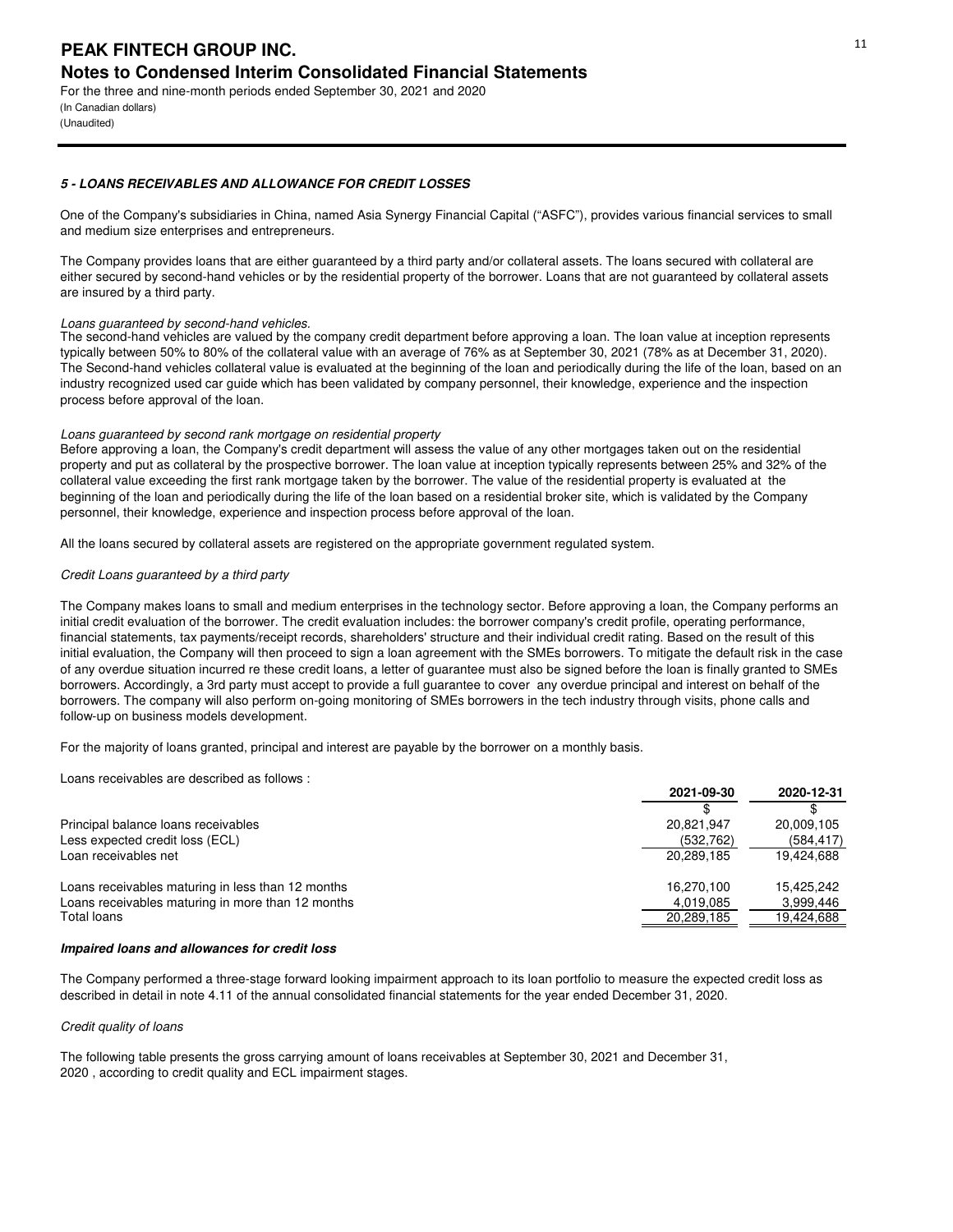## **PEAK FINTECH GROUP INC.** The state of the state of the state of the state of the state of the state of the state of the state of the state of the state of the state of the state of the state of the state of the state of t **Notes to Condensed Interim Consolidated Financial Statements** For the three and nine-month periods ended September 30, 2021 and 2020

(In Canadian dollars) (Unaudited)

## **5 - LOANS RECEIVABLES AND ALLOWANCE FOR CREDIT LOSSES (CONTINUED)**

ECL is calculated on loan value at the period end that are not insured by a third party with an assumption of a credit loss allocation provision applied as follows:

| Stage $1:1\%$<br>Stage 2: 30%<br>Stage 3:100% |        | <b>Provision %</b><br>1.0%<br>30.0%<br>100.0% | <b>Credit loss</b><br>allocation<br>applied - Auto<br>1.0%<br>1.0%<br>13.0% | <b>Credit loss</b><br>allocation<br>applied -<br><b>Residential</b><br>1.0%<br>1.0%<br>1.0% |
|-----------------------------------------------|--------|-----------------------------------------------|-----------------------------------------------------------------------------|---------------------------------------------------------------------------------------------|
|                                               |        | <b>Gross</b>                                  |                                                                             |                                                                                             |
|                                               |        | Carrying                                      | <b>Allowance for</b>                                                        | <b>Net Carrying</b>                                                                         |
| September 30, 2021                            | $\%$   | amount                                        | credit loss                                                                 | <b>Amount</b>                                                                               |
|                                               |        | \$                                            | \$                                                                          | \$                                                                                          |
| Stage 1 Not overdue $\leq$ 30 Days            | 83.6%  | 17,408,384                                    | (249, 110)                                                                  | 17,159,274                                                                                  |
| Stage 2 Overdue 30–90 days                    | 0.2%   | 35,010                                        |                                                                             | 35,010                                                                                      |
| Stage 3 Overdue > 90 days                     | 16.2%  | 3,378,553                                     | (283,652)                                                                   | 3,094,901                                                                                   |
| Total                                         | 100.0% | 20,821,947                                    | (532,762)                                                                   | 20,289,185                                                                                  |
|                                               |        | <b>Gross</b>                                  |                                                                             |                                                                                             |
|                                               |        | Carrying                                      | <b>Allowance for</b>                                                        | <b>Net Carrying</b>                                                                         |
| December 31, 2020                             | $\%$   | amount                                        | credit loss                                                                 | <b>Amount</b>                                                                               |
|                                               |        | \$                                            | \$                                                                          | \$                                                                                          |
| Stage 1 Not overdue $\leq$ 30 Days            | 78.2%  | 15,652,125                                    | (224, 798)                                                                  | 15,427,327                                                                                  |
| Stage 2 Overdue 30-90 days                    | 5.6%   | 1,110,537                                     | (3,332)                                                                     | 1,107,205                                                                                   |
| Stage 3 Overdue > 90 days                     | 16.2%  | 3,246,443                                     | (356, 287)                                                                  | 2,890,156                                                                                   |
| Total                                         | 100.0% | 20,009,105                                    | (584, 417)                                                                  | 19,424,688                                                                                  |

The loss allowance for loans to customers as at September 30, 2021, broken down by product type, reconciles to the opening loss allowance for that provision as follows:

|                                                                                                               | <b>Product Type - Autos</b> |         |           |                  |  |
|---------------------------------------------------------------------------------------------------------------|-----------------------------|---------|-----------|------------------|--|
|                                                                                                               | Stage 1                     | Stage 2 | Stage 3   | <b>Total ECL</b> |  |
|                                                                                                               |                             |         | \$.       | \$               |  |
| Loss allowance as at December 31, 2020<br>Individual financial assets transferred to (from) stage 2 (lifetime | 148                         | 1,880   | 351.293   | 353,321          |  |
| expected credit losses)<br>Individual financial assets transferred to (from) stage 3                          | 181                         |         |           | 181              |  |
| Credit-impaired financial assets                                                                              |                             |         | (193.854) | (193, 854)       |  |
| New financial assets originated                                                                               | (73)                        |         |           | (73)             |  |
| Write-offs                                                                                                    |                             |         | (42,607)  | (42,607)         |  |
| Recoveries                                                                                                    | (69)                        |         | 144.291   | 144,222          |  |
| Change in Credit loss allocation $+$ ECL % assumption                                                         | (153)                       | (1,880) | 16.412    | 14.379           |  |
| Foreign exchange                                                                                              |                             |         |           |                  |  |
| Loss allowance as at September 30, 2021                                                                       | 34                          |         | 275,535   | 275,569          |  |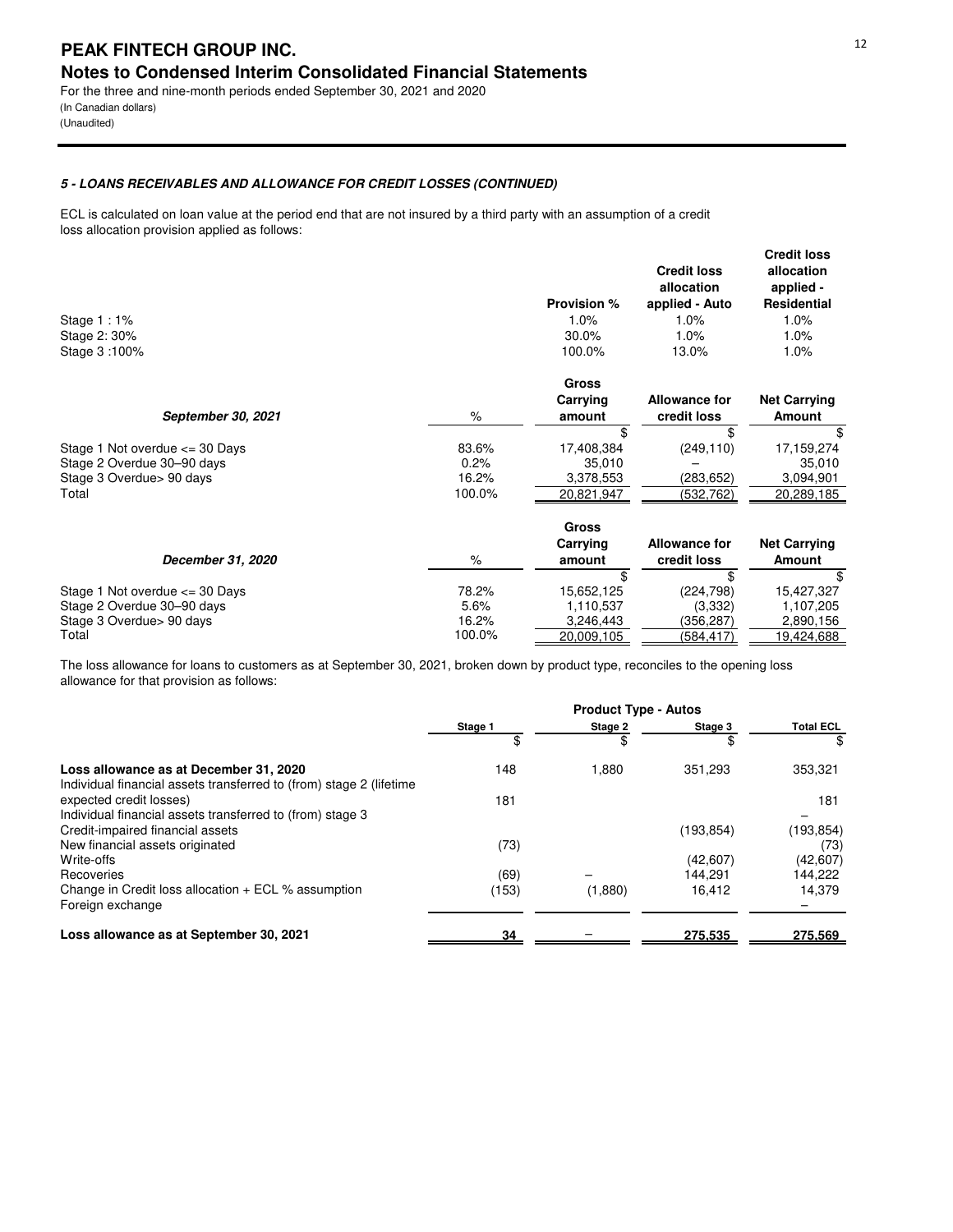(In Canadian dollars) (Unaudited)

## **5 - LOANS RECEIVABLES AND ALLOWANCE FOR CREDIT LOSSES (CONTINUED)**

|                                                                                                               | <b>Product Type - Residential property</b> |                              |         |                  |
|---------------------------------------------------------------------------------------------------------------|--------------------------------------------|------------------------------|---------|------------------|
|                                                                                                               | Stage 1                                    | Stage 2                      | Stage 3 | <b>Total ECL</b> |
|                                                                                                               | \$                                         |                              | \$      |                  |
| Loss allowance as at December 31, 2020<br>Individual financial assets transferred to (from) stage 2 (lifetime | 295                                        | 1,452                        | 4,994   | 6,741            |
| expected credit losses)<br>Individual financial assets transferred to (from) stage 3                          | 55                                         | (1,649)                      |         | (1,594)          |
| Credit-impaired financial assets                                                                              |                                            | (664)                        | 2,213   | 1,549            |
| New financial assets originated<br>Write-offs                                                                 | (95)                                       |                              |         | (95)             |
| Recoveries                                                                                                    | 164                                        |                              | 2,255   | 2,419            |
| Change in Credit loss allocation $+$ ECL % assumption<br>Foreign exchange                                     | 18                                         | 861                          | (65)    | 814              |
| Loss allowance as at September 30, 2021                                                                       | 437                                        |                              | 9,397   | 9,834            |
|                                                                                                               |                                            | <b>Product Type - Credit</b> |         |                  |
|                                                                                                               | Stage 1                                    | Stage 2                      | Stage 3 | <b>Total ECL</b> |
|                                                                                                               | \$                                         | \$                           | \$.     | \$               |
| Loss allowance as at December 31, 2020<br>Individual financial assets transferred to (from) stage 2 (lifetime | 224,355                                    |                              |         | 224,355          |
| expected credit losses)                                                                                       |                                            |                              |         |                  |
| Individual financial assets transferred to (from) stage 3                                                     |                                            |                              |         |                  |
| Credit-impaired financial assets                                                                              |                                            |                              |         |                  |

| Loss allowance as at September 30, 2021                                                               | 288,265              | - | 288,265              |
|-------------------------------------------------------------------------------------------------------|----------------------|---|----------------------|
| Write-offs<br>Recoveries<br>Change in Credit loss allocation $+$ ECL % assumption<br>Foreign exchange | 219.994<br>(24, 364) |   | 219.994<br>(24, 364) |
| New financial assets originated                                                                       | (131.720)            |   | (131, 720)           |

The loss allowance for loans to customers as at December 31, 2020, broken down by product type, reconciles to the opening loss allowance for that provision as follows:

|                                                                                                               | <b>Product type - Autos</b> |           |           |                  |
|---------------------------------------------------------------------------------------------------------------|-----------------------------|-----------|-----------|------------------|
|                                                                                                               | Stage 1                     | Stage 2   | Stage 3   | <b>Total ECL</b> |
|                                                                                                               |                             |           |           | \$               |
| Loss allowance as at December 31, 2019<br>Individual financial assets transferred to (from) stage 2 (lifetime | 11.615                      | 25.382    | 328,005   | 365,002          |
| expected credit losses)*                                                                                      | (17)                        | 509       |           | 492              |
| Individual financial assets transferred to (from) stage 3                                                     |                             |           |           |                  |
| Credit-impaired financial assets                                                                              |                             | (3,806)   | 137.974   | 134,168          |
| New financial assets originated                                                                               | (1, 477)                    |           |           | (1, 477)         |
| Write-offs                                                                                                    |                             |           |           |                  |
| Recoveries                                                                                                    | (152)                       |           | 78.307    | 78,155           |
| Change in Credit loss allocation $+$ ECL % assumption                                                         | (9,821)                     | (20, 205) | (192,993) | (223,019)        |
| Loss allowance as at December 31, 2020                                                                        | 148                         | 1,880     | 351,293   | 353,321          |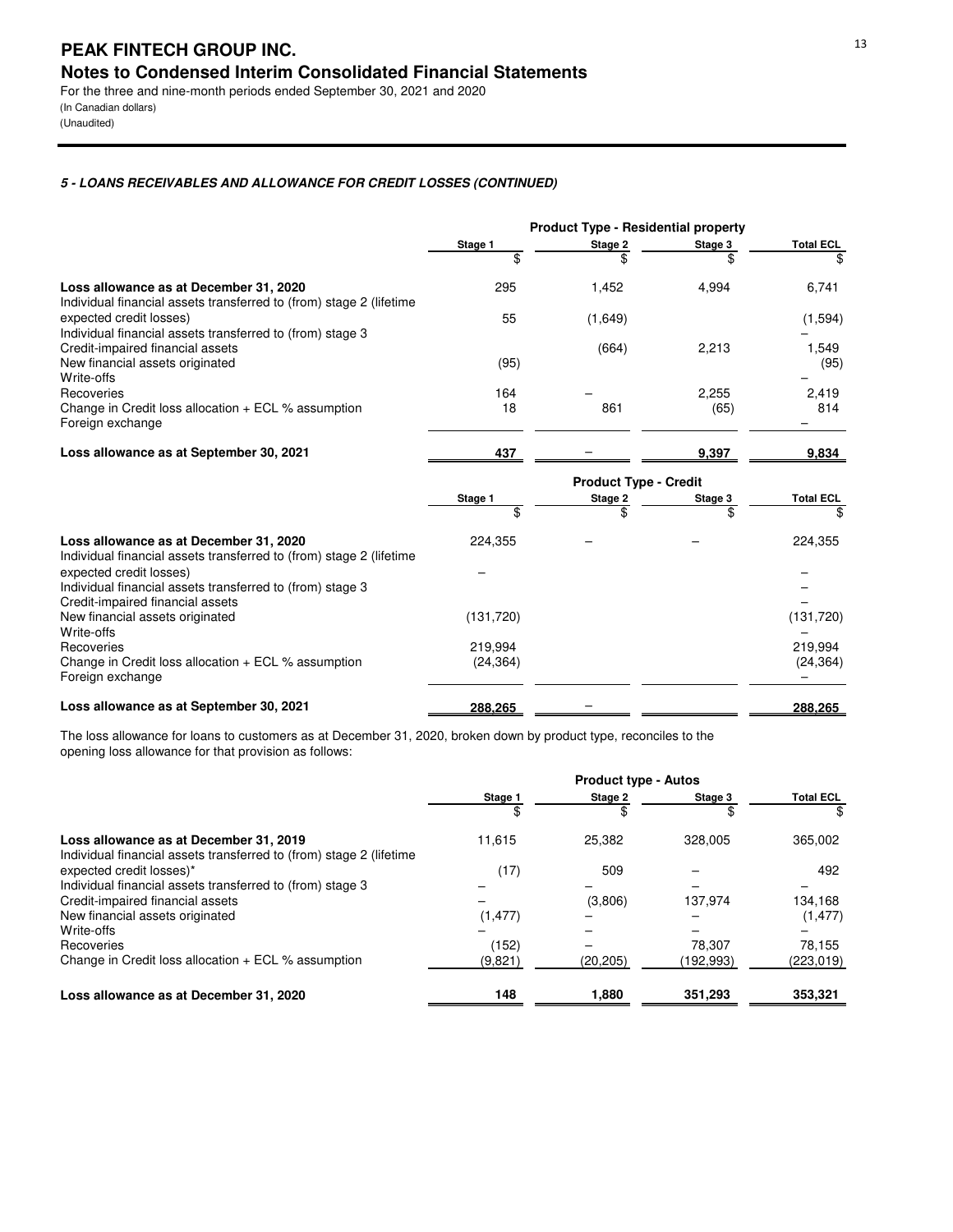(In Canadian dollars) (Unaudited)

## **5 - LOANS RECEIVABLES AND ALLOWANCE FOR CREDIT LOSSES (CONTINUED)**

|                                                                                               | <b>Product Type - Residential property</b> |                              |           |                  |
|-----------------------------------------------------------------------------------------------|--------------------------------------------|------------------------------|-----------|------------------|
|                                                                                               | Stage 1                                    | Stage 2                      | Stage 3   | <b>Total ECL</b> |
|                                                                                               |                                            |                              |           |                  |
| Loss allowance as at December 31, 2019                                                        |                                            |                              |           |                  |
| Individual financial assets transferred to (from) stage 2 (lifetime                           |                                            |                              |           |                  |
| expected credit losses)*                                                                      | (98)                                       | 2,933                        |           | 2,835            |
| Individual financial assets transferred to (from) stage 3                                     |                                            |                              |           |                  |
| Credit-impaired financial assets<br>New financial assets originated                           | 331                                        | (1, 489)                     | 4,962     | 3,473<br>331     |
| Write-offs                                                                                    |                                            |                              |           |                  |
| Recoveries                                                                                    |                                            |                              |           |                  |
| Change in Credit loss allocation + ECL % assumption                                           | 62                                         | 8                            | 32        | 102              |
| Loss allowance as at December 31, 2020                                                        | 295                                        | 1,452                        | 4,994     | 6,741            |
|                                                                                               |                                            | <b>Product Type - Credit</b> |           |                  |
|                                                                                               | Stage 1                                    | Stage 2                      | Stage 3   | <b>Total ECL</b> |
|                                                                                               | \$                                         | \$                           |           | \$               |
| Loss allowance as at December 31, 2019                                                        |                                            |                              | 34.945    | 34,945           |
| Individual financial assets transferred to (from) stage 2 (lifetime                           |                                            |                              |           |                  |
| expected credit losses)*                                                                      |                                            |                              |           |                  |
| Individual financial assets transferred to (from) stage 3<br>Credit-impaired financial assets |                                            |                              |           |                  |
| New financial assets originated                                                               | 209,791                                    |                              |           | 209,791          |
| Write-offs                                                                                    |                                            |                              |           |                  |
| Recoveries                                                                                    |                                            |                              |           |                  |
| Change in Credit loss allocation + ECL % assumption                                           | 14,564                                     |                              | (34, 945) | (20, 381)        |
| Loss allowance as at December 31, 2020                                                        | 224,355                                    |                              |           | 224,355          |

## **6 - DEBTORS**

|                                                                | 2021-09-30 | 2020-12-31 |
|----------------------------------------------------------------|------------|------------|
|                                                                |            |            |
| Sales tax receivable                                           | 286,568    | 21,011     |
| Advances to a company                                          |            | 17.139     |
| Deposit for acquisition (1)                                    | 294.976    |            |
| Deposits made for transactions on platforms with guarantee (2) | 9,660,848  |            |
| Deposits made for transactions on platforms (3)                | 1.487.350  |            |
| Accounts receivable                                            | 11.461.033 | 28,834,941 |
| Safety deposits with quarantor (4)                             | 717.160    | 692.766    |
| Service deposits (5)                                           |            | 974.500    |
| Subscriptions receivable from non-controlling interests        | 283,912    |            |
| Other subscriptions receivable                                 | 79.985     | 35,000     |
| Prepayments to third party subcontractors (6)                  | 11,595,993 |            |
|                                                                | 35.867.825 | 30,575,357 |

(1) As per agreements signed with potential shares or asset acquisition by two subsidiaries of the Company. These acquisitions or asset purchase transactions aim to be closed during the fourth quarter of 2021.

(2) As per agreements signed with third parties, subsidiaries of the Company have provided deposits in order to facilitate capital support from financial insitutions such as banks and lenders in mainland China. As collateral, the Company kept 10 to 15% of the merchandise in guarantee.

(3) As per agreements signed with third parties, subsidiaries of the Company have provided deposits in order to facilitate capital support from financial insitutions such as banks and lenders in mainland China.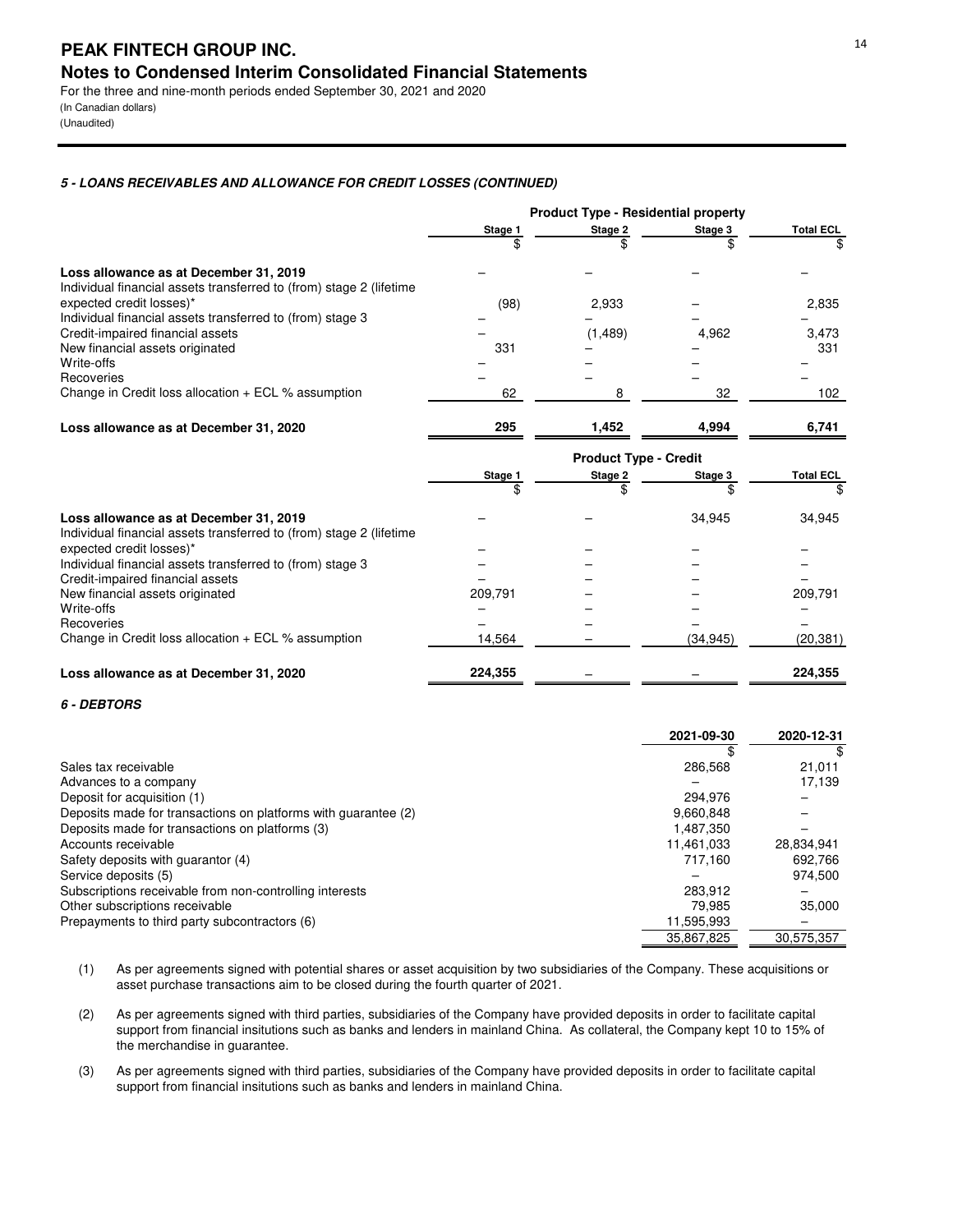(In Canadian dollars) (Unaudited)

## **6 - DEBTORS (CONTINUED)**

- (4) As per an agreement with a loan insurance provider, ASCS, a subsidiary of the Company, agreed to maintain a deposit with the loan insurance provider, representing 10% of the value of loans serviced by ASCS, on behalf of certain commercial bank guarantees by loan insurer providers. ASCS's third party financial partners and the Company's ASFC subsidiary have a threeway agreement in place with ASCS under which third party financial partners and ASFC are jointly responsible for providing and maintaining the 10% safety deposit with the loan insurance provider on behalf of ASCS in exchange for a service fee representing a percentage of the amount of the safety deposit provided. The agreement indicates that in case of default by the borrowers, ASCS will retrieve all the rights to realize the collateral.
- (5) As per an agreement signed with a third party, ASDS, a subsidiary of the company, has provided deposits which were used to help to get capital support from financial institutions such as banks and lenders in mainland China. The deposits are returnable to ASDS on the termination of the agreement. In exchange, ASDS is entitled to charge a 2% referral fee upon each transaction of truck financial leasing recorded by the hauling company platform of Xi'an Xinruifeng. ASDS retains all rights to the recovery of the \$Nil.(December 31, 2020 - \$974,500) deposit per the agreement signed.
- (6) Subsidiaries of the Company active in supply chain activity made prepayments to suppliers to support operational supply chain processes. These prepayment will be reverted to Company's subsidiaries when services or merchandise transactions are executed.

Debtors amounts are presented on the consolidated statements of financial position net of the allowance for doubtful accounts. In measuring the expected credit losses, the accounts receivables have been assessed on a collective basis as they possess shared credit risk characteristics. They have been grouped based on the days past due. The expected loss rates are based on the payment profile for sales based on historical credit losses. Accounts receivables are written off by taking in consideration third party guarantee on payment of debtors and if there is no reasonable expectation of recovery.

When measuring the expected credit losses of other debtors, Advances to a company, Safety deposits with guarantor, Service deposits and Subscriptions receivable , are assessed individually due to the low number of accounts. The expected loss rates are based on the payment profile of debtor, assessed by the company's lending hub system.

Debtors are written off (i.e. de-recognized) when there is no reasonable expectation of recovery. Failure to make payments within 180 days from the invoice date and failure to engage with the Issuer on alternative payment arrangements, amongst other things, are considered indicators of no reasonable expectation of recovery. As at September 30, 2021 an amount of \$218,262 (\$273,932 at December 31, 2020) was registered for expected credit loss for debtors.

## **7 - PROPERTY AND EQUIPMENT**

|                                              | Right-of-use | <b>Office</b> |                 |           |
|----------------------------------------------|--------------|---------------|-----------------|-----------|
|                                              | assets       | equipment     | <b>Vehicles</b> | Total     |
|                                              |              | \$            |                 | \$        |
| <b>Gross carrying amount</b>                 |              |               |                 |           |
| Balance as at January 1,2021                 | 1,136,485    | 122,336       | 205,358         | 1,464,179 |
| Acquisitions                                 | 771,642      | 42,997        |                 | 814,639   |
| Disposals                                    |              |               | (13,790)        | (13,790)  |
| Balance as at September 30, 2021             | ,908,127     | 165,333       | 191,568         | 2,265,028 |
| <b>Accumulated amortization</b>              |              |               |                 |           |
| Balance as at January 1, 2021                | 800,066      | 70,352        | 64,389          | 934,807   |
| Amortization                                 | 219,348      | 31,725        | 34.653          | 285,725   |
| Disposals                                    |              |               | (7,642)         | (7,642)   |
| Exchange differences                         | 55,819       | (560)         | (248)           | 55,011    |
| Balance as at September 30, 2021             | ,075,232     | 101,516       | 91,152          | 1,267,901 |
| Net carrying amount as at September 30, 2021 | 832,895      | 63,817        | 100,416         | 997,127   |
| Gross carrying amount                        |              |               |                 |           |
| Balance as at January 1, 2020                | 897.453      | 106,196       | 205,358         | 1,209,007 |
| Acquisition                                  | 239,032      | 16,140        |                 | 255,172   |
| Balance as at December 31, 2020              | 1,136,485    | 122,336       | 205,358         | 1,464,179 |
| <b>Accumulated amortization</b>              |              |               |                 |           |
| Balance as at January 1, 2020                | 415,644      | 36,546        | 22,374          | 474,564   |
| Amortization                                 | 406,762      | 36,820        | 50,112          | 493,694   |
| Exchange differences                         | (22, 340)    | (3,014)       | (8,097)         | (33, 451) |
| Balance as at December 31, 2020              | 800,066      | 70,352        | 64,389          | 934,807   |
| Net carrying amount as at December 31, 2020  | 336,419      | 51,985        | 140,969         | 529,372   |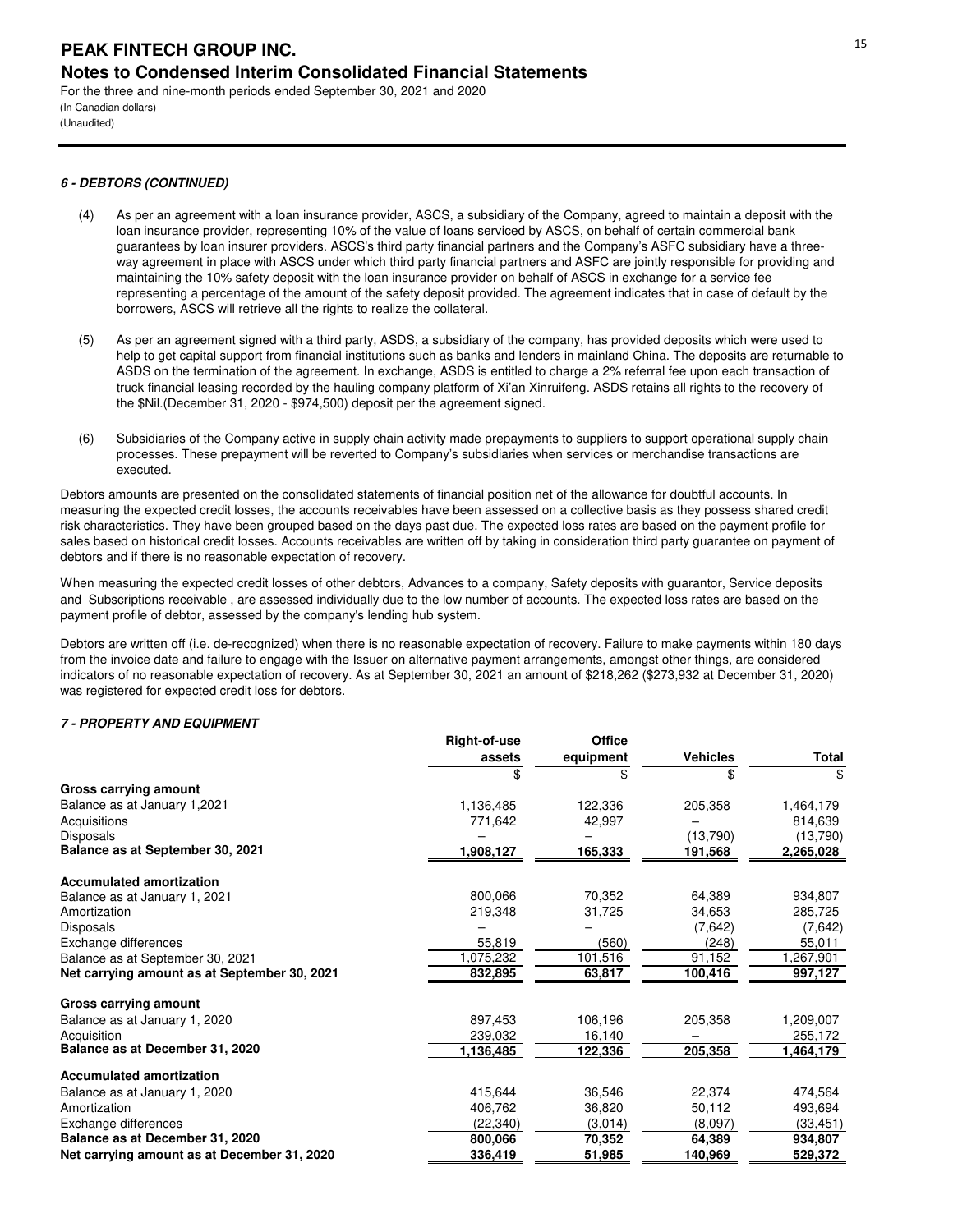(In Canadian dollars) (Unaudited)

## **8 - INTANGIBLE ASSETS**

|                                        |                  | Loan servicing |                   |                |              |
|----------------------------------------|------------------|----------------|-------------------|----------------|--------------|
|                                        |                  | servicing      |                   | <b>Cubeler</b> |              |
|                                        | <b>Heartbeat</b> | agreement      | <b>Gold River</b> | Interface      | <b>Total</b> |
|                                        | \$               | \$.            | \$                | \$             | \$           |
| Gross carrying amount                  |                  |                |                   |                |              |
| Balance as at January 1, 2021          |                  | 1,430,000      | 2,461,348         | 2,413,059      | 6.304.407    |
| Acquisition                            | 29,524,851       |                |                   | 2,879,511      | 32,404,362   |
| Reversal of impairment loss            |                  |                | 193,717           |                | 193,717      |
| Balance as at September 30, 2021       | 29,524,851       | 1,430,000      | 2,655,065         | 5,292,570      | 38,902,486   |
| <b>Accumulated amortization</b>        |                  |                |                   |                |              |
| Balance as at January 1, 2021          |                  | 286,000        | 2,461,348         | 393,182        | 3,140,530    |
| Amortization                           | 258,333          | 107,250        | 9,686             | 309.994        | 685.263      |
| Exchange differences                   |                  |                |                   | (13, 231)      | (13, 231)    |
| Balance as at September 30, 2021       | 258,333          | 393,250        | 2,471,034         | 689,945        | 3,812,562    |
| Net carrying amount as at September    |                  |                |                   |                |              |
| 30, 2021                               | 29,266,518       | 1,036,750      | 184,031           | 4,602,624      | 35,089,924   |
| Gross carrying amount                  |                  |                |                   |                |              |
| Balance as at January 1, 2020          |                  | 1,430,000      | 2,461,348         | 1,354,774      | 5,246,122    |
| Acquisition                            |                  |                |                   | 1,058,285      | 1,058,285    |
| Balance as at December 31, 2020        |                  | 1,430,000      | 2,461,348         | 2,413,059      | 6,304,407    |
| <b>Accumulated amortization</b>        |                  |                |                   |                |              |
| Balance as at January 1, 2020          |                  | 143,000        | 2,461,348         | 242.364        | 2,846,712    |
| Amortization                           |                  | 143,000        |                   | 236,850        | 379,850      |
| Exchange differences                   |                  |                |                   | (86.032)       | (86,032)     |
| Balance as at December 31, 2020        |                  | 286,000        | 2,461,348         | 393,182        | 3,140,530    |
| Net carrying amount as at December 31, |                  |                |                   |                |              |
| 2020                                   |                  | 1,144,000      |                   | 2,019,877      | 3,163,877    |

## **9 - ACCOUNTS PAYABLE, ADVANCES AND ACCRUED LIABILITIES**

| 3 - AUGUONTO FATADLL, AD VANULO AND AUGHULD LIADILITILO |            |            |
|---------------------------------------------------------|------------|------------|
|                                                         | 2021-09-30 | 2020-12-31 |
|                                                         |            |            |
| Trade accounts payable and accruals                     | 10.020.692 | 22.717.164 |
| Advance from third party, annual interest 10%           | 395.970    | 1,391,001  |
| Advance from a director, no interest (note 17)          |            | 270.911    |
| Advance from third party customers, no interest         | 3.954.626  | 2.140.217  |
| Advance from an affiliated company (notes 6 and 17)     |            | 40.134     |
|                                                         | 14,371,288 | 26.559.427 |

## **10 - LEASE LIABILITIES**

| 239.506<br>Balance – beginning of year<br>Additions<br>719.235<br>Accretion interest<br>41.018<br>(271, 223)<br>Lease payments<br>Effect of exchange rate change on obligation<br>21,784<br>Balance – end of period<br>750.320<br><b>Current Portion</b><br>168.037<br>582.283 | 2021-09-30 | 2020-12-31 |
|--------------------------------------------------------------------------------------------------------------------------------------------------------------------------------------------------------------------------------------------------------------------------------|------------|------------|
|                                                                                                                                                                                                                                                                                |            |            |
|                                                                                                                                                                                                                                                                                |            | 452.528    |
|                                                                                                                                                                                                                                                                                |            | 239.032    |
|                                                                                                                                                                                                                                                                                |            | 30.426     |
|                                                                                                                                                                                                                                                                                |            | (517, 171) |
|                                                                                                                                                                                                                                                                                |            | 34,691     |
|                                                                                                                                                                                                                                                                                |            | 239.506    |
|                                                                                                                                                                                                                                                                                |            | 117.709    |
|                                                                                                                                                                                                                                                                                |            | 121.797    |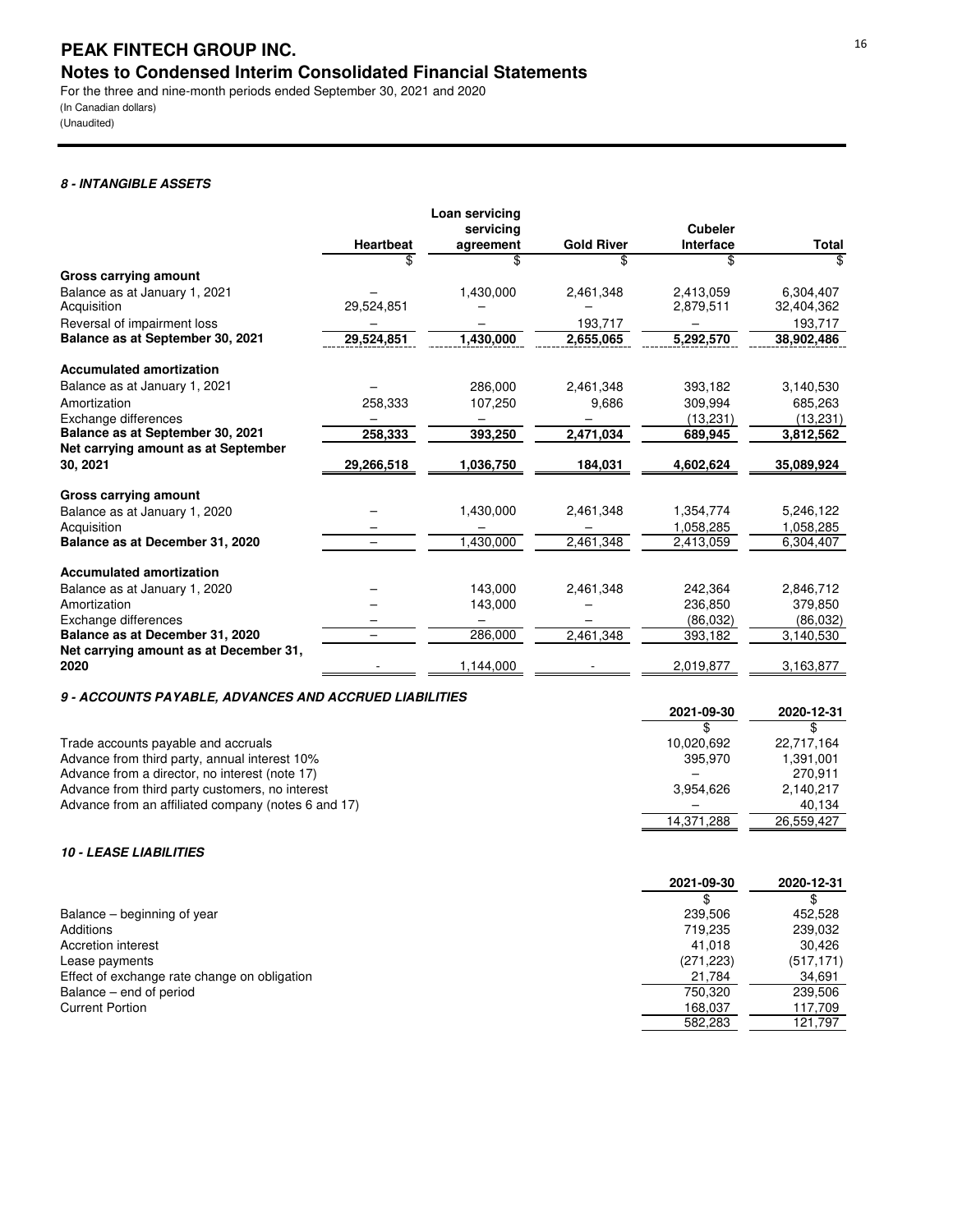(In Canadian dollars) (Unaudited)

## **10 - LEASE LIABILITIES (CONTINUED)**

Following is a summary of the Company's obligations regarding lease payments:

|                                            | Payment due by period |           |                |           |
|--------------------------------------------|-----------------------|-----------|----------------|-----------|
|                                            | vear                  | 2–5 years | Beyond 5 years | Total     |
|                                            |                       |           |                | \$        |
| As at September 30, 2021<br>Lease payments | 492.670               | 911.344   | 795.860        | 2,199,874 |
| As at December 31, 2020<br>Lease payments  | 116,864               | 241.844   | -              | 358,708   |

## **11 - DEBENTURES**

The carying value of debentures as at September 30, 2021 and December 31, 2020, were as follows:

|                                       | 2021-09-30 | 2020-12-31 |
|---------------------------------------|------------|------------|
|                                       |            |            |
| Debenture issued of December 19, 2018 |            |            |
| Debenture issued of April 24, 2019    |            | 23,311     |
| Debenture issued of January 15, 2020  |            |            |
| Balance – end of period / year        |            | 23,311     |
| Current portion                       |            | 23,311     |
|                                       |            |            |

## **11 a) Debenture issuance of December 19, 2018**

During the nine-month period ended September 30, 2021, Nil (nine-month period ended September 30, 2020 - 500,000) warrants were exercised at a price of \$1.00 per share following surrendering of debentures for a total face value of \$ Nil (nine-month period ended September 30, 2020 - \$500,000) (note 13.3 (c)).

## **11 b) Debenture issuance of April 24, 2019**

The movement during the nine-month period ended September 30, 2021 and the year ended December 31, 2020, relating to this debenture can be summarised as follows:

|                          | 2021-09-30 | 2020-12-31 |
|--------------------------|------------|------------|
|                          |            |            |
| Balance at the beginning | 23,311     | 137,638    |
| Accretion of debentures  | 683        | 23.452     |
| Conversion of debentures | (23,994)   | (137,779)  |
| Balance at the end       |            | 23,311     |

During the nine-month period ended September 30, 2021, \$25,000 (nine-month period ended September 30, 2020, \$Nil) face value of debentures were converted to 25,000 (nine-month period ended September 30, 2020 - Nil) common shares of the Company at a price of \$1.00 per share.

## **12 - BONDS**

On May 29, 2020, the Company has placed 400 units of secured corporate bonds at \$1,000 per unit. Each unit sold was comprised of \$1,000 face value bonds, redeemable on June 10, 2023, bearing interest at a nominal rate of 10% payable monthly, plus 20 purchase warrants exercisable into Company common share at \$1.00 per share for a period of 36 months from the date of issuance.

The Bonds will be redeemable after 36 months from the date of issuance (the "Initial Maturity Date"). Each holder has a right (the "Initial Extension Right") at the end of the Initial Maturity Date to extend the Bond for another 12 months (the "Initial Extension Period") by giving written notice to that effect to the Company no later than sixty (60) days prior to the Initial Maturity Date. Any holder that has elected to exercise its Initial Extension Right will also have a further right at the end of the Initial Extension Period to extend its Bond for another 12 months (the "Second Extension Period") under the same notice conditions as stated in the Initial Extension.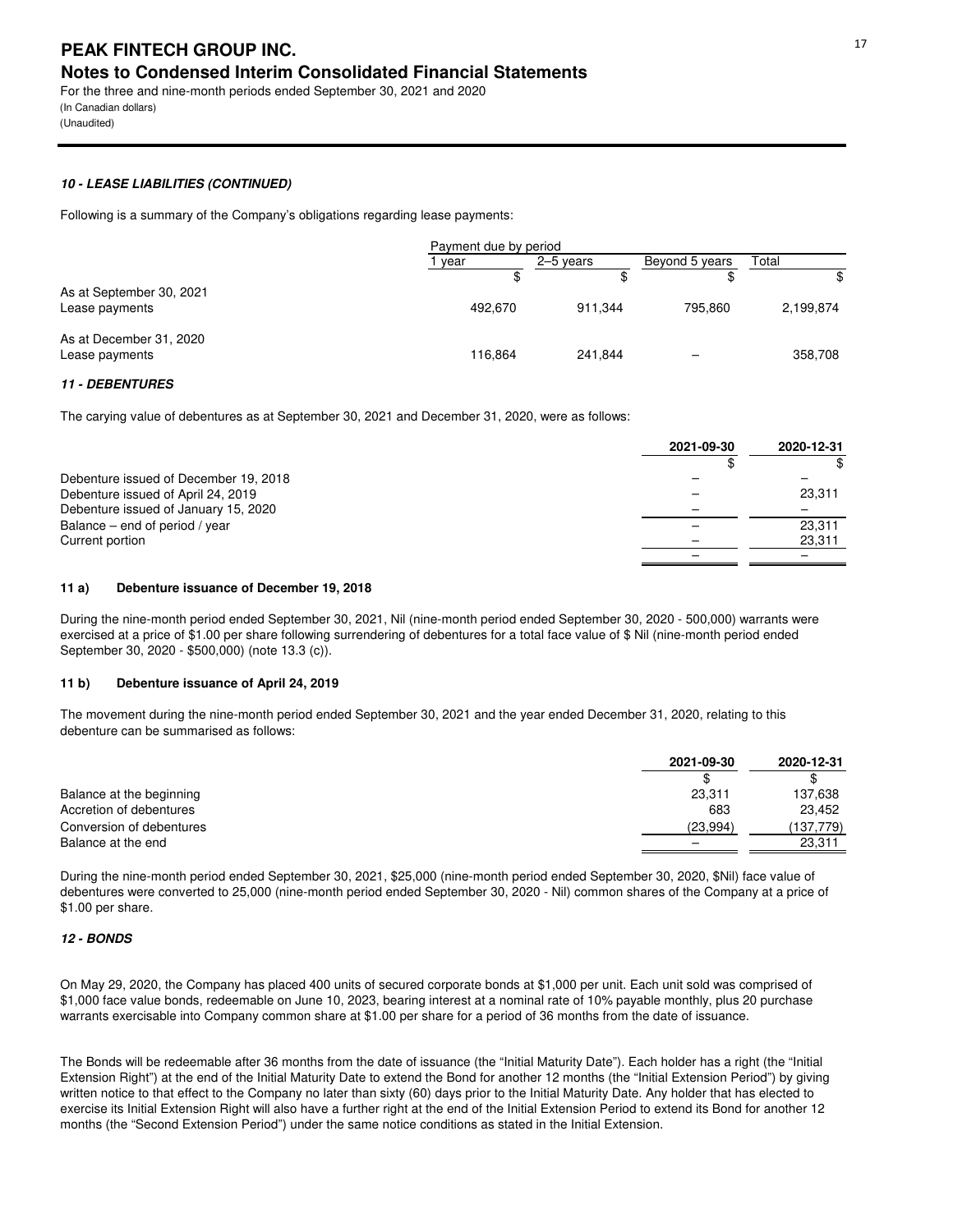(In Canadian dollars) (Unaudited)

## **12 - BONDS (CONTINUED)**

If a holder elects to extend its Bonds, the Company may redeem such holder's Bonds at any time on payment of a 5% premium to redeem the Bonds ("Penalty").

The Company has set aside an amount equal to two years of interest in a separate bank account, which will be used to pay interest payable on the Bonds. Any interest accrued on such sum will be in favour of the Company. The set aside amount at September 9, 2021, is \$63,333 and is presented under Restricted Cash in the Consolidated statements Financial Position.

Bonds are secured by a pledge on the aggregate assets of the Company, maturing on May 29, 2023. The Company used the residual value method to allocate the principal amount of the bond between the liability and the contributed surplus. Under this method, an amount of \$64,896 (net of transaction costs) related to the warrants issued was applied to the contributed surplus. The fair value of the liability component was \$227,569 computed as the present value of future principal and interest payments discounted at a rate of 22%.

The fair value of the warrants of \$614 was calculated using the Black & Scholes option pricing model and the following weighted average assumptions:

| Share price at the date of grant    | \$0.30  |
|-------------------------------------|---------|
| Expected life                       | 3 years |
| Risk-free interest rate             | 0.29%   |
| Expected volatility (1)             | 83.12%  |
| Dividend                            | 0%      |
| Exercise price at the date of grant | \$1.00  |

The Company also granted 57,000 compensation warrants to eligible persons who helped place the bonds units entitling them to purchase a number of Peak common shares equal to 8,0% of the value of debentures they help place, at a price of \$0.50 per common share for a thirty-six-month period following the closing date.

The fair value of the compensation warrants of \$6,995 was calculated using the Black & Scholes option pricing model and the following weighted average assumptions and was presented as issuance cost of the bonds:

| Share price at the date of grant    | \$0.30  |
|-------------------------------------|---------|
| Expected life                       | 3 years |
| Risk-free interest rate             | 0.29%   |
| Expected volatility (1)             | 83.12%  |
| Dividend                            | $0\%$   |
| Exercise price at the date of grant | \$0.50  |

The movement during the nine-months ended September 30, 2021 and the year ended December 31, 2020, relating this bond can be summarised as follows:

|                                  | 2021-09-30 | 2020-12-31 |
|----------------------------------|------------|------------|
|                                  |            | \$         |
| Balance at the beginning         | 258.933    |            |
| Addition                         |            | 400,000    |
| Accretion of bonds               | 19.918     | 13.789     |
| Amortisation of initial costs    | 20.175     | 17.575     |
| Contributed surplus for warrants |            | (64, 896)  |
| Issuance costs                   |            | (107, 535) |
| Balance at the end               | 299,026    | 258,933    |

## **13 - SHAREHOLDERS' EQUITY**

## **13.1 Authorized share capital**

The share capital of the Company consists of an unlimited number of common shares without par value.

## **Share Consolidation**

Effective July 28, 2020, the Company consolidated its issued and outstanding common shares on the basis of one post-consolidation share for 10 pre-consolidation shares. Unless otherwise stated, all share amounts have been restated retrospectively to reflect this share consolidation.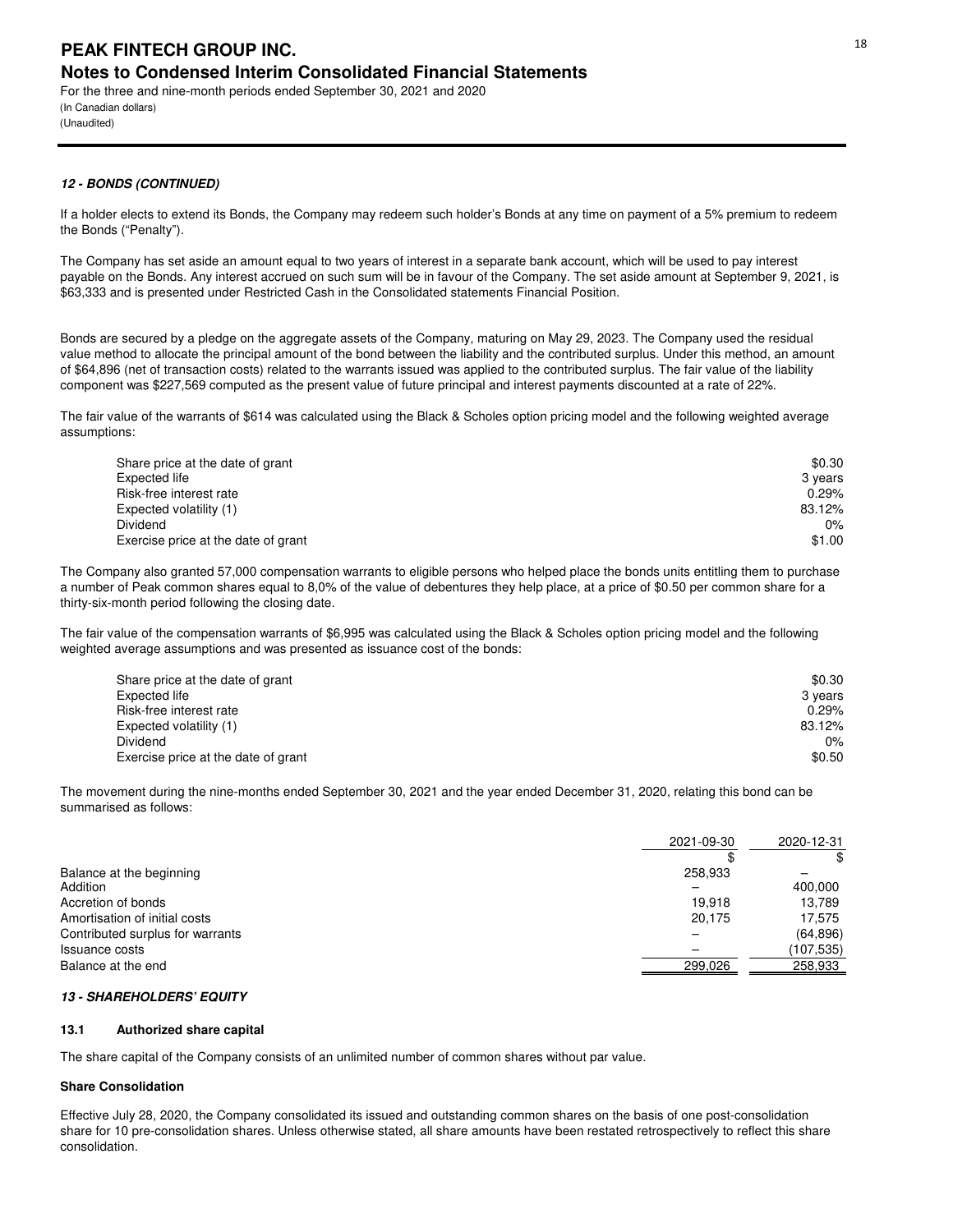(In Canadian dollars) (Unaudited)

## **13 - SHAREHOLDERS' EQUITY (CONTINUED)**

Effective July 27, 2021, the Company consolidated its issued and outstanding common shares on the basis of one post-consolidation share for 2 pre-consolidation shares. Unless otherwise stated, all share amounts have been restated retrospectively to reflect this share consolidation.

## **13.2 Description of the shareholders' equity operations during the nine-month period ended September 30, 2021**

- a) During the nine-month period ended September 30, 2021, \$25,000 of secured debentures with a conversion price of \$1.00 per share were converted into common shares of the Company. At the date of conversion these debentures had an amortized cost totalling \$23,994. The Company therefore issued 25,000 common shares to the debenture holders and recorded \$23,994 in share capital. In addition, amounts of \$3,489 related to these debenture conversions, were transferred to capital stock from conversion options in the consolidated statement of financial position.
- b) During the nine-month period ended September 30, 2021, the Company issued 16,676 common shares at an average price of \$3.05 per share to settle \$50,850 of debts related to services received by the Company, of which \$15,000 was recorded in public relations fees in the condensed interim consolidated statements of comprehensive profit and loss, \$35,850 was recorded against accounts payable and accruals in the condensed interim consolidated statements of financial position.
- c) During the nine-month period ended September 30, 2021, the Company issued 7,157,732 common shares at an average exercise price of \$0.84 per share for total proceeds of \$5,993,925 upon the exercise of share purchase warrants, and \$2,135,722 related to exercised warrants were transferred from contributed surplus to share capital in the condensed interim consolidated statements of changes in equity (note 13.4).
- d) During the nine-month period ended September 30, 2021, the Company issued 82,500 common shares at an average exercise price of \$1.00 per share for total proceeds of \$82,500 upon the exercise of stock options, and \$79,590 related to exercised stock options were transferred from contributed surplus to share capital in the condensed interim consolidated statements of changes in equity (note 14).
- e) On April 8, 2021 the Company issued the final tranche of 511,169 common shares at \$0.79 per share with a total consideration of \$403,610 in relation to a business combination (refer note 4). Consequently \$403,610 was credited to share capital with the offset being debited to equity to issue in the condensed interim consolidated statement of changes in equity.
- f) On July 7, 2021, the Company closed a short-form prospectus financing consisting of the sale of 13,149,999 units (a "Unit") at a price of \$4,00 per Unit for poceeds of \$52,600,000 (net proceeds of \$46,105,695 after related expenses). Each unit consists of one (1) common share and half (0.5) common share purchase warrant. Each warrant entitles the holder to purchase one (1) share of the Company at the price of \$7.00 each for a period of twenty-four (24) months from the date of issuance.

The fair value of the 6,575,000 warrants was \$13,397,109. The value attributed to contributed surplus was \$10,677,558. The fair value was calculated using the Black & Scholes option pricing model and the following weighted average assumptions:

| \$3.90  |
|---------|
| 2 years |
| 0.48%   |
| 126.75% |
| 0%      |
| \$7.00  |
|         |

Peak also granted 920,500 compensation warrants to eligible persons who helped place the private placements entitling them to purchase a number of Peak common shares at a price of \$7.00 per common share for a twenty-four-month period from the issuance.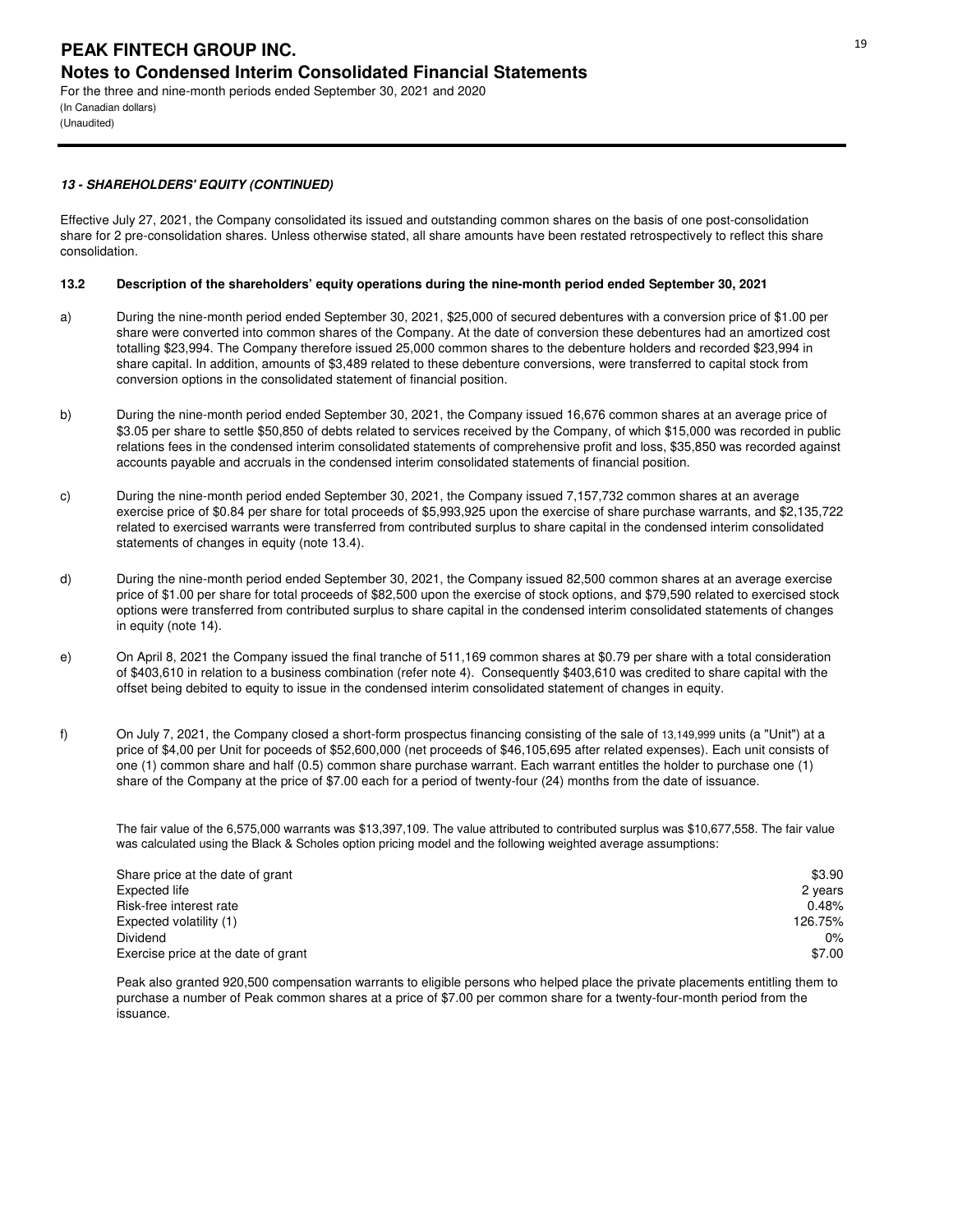(In Canadian dollars) (Unaudited)

## **13 - SHAREHOLDERS' EQUITY (CONTINUED)**

The fair value of the 920,500 compensation warrants was \$1,875,595 which was recorded in share issue costs and have been disclosed as a reduction in share capital in the interim condensed consolidated statements of changes in equity with the credit recorded in contributed surplus. The fair value of the warrants was calculated using the Black & Scholes option pricing models and the following weighted average assumptions:

| Share prices at the date of grant   | \$3.90  |
|-------------------------------------|---------|
| Expected life                       | 2 years |
| Risk-free interest rate             | 0.48%   |
| Expected volatility (1)             | 126.75% |
| Dividend                            | 0%      |
| Exercise price at the date of grant | \$7.00  |

In connection with the shot-form prospectus financing, the Company incurred share issue costs totalling \$6,247,135 which have been disclosed as a reduction in share capital in the interim condensed consolidated statements of changes in equity.

#### **13.3 Description of the shareholders' equity operations during the nine-month period ended September 30, 2020**

a) On February 3, 2020, the Company closed a private placement consisting of the sale of 720,000 units (a ''Unit'') at a price of \$0.80 per Unit for proceeds of \$576,000. Each unit consists of one (1) common share and half (0.5) common share purchase warrant. Each warrant entitles the holder to purchase one (1) share of the Company at the price of \$2.00 each for a period of twenty-four (24) months from the date of issuance.

The fair value of the 360,000 warrants was \$157,547. The value attributed to contributed surplus was \$112,653. The fair value was calculated using the Black & Scholes option pricing model and the following weighted average assumptions:

| Share price at the date of grant    | \$0.90  |
|-------------------------------------|---------|
| Expected life                       | 2 years |
| Risk-free interest rate             | 1.42%   |
| Expected volatility (1)             | 128%    |
| Dividend                            | 0%      |
| Exercise price at the date of grant | \$2.00  |

- b) On April 4, 2020, the Company closed a private placement consisting in the sale of 150,000 shares at a price of \$0.50 per shares for gross proceeds of \$75,000.
- c) During the nine-month period ended September 30, 2020, \$500,000 of secured debentures were surrendered to exercise share purchase warrants at a price of \$1.00 per share pursuant to the private placement closed in December 2017. At the date of conversion, these debentures had a amortized cost totalling \$436,402. The Company therefore issued 500,000 common shares at a price of \$0.87 per share to the debenture holders and recorded \$436,402 in share capital. In addition, a corresponding residual value of \$99,153 attributed to these warrants was transferred to capital stock from contributed surplus.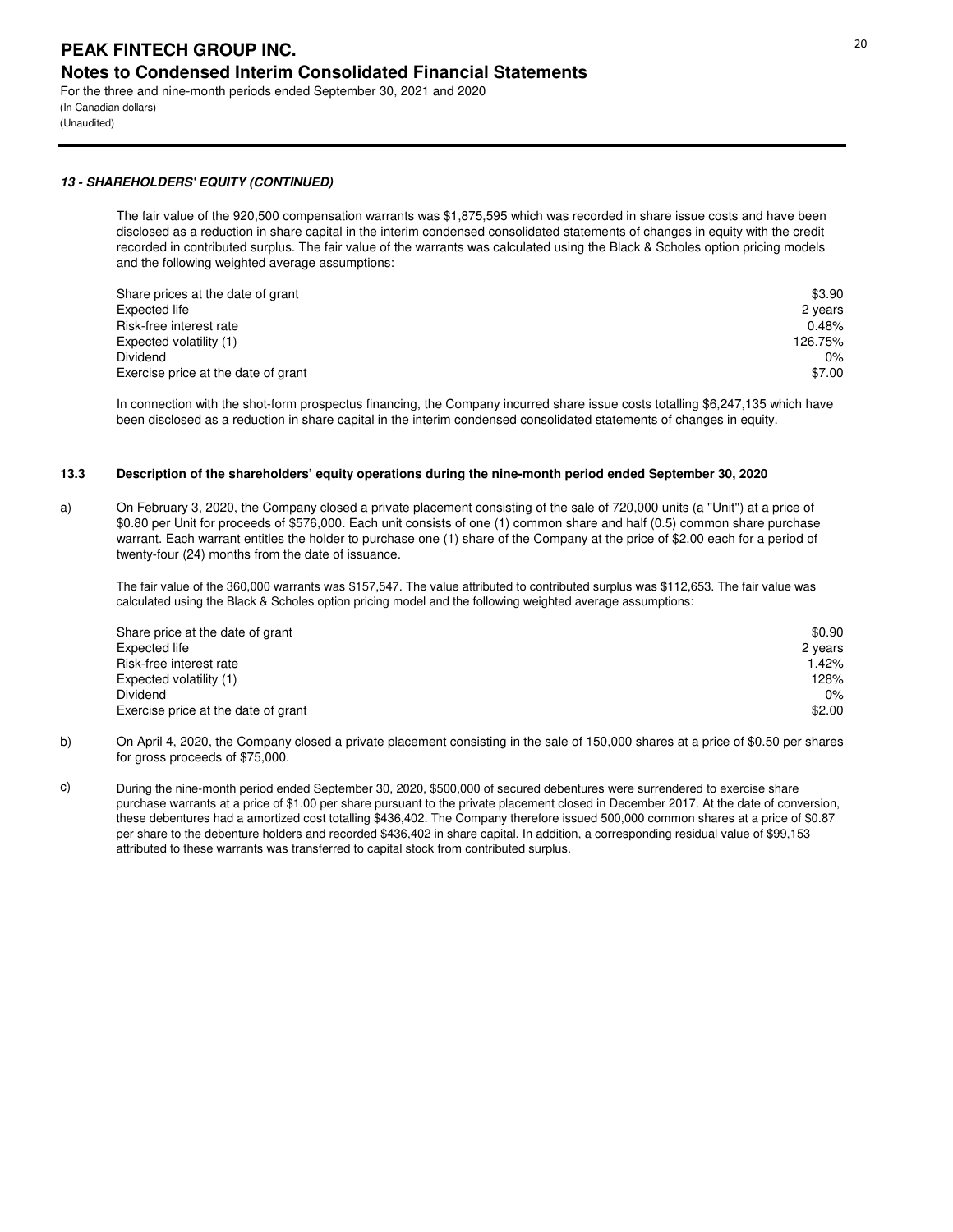(In Canadian dollars) (Unaudited)

## **13 - SHAREHOLDERS' EQUITY (CONTINUED)**

## **13.4 Warrants**

The outstanding options as at September 30, 2021 and December 30, 2020 and the respective changes during the nine-month periods then ended, are summarized as follows:

|                                  |               | 2021-09-30     |               | 2020-12-31     |
|----------------------------------|---------------|----------------|---------------|----------------|
|                                  |               | Weighted       |               | Weighted       |
|                                  | Number of     | average        | Number of     | average        |
|                                  | warrants      | exercise price | warrants      | exercise price |
|                                  |               |                |               | \$             |
| Outstanding, beginning of period | 14,662,750    | 0.966          | 9,534,750     | 1.220          |
| Granted                          | 14,990,999    | 3.500          | 13,465,000    | 0.656          |
| Expired                          |               |                | (715,000)     | 1.000          |
| Extended                         |               |                | 570.000       | 1.000          |
| Exercised (1)                    | (9, 472, 245) | 1.032          | (8, 192, 000) | 0.780          |
| Outstanding and exercisable,     |               |                |               |                |
| end of period                    | 20,181,504    |                | 14,662,750    | 0.966          |

(1) As at December 31, 2020, 60,000 warrants had been exercised but the shares had not been issued. At December 31, 2020 the value of those shares to be issued, amounting to \$107,611, were classified as equity to be issued. These shares were issued in February 2021.

As of September 30, 2021 and December 31, 2020, the number of outstanding warrants which could be exercised for an equivalent number of common shares is as follows:

|                        | 2021-09-30 |                |            | 2020-12-31     |
|------------------------|------------|----------------|------------|----------------|
|                        | Number     | Exercise price | Number     | Exercise price |
|                        |            | \$             |            | \$             |
| <b>Expiration date</b> |            |                |            |                |
| February 2021          |            | 1.000          | 500,000    | 1.00           |
| April 2021             |            | 1.000          | 3,750      | 1.00           |
| April 2021             |            | 1.000          | 185,000    | 1.00           |
| <b>July 2021</b>       | 10,000     | 1.600          | 50,000     | 1.60           |
| September 2021         | 5,000      | 0.800          | 305,000    | 0.80           |
| October 2021           |            | 0.800          | 50,000     | 0.80           |
| October 2021           | 125,000    | 1.500          | 125,000    | 1.50           |
| December 2021          | 1,930,000  | 1.600          | 3,300,000  | 1.60           |
| January 2022           |            | 1.600          | 150,000    | 1.60           |
| February 2022          | 360,000    | 2.000          | 360,000    | 2.00           |
| September 2022         |            | 1.000          | 193,334    | 1.00           |
| September 2022         |            | 1.140          | 290,000    | 1.14           |
| September 2022         |            | 1.220          | 166,667    | 1.22           |
| September 2022         |            | 2.400          | 700,000    | 2.40           |
| <b>July 2022</b>       | 647,500    | 0.500          | 1,195,000  | 0.50           |
| August 2022            | 1,415,190  | 0.500          | 5,167,000  | 0.50           |
| October 2022           | 950,000    | 0.800          | 1,150,000  | 0.80           |
| October 2022           | 250,000    | 1.500          | 250,000    | 1.50           |
| November 2022          |            | 1.500          | 500,000    | 1.50           |
| May 2023               | 13,328     | 1.000          | 18,000     | 1.00           |
| May 2023               | 3,500      | 2.000          | 4,000      | 2.00           |
| July 7, 2023           | 12,870,149 | 3.500          |            |                |
| July 7, 2023           | 1,601,837  | 3.500          |            |                |
|                        | 20,181,504 |                | 14,662,750 |                |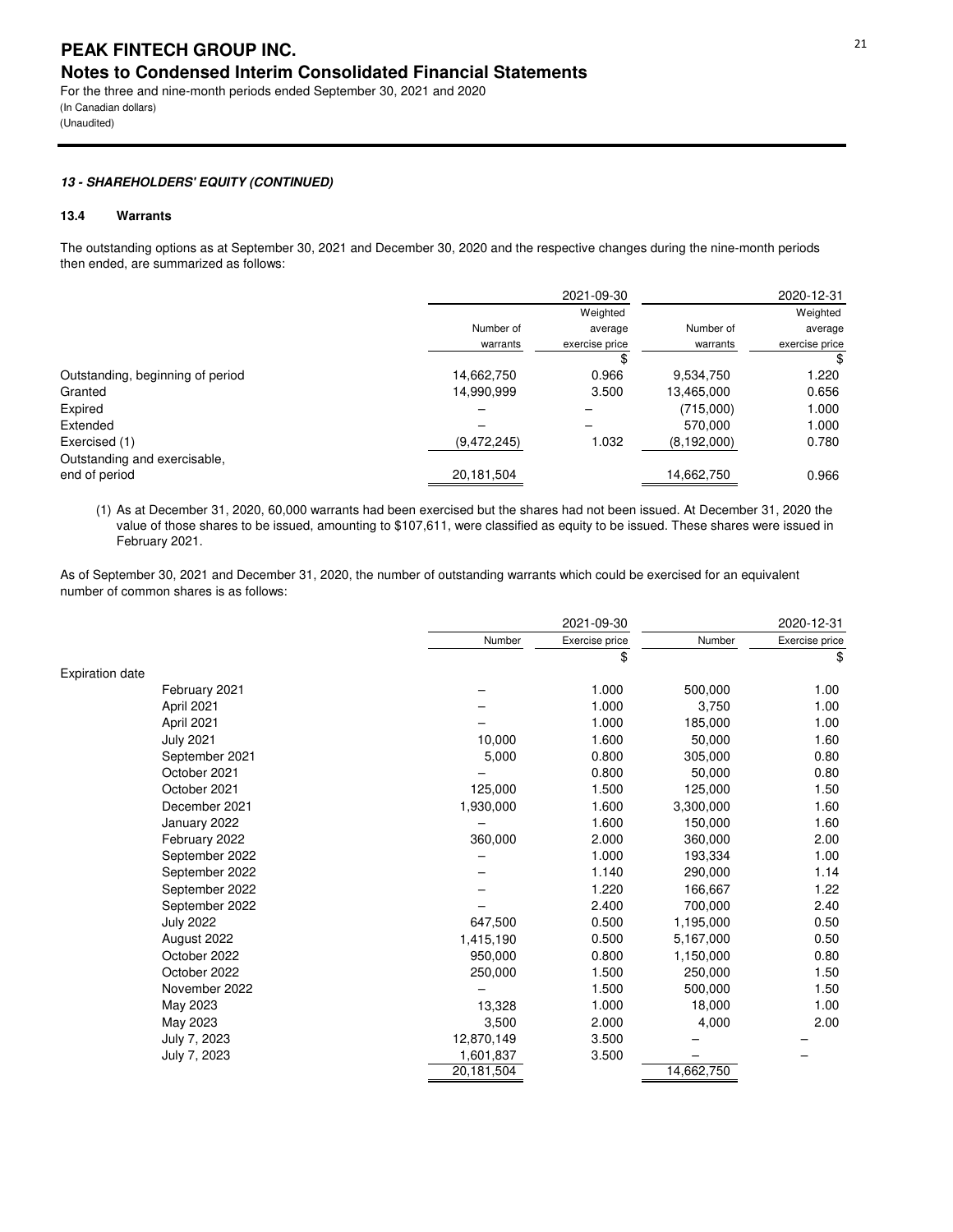(In Canadian dollars) (Unaudited)

## **14 - SHARE-BASED PAYMENTS**

The Company has adopted an incentive stock option plan which provides that the Board of Directors of the Company may, from time to time, at its discretion and in accordance with the Exchange regulations, grant to directors, officers, employees and others providing similar services to the Company, non-transferable options to purchase common shares, provided that the number of common shares reserved for issuance will not exceed 10% of the issued and outstanding common shares exercisable for a period of up to 5 years from the date of grant. The options reserved for issuance to any individual director, officer or employee will not exceed 5% of the issued and outstanding common shares and the number of common shares reserved for issuance to others providing services will not exceed 2% of the issued and outstanding common shares. Options may be exercised as of the grant date for a period determined by the Board, but shall not be greater than 5 years from the date of the grant and 90 days following cessation of the optionee's position with the Company. Provided that the cessation of office, directorships or employment or other similar service arrangement was by reason of death (in the case of an individual), the option may be exercised within a maximum period of one year after such death, subject to the expiry date of such option.

The outstanding options as at September 30, 2021 and December 31, 2020 and the respective changes during the nine-month periods then ended, are summarized as follows:

|                                  |            | 2021-09-30     |            | 2020-12-31     |
|----------------------------------|------------|----------------|------------|----------------|
|                                  |            | Weighted       |            | Weighted       |
|                                  | Number of  | average        | Number of  | average        |
|                                  | options    | exercise price | options    | exercise price |
|                                  |            | \$             |            |                |
| Outstanding, beginning of period | 4,351,750  | 1.336          | 2,551,250  | 1.360          |
| Granted                          | 920.000    | 4.256          | 2,280,500  | 1.247          |
| Expired                          |            |                | (190,000)  | 1.000          |
| Forfeited                        |            |                | (28, 750)  | 1.000          |
| Exercised                        | (607, 500) | 1.605          | (261, 250) | 1.000          |
| Outstanding end of period        | 4,664,250  | 1.878          | 4,351,750  | 1.336          |
| Exercisable end of period        | 1,205,050  | 1.359          | 1,891,000  | 1.480          |

The table below summarizes the information related to outstanding share options as at September 30, 2021.

|                   | Range of       | Number of | Weighted average remaining |
|-------------------|----------------|-----------|----------------------------|
| Maturity date     | exercise price | options   | contractual life (years)   |
|                   | \$             |           |                            |
| June 1, 2022      | 2.100          | 390,000   | 8 months                   |
| November 27, 2022 | 1.100          | 18,750    | 1 year and 1 month         |
| December 15, 2022 | 1.600          | 171,250   | 1 year and 2 months        |
| April 16, 2023    | 1.000          | 5,000     | 1 year and 6 months        |
| June 5, 2023      | 1.000          | 288,750   | 1 year and 8 months        |
| November 28, 2023 | 1.000          | 37,500    | 2 years and 1 months       |
| May 1, 2024       | 1.000          | 50,000    | 2 years and 7 months       |
| May 27, 2024      | 1.000          | 447,500   | 2 years and 7 months       |
| September 5, 2024 | 1.000          | 10,000    | 2 years and 11 months      |
| November 1, 2024  | 1.100          | 50,000    | 3 years and 1 month        |
| November 12, 2024 | 1.000          | 5,000     | 3 years and 1 month        |
| June 11, 2025     | 1.000          | 745,500   | 3 years and 8 months       |
| August 7, 2025    | 0.450          | 250,000   | 3 years and 10 months      |
| October 28, 2025  | 1.500          | 1,225,000 | 4 years and 0 months       |
| November 6, 2025  | 2.700          | 50,000    | 4 years and 1 month        |
| January 28, 2026  | 5.700          | 25,000    | 4 years and 3 months       |
| March 22, 2026    | 5.500          | 55,000    | 4 years and 5 months       |
| May 13, 2026      | 4.800          | 10,000    | 4 years and 7 months       |
| July 7, 2026      | 4.100          | 825,000   | 4 years and 9 months       |
| August 10, 2026   | 8.000          | 5,000     | 4 years and 10 months      |
|                   |                | 4,664,250 |                            |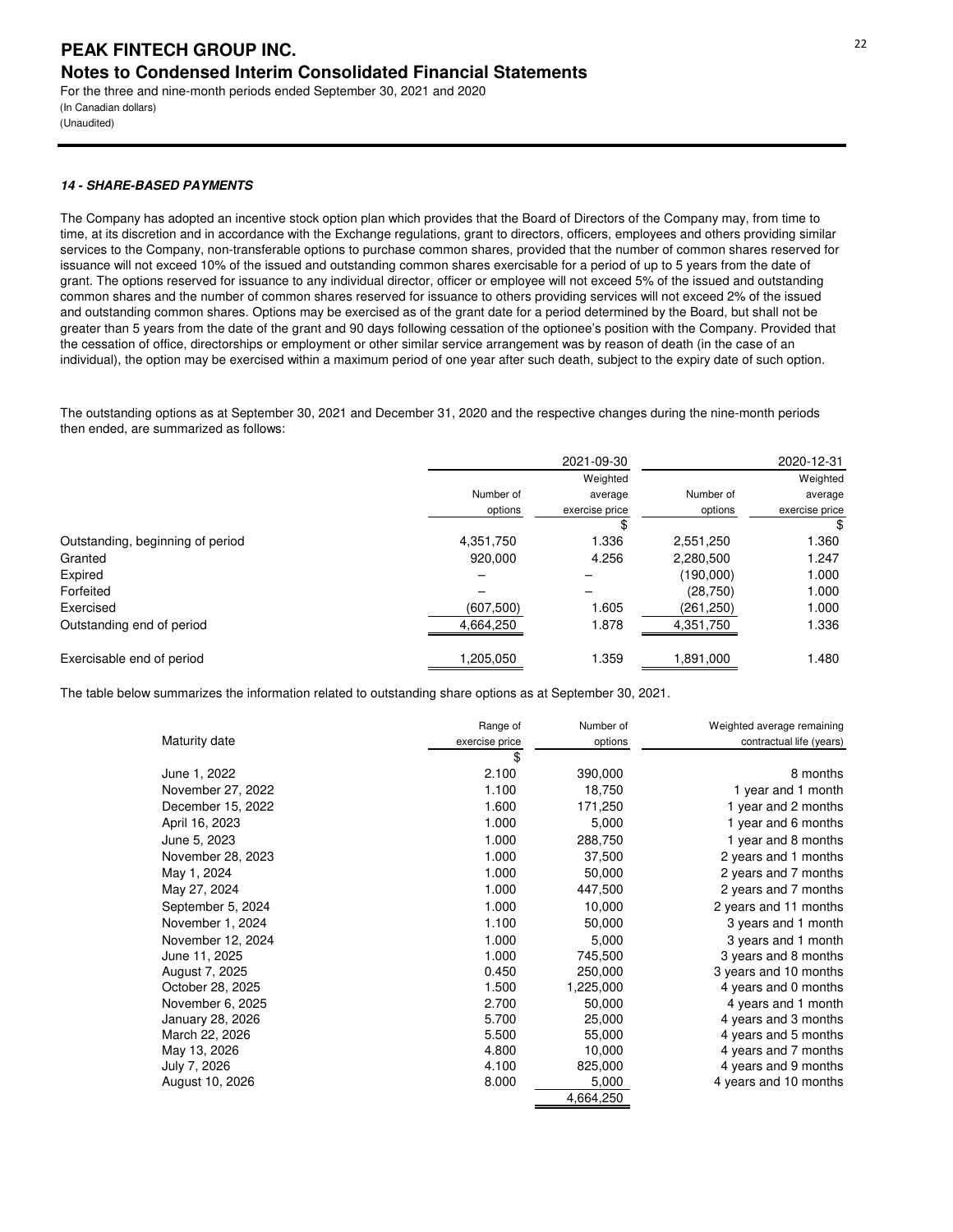(Unaudited)

## **14 - SHARE-BASED PAYMENTS (CONTINUED)**

The table below summarizes the information related to outstanding share options as at December 31, 2020.

|                    | Range of       | Number of | Weighted average remaining |
|--------------------|----------------|-----------|----------------------------|
| Maturity date      | exercise price | options   | contractual life (years)   |
|                    | \$             |           |                            |
| May 25, 2021       | 1.000          | 7,500     | 5 months                   |
| July 8, 2021       | 1.700          | 525,000   | 7 months                   |
| September 1, 2022  | 2.100          | 390,000   | 1 years and 6 months       |
| November 27, 2022  | 1.100          | 18,750    | 1 year and 11 months       |
| December 15, 2022  | 1.600          | 171,250   | 2 years                    |
| April 16, 2023     | 1.000          | 5,000     | 2 years and 4 months       |
| September 5, 2020  | 1.000          | 363,750   | 2 years and 6 months       |
| November 28, 2023  | 1.000          | 37,500    | 2 years and 11 months      |
| May 27, 2024       | 1.000          | 497,500   | 3 years and 5 months       |
| September 5, 2024  | 1.000          | 10,000    | 3 years and 9 months       |
| November 1, 2024   | 1.100          | 50,000    | 3 years and 11 months      |
| November 12, 2024  | 1.000          | 5,000     | 3 years and 11 months      |
| September 11, 2025 | 1.000          | 745,500   | 4 years and 6 months       |
| August 7, 2025     | 0.450          | 250,000   | 4 years and 8 months       |
| October 28, 2025   | 1.500          | 1,225,000 | 4 years and 10 months      |
| 06 November 2025   | 2.700          | 50,000    | 4 years and 11 months      |
|                    |                | 4,351,750 |                            |

During the three and nine-month periods ended September 30, 2021 the Company recorded an expense of \$815,801 and \$1,557,006 respectively related to share-based payments (periods ended September 30, 2020 - \$112,920 and \$260,412). The offset was credited to contributed surplus.

#### **14.1**

## **Share-based payments granted to directors and employees during the nine-month period ended September 30, 2021**

a) On January 28, 2021 the Company granted options to acquire 25,000 common shares of the Company at an average exercise price of \$5.70 to a director.

The options vest over a two-year period and are exercisable over a period of five years .

The fair value of the options granted, amounting to \$103,780, was calculated using the Black & Scholes option pricing model using the following assumptions:

| Share price at the date of grant    | \$5.32  |
|-------------------------------------|---------|
| Expected life                       | 5 years |
| Risk-free interest rate             | 0.46%   |
| Volatility (1)                      | 111%    |
| Dividend                            | 0%      |
| Exercise price at the date of grant | \$5.70  |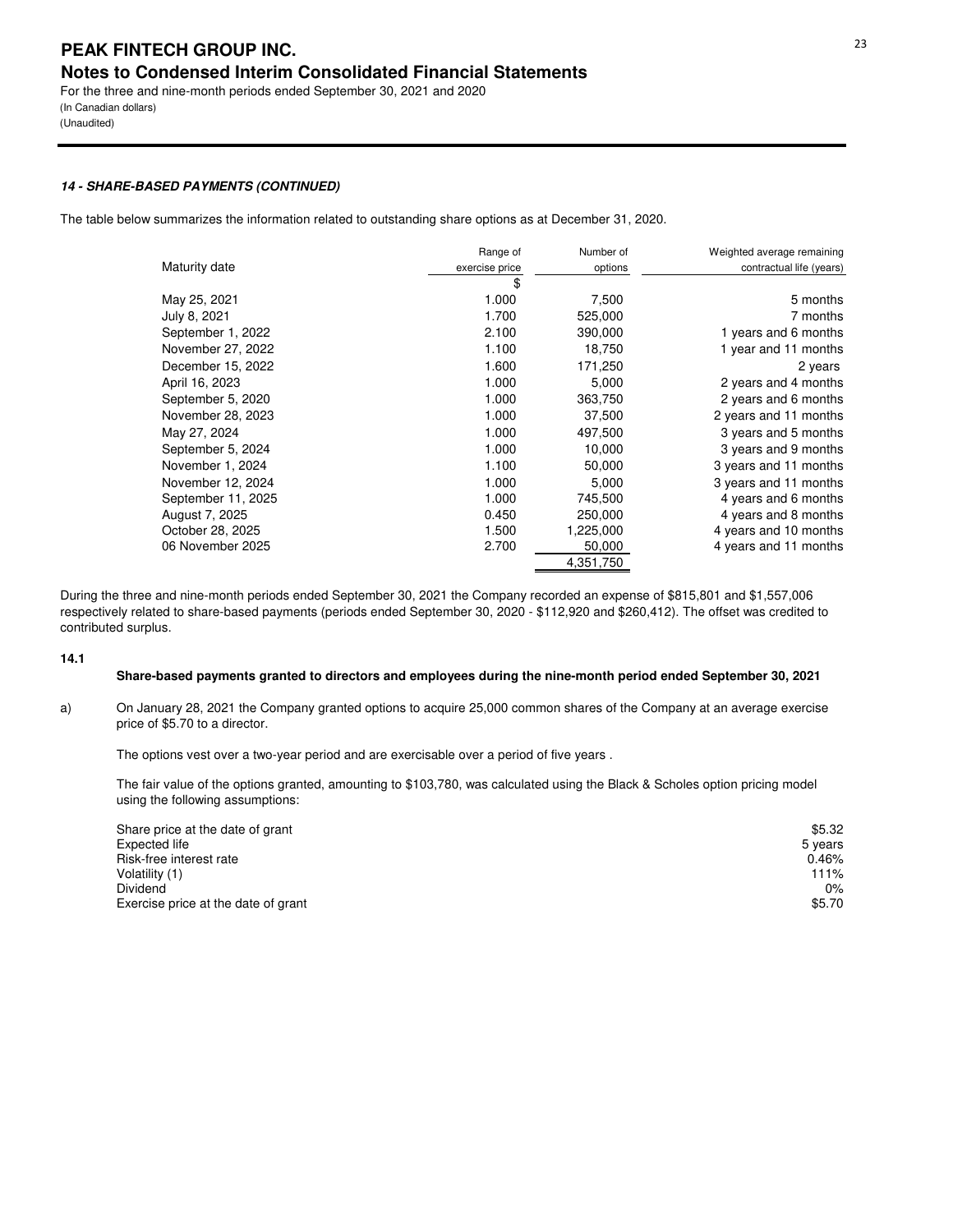(In Canadian dollars) (Unaudited)

## **14 - SHARE-BASED PAYMENTS (CONTINUED)**

b) On May 13, 2021, the Company granted 10,000 options to new employees at an exercise price of \$4.80 per share. The options are vesting over a twenty-four-month period following the date of granting and will be exercisable over a period of five years expiring in May 2026.

The options vest over a period of eight, sixteen and twenty-four months and are exercisable over a period of five years .

The fair value of the options granted, amounting to \$33,764, was calculated using the Black & Scholes option pricing model using the following assumptions:

| Share price at the date of grant    | \$4.40  |
|-------------------------------------|---------|
| Expected life                       | 5 years |
| Risk-free interest rate             | 0.95%   |
| Volatility (1)                      | 108%    |
| Dividend                            | 0%      |
| Exercise price at the date of grant | \$4.80  |

(1) The volatility was determined by using the Company's own historical volatility over a period corresponding to expected life of the share options.

c) On July 7, 2021, the Company granted 825,000 options to certain diectors, officers and key employees at an exercise price of \$4.10 per share. The options are vesting over a twenty-four-month period following the date of granting and will be exercisable over a period of five years expiring in July 2026.

The options vest over a period of eight, sixteen and twenty-four months and are exercisable over a period of five years .

The fair value of the options granted, amounting to \$2,424,249, was calculated using the Black & Scholes option pricing model using the following assumptions:

| Share price at the date of grant    | \$3.90  |
|-------------------------------------|---------|
| Expected life                       | 5 years |
| Risk-free interest rate             | 0.93%   |
| Volatility (1)                      | 103.74% |
| Dividend                            | 0%      |
| Exercise price at the date of grant | \$4.10  |

d) On August 10, 2021, the Company granted 5,000 options to a new employee at an exercise price of \$8.00 per share. The options are vesting over a twenty-four-month period following the date of granting and will be exercisable over a period of five years expiring in August 2026.

The options vest over a period of eight, sixteen and twenty-four months and are exercisable over a period of five years .

The fair value of the options granted, amounting to \$28,459, was calculated using the Black & Scholes option pricing model using the following assumptions:

| Share price at the date of grant    | \$7.57  |
|-------------------------------------|---------|
| Expected life                       | 5 years |
| Risk-free interest rate             | 0.41%   |
| Volatility (1)                      | 104.24% |
| Dividend                            | $0\%$   |
| Exercise price at the date of grant | \$8.00  |

(1) The volatility was determined by using the Company's own historical volatility over a period corresponding to expected life of the share options.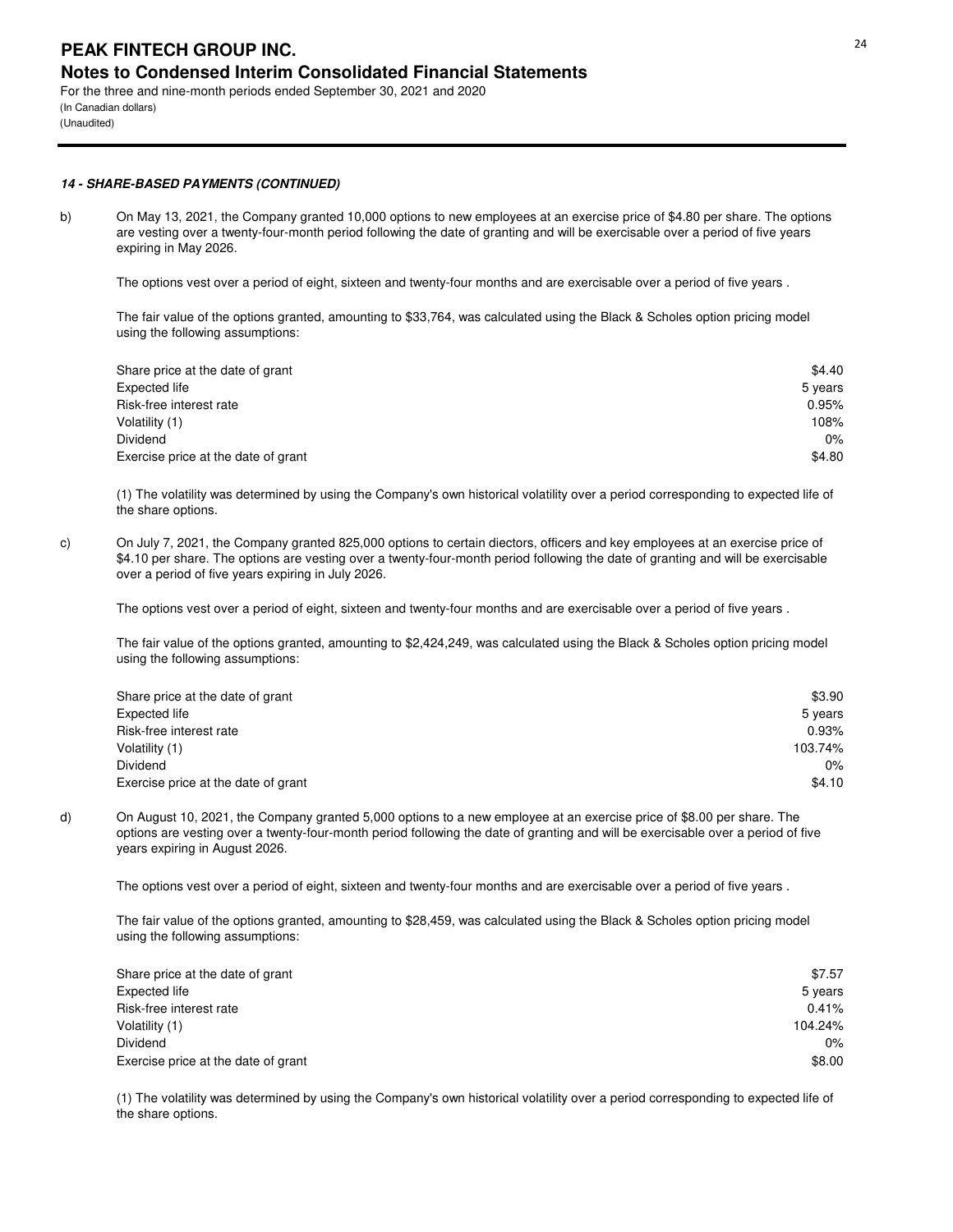For the three and nine-month periods ended September 30, 2021 and 2020 (In Canadian dollars) (Unaudited)

#### **14.2 Options granted to consultants during the nine-month period ended September 30, 2021**

a) On March 22, 2021 the Company granted options to acquire 55,000 common shares of the Company at an average exercise price of \$5.50 to one of its service providers as part of an investors relations agreement.

The options vest over a period of nine months and are exercisable over a period of five years .

The fair value of the options granted, amounting to \$235,434, was calculated using the Black & Scholes option pricing model using the following assumptions:

| Share price at the date of grant    | \$5.48  |
|-------------------------------------|---------|
| Expected life                       | 5 years |
| Risk-free interest rate             | 0.92%   |
| Volatility (1)                      | 109%    |
| Dividend                            | $0\%$   |
| Exercise price at the date of grant | \$5.50  |

(1) The volatility was determined by using the Company's own historical volatility over a period corresponding to expected life of the share options.

#### **15 - CAPITAL MANAGEMENT POLICIES AND PROCEDURES**

The Company's capital management objectives are as follows:

- To ensure the Company's ability to continue its development;
- To provide an adequate return to shareholders.

The Company monitors capital on the basis of the carrying amount of equity which represents \$104,177,576 (\$32,614,250 as at December 31, 2020).

The Company manages its capital structure and makes adjustments to it to ensure it has sufficient liquidity and raises capital through stock markets to continue its development.

The Company is not subject to any externally imposed capital requirements.

## **16 - FINANCIAL INSTRUMENTS**

## **16.1 Classification of financial instruments**

As at September 30, 2021 and December 31, 2020, the carrying amount of financial assets and financial liabilities were as follows:

|                                                  |             |                | 2021-09-30     |
|--------------------------------------------------|-------------|----------------|----------------|
|                                                  | Assets and  | Assets and     |                |
|                                                  | liabilities | liabilities    |                |
|                                                  | carried at  | carried at     | Total          |
|                                                  | fair value  | amortized cost | carrying value |
|                                                  | \$          | \$             | \$             |
| <b>Financial assets</b>                          |             |                |                |
| Financial assets measured at amortized cost      |             |                |                |
| Cash                                             |             | 36,398,828     | 36,398,828     |
| <b>Restricted Cash</b>                           |             | 63,333         | 63,333         |
| <b>Debtors</b>                                   |             | 35,581,257     | 35,581,257     |
| Loans receivable                                 |             | 20,289,185     | 20,289,185     |
| Deposits for investments                         |             | 492,500        | 492,500        |
|                                                  |             | 92,825,103     | 92,825,103     |
| <b>Financial liabilities</b>                     |             |                |                |
| Financial liabilities measured at amortized cost |             |                |                |
| Accounts payable and accrued liabilities         |             | 14,371,288     | 14,371,288     |
| <b>Bonds</b>                                     |             | 299,026        | 299,026        |
| CEBA Loan                                        |             | 40,000         | 40,000         |
|                                                  |             | 14,710,314     | 14,710,314     |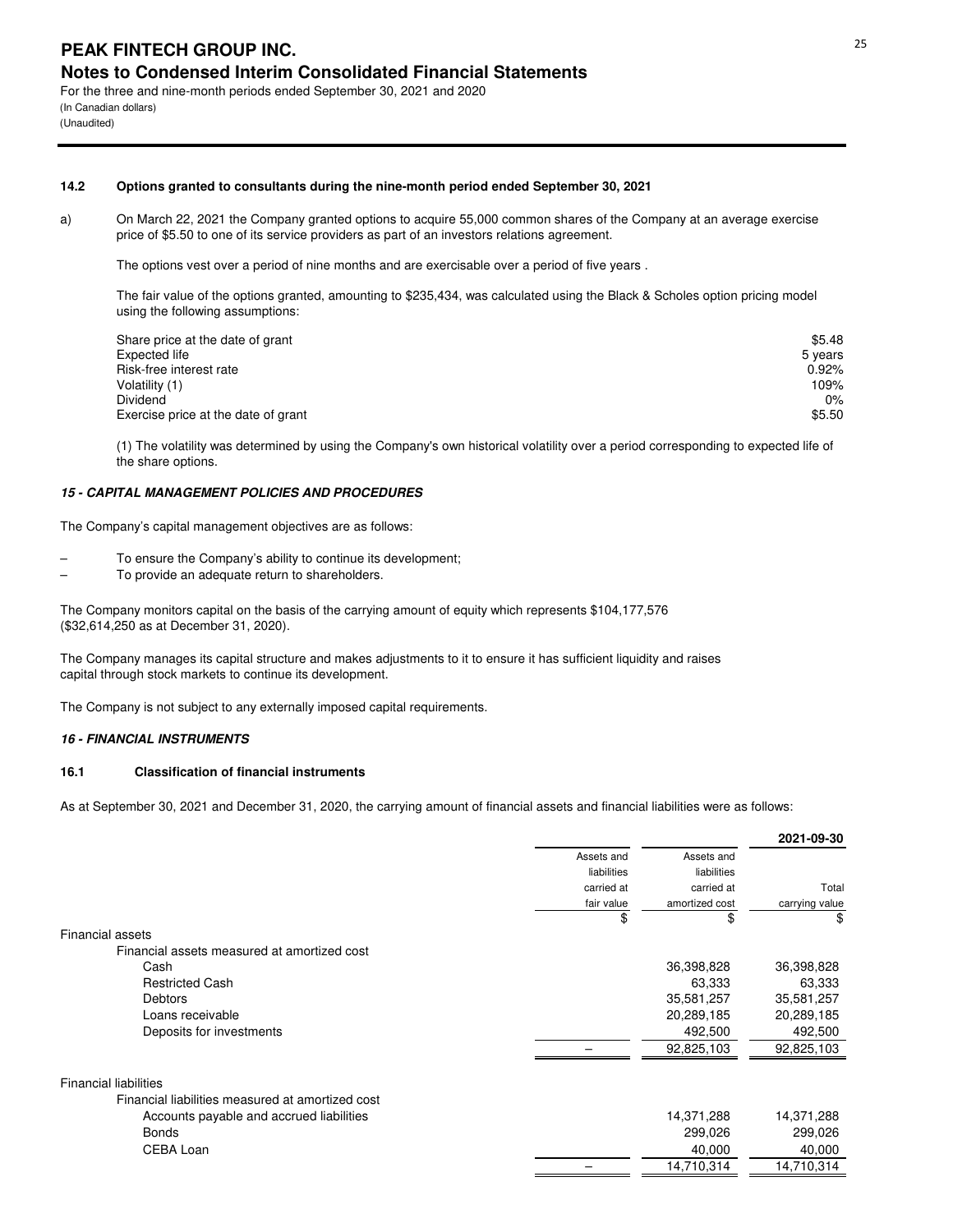For the three and nine-month periods ended September 30, 2021 and 2020 (In Canadian dollars) (Unaudited)

## **16 - FINANCIAL INSTRUMENTS (CONTINUED)**

|                                                  |             |                | 2020-12-31     |
|--------------------------------------------------|-------------|----------------|----------------|
|                                                  | Assets and  | Assets and     |                |
|                                                  | liabilities | liabilities    |                |
|                                                  | carried at  | carried at     | Total          |
|                                                  | fair value  | amortized cost | carrying value |
|                                                  | \$          | \$             | \$             |
| Financial assets                                 |             |                |                |
| Financial assets measured at amortized cost      |             |                |                |
| Cash                                             |             | 5,873,876      | 5,873,876      |
| <b>Restricted Cash</b>                           |             | 80,091         | 80,091         |
| Debtors                                          |             | 29,248,478     | 29,248,478     |
| Loans receivable                                 |             | 19,424,689     | 19,424,689     |
| Deposits for investments                         |             | 194,900        | 194,900        |
|                                                  |             | 54,822,034     | 54,822,034     |
| <b>Financial liabilities</b>                     |             |                |                |
| Financial liabilities measured at amortized cost |             |                |                |
| Accounts payable and accrued liabilities         |             | 25,128,066     | 25,128,066     |
| Debentures                                       |             | 23,311         | 23,311         |
| <b>Bonds</b>                                     |             | 258,933        | 258,933        |
| CEBA Loan                                        |             | 40,000         | 40,000         |
| Financial liabilities carried at fair value      |             |                |                |
| Conversion option                                | (3, 489)    |                | (3,489)        |
|                                                  | (3, 489)    | 25,450,310     | 25,446,821     |

## **16.2 Financial risk management objectives and policies**

The Company is exposed to various risks in relation to financial instruments. The main risks the Company is exposed to are credit risk (see note 5), market risk and liquidity risk.

The Company does not actively engage in the trading of financial instruments for speculative purposes.

No changes were made in the objectives, policies and processes related to financial instrument risk management during the reporting periods.

The most significant financial risks to which the Company is exposed are described below.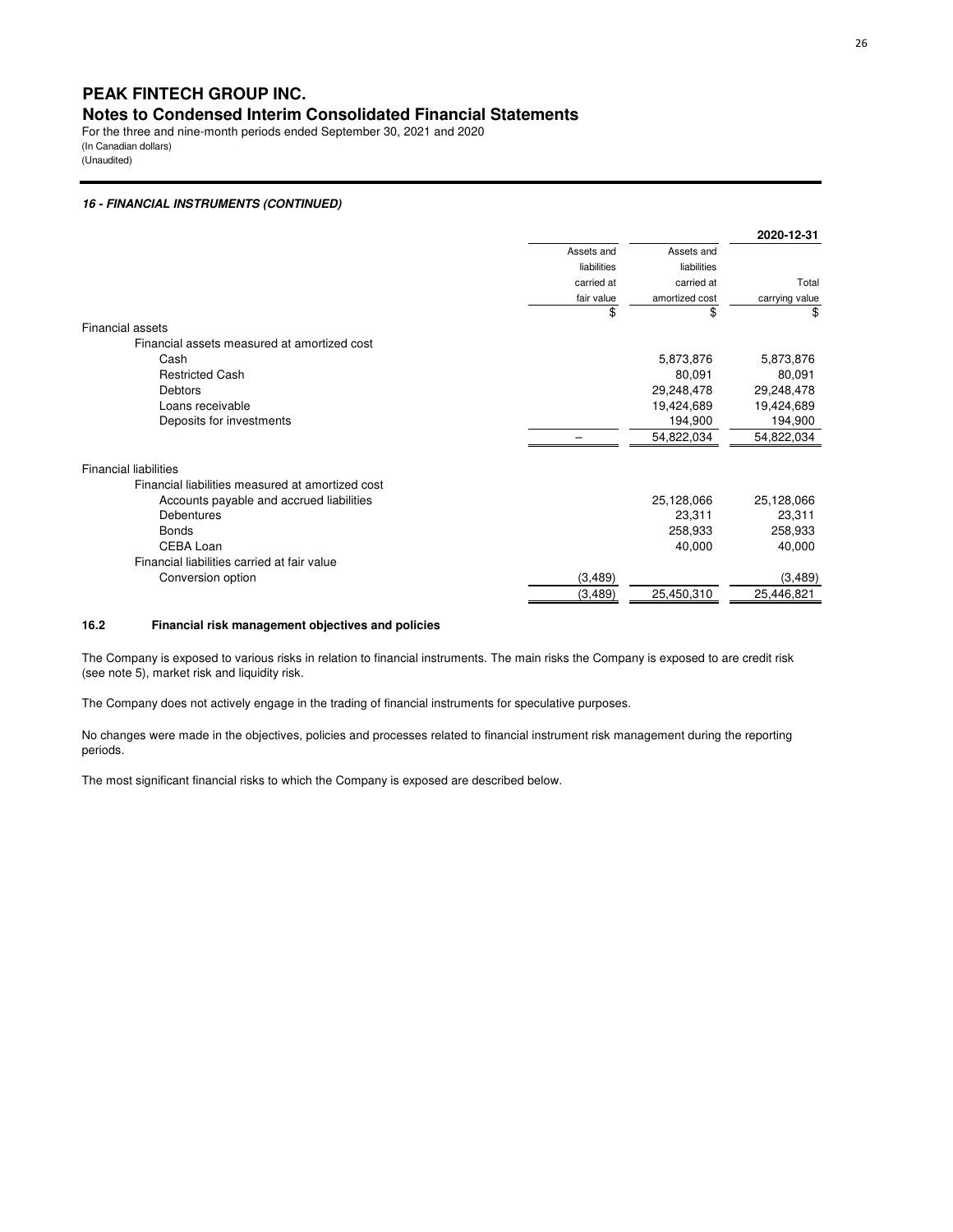For the three and nine-month periods ended September 30, 2021 and 2020 (In Canadian dollars) (Unaudited)

#### **16 - FINANCIAL INSTRUMENTS (CONTINUED)**

#### **16.3 Financial risks**

*16.3.1 Liquidity risk*

Liquidity risk is the risk that an entity will encounter difficulty in meeting obligations associated with financial liabilities that are settled by delivering cash or another financial asset.

Liquidity risk management serves to maintain a sufficient amount of cash and to ensure that the Company has financing sources for a sufficient amount. The Company's objective is to maintain a cash position sufficient to cover the next twelve-month obligations (notes 2 ).

The Company's non-derivative financial liabilities have contractual maturities (including interest payments where applicable) as summarized below:

|                                          |            |                | 2021-09-30     |
|------------------------------------------|------------|----------------|----------------|
|                                          |            | Current        | Long-term      |
|                                          | Within     |                | More           |
|                                          | 6 months   | 6 to 12 months | than 12 months |
|                                          |            | \$             | \$             |
| Accounts payable and accrued liabilities | 14,371,288 |                |                |
| Bonds                                    |            |                | 400,000        |
| CEBA loan                                | 40,000     |                |                |
|                                          | 14,411,288 |                | 400,000        |
|                                          |            |                | 2020-12-31     |
|                                          |            | Current        | Long-term      |
|                                          | Within     |                | More           |
|                                          | 6 months   | 6 to 12 months | than 12 months |
|                                          |            | \$             | \$             |
| Accounts payable and accrued liabilities | 26,749,055 |                |                |
| Debentures                               | 25,000     |                |                |
| Bonds                                    |            |                | 400,000        |
| CEBA loan                                | 40,000     |                |                |
|                                          | 26,814,055 |                | 400,000        |

The breakdown in Finance costs during the Nine-month period ended September 30, 2021 and 2020 is as follows:

| 16.4<br><b>Finance costs</b>              |            |            |            |              |
|-------------------------------------------|------------|------------|------------|--------------|
|                                           | 2021-09-30 | 2020-09-30 | 2021-09-30 | 2020-09-30   |
|                                           |            | (restated) |            | (restated)   |
|                                           | (3 months) | (3 months) | (9 months) | $(9$ months) |
| Interest on debentures                    |            | 71,630     | 333        | 213,005      |
| Interest on lease liabilities (note 10)   | 26.277     | 8.507      | 40.247     | 25,413       |
| Interest on security deposit and advances | 22,697     | 51,325     | 76.856     | 142,778      |
| Interest on bonds                         | 10.000     | 10.417     | 30.000     | 13.924       |
| Interest income                           | (26, 343)  | (10,317)   | (36,949)   | (24, 564)    |
| Accretion on debentures and bonds         | 7.047      | 147,475    | 20.601     | 426,153      |
| Total interest expense                    | 39.678     | 279.037    | 131.088    | 796.709      |
| Miscellaneous                             | 1,928      | 1.547      | 6,286      | 4,225        |
|                                           | 41,606     | 280,584    | 137,374    | 800,934      |
|                                           |            |            |            |              |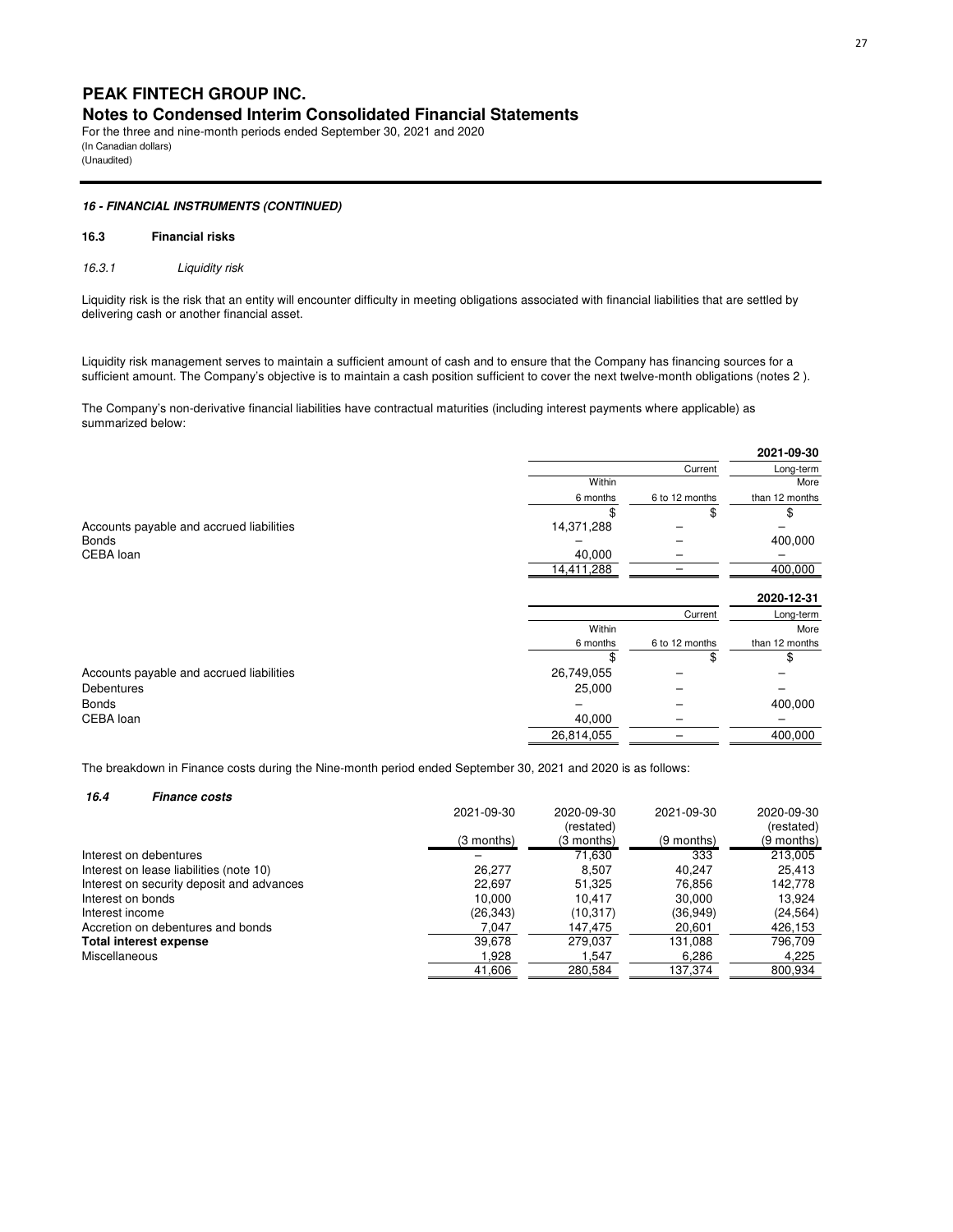For the three and nine-month periods ended September 30, 2021 and 2020 (In Canadian dollars) (Unaudited)

#### **16 - FINANCIAL INSTRUMENTS (CONTINUED)**

#### **16.5 Fair value**

The following methods and assumptions were used to determine the estimated fair value for each class of financial instruments:

- The fair value of cash, loans receivables and debtors (except sales tax receivables), accounts payable and accrued liabilities approximate their carrying amount, given the short-term maturity;
- The fair value of the debentures is estimated using a discounted cash flow approach and approximate their carrying amount.
- The fair value of contingent compensation payable related to the acquisition of certain assets and personnel from Wuxi Wenyi Financial Services Co. (note 4) is estimated by probability-weighted cash outflows and reflect management's estimate of a 80% probability that the contract's target level will be achieved and the expected Company's share price.

The Company categorized its financial instruments based on the following three levels of inputs used for fair value measurements:

- Level 1: Quoted prices (unadjusted) in active markets for identical assets and liabilities;
- Level 2: Inputs other than quoted prices included in Level 1 that are observable for the assets and liability, either directly (i.e. as prices) or indirectly (i.e. derived from prices);
- Level 3: Inputs for the asset or liability that are not based on observable market data (unobservable inputs).

Debentures are level 2 under the fair value hierarchy.

Contingent compensation payable and the option conversion are level 3 under the fair value hierarchy.

## **17 - RELATED PARTY TRANSACTIONS**

The Company's related party transactions do not include, unless otherwise stated, special terms and conditions. No guarantees were given or received. Outstanding balances are usually settled in cash.

#### **Transactions with key management personnel, officers and directors**

The Company's key management personnel are, the CEO, the CFO , the China CEO and the members of the Board. Their remuneration includes the following expenses:

|                                        | 2021-09-30 | 2020-09-30<br>(restated) | 2021-09-30 | 2020-09-30<br>(restated) |
|----------------------------------------|------------|--------------------------|------------|--------------------------|
|                                        | (3 months) | (3 months)               | (9 months) | (9 months)               |
|                                        |            |                          |            |                          |
| Salaries and fringe benefits           | 197.232    | 93.677                   | 553.546    | 311.880                  |
| Share-based payments                   | 747.880    | 94.311                   | 1,391,300  | 203,866                  |
| Royalty- Cubeler                       | 32.524     | 47.469                   | 107.202    | 104,370                  |
| Management fees paid to a company held |            |                          |            |                          |
| by a director                          |            |                          |            | 5,775                    |
| Interest on debentures                 |            | 200                      |            | 600                      |
| Total                                  | 977,636    | 235,657                  | 2,052,048  | 626,491                  |
|                                        |            |                          |            |                          |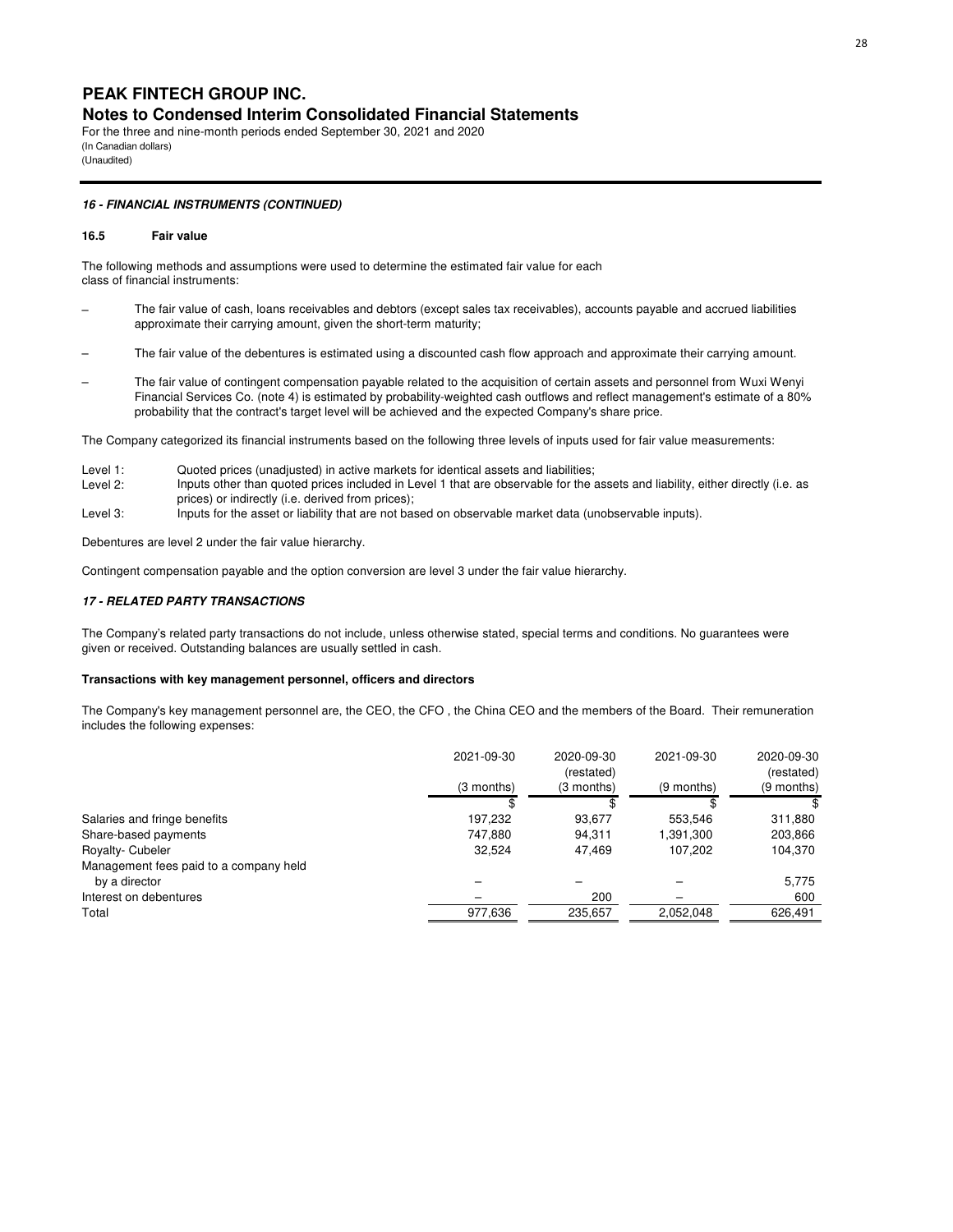For the three and nine-month periods ended September 30, 2021 and 2020 (In Canadian dollars) (Unaudited)

These transactions occurred in the normal course of operations and have been measured at fair value.

As at September 30, 2021, and December 31, 2020 the condensed interim consolidated statement of financial position includes the following amounts with related parties:

|                                                      | 2021-09-30 | 2020-12-31 |
|------------------------------------------------------|------------|------------|
|                                                      |            |            |
| Advance from a director to a subsidiary, no interest |            | 270.911    |
| Subscriptions to be received                         |            | 25,000     |
| Payable to an affiliated company                     | (206.955)  | (40, 134)  |
|                                                      | (206, 955) | 255,777    |

The Company's related party transactions do not include, unless otherwise stated, special terms and conditions. No guarantees were given or received. Outstanding balances are usually settled in cash.

#### **18 - SEGMENT REPORTING**

The Company has determined that there were two operating segments, which are defined below. For presentation purposes, other activities are grouped in the 'Other' heading. Each operating segment is distinguished by the type of products and services it offers and is managed separately as each requires different business processes, marketing approaches and resources. All inter-segment transfers are carried out at arm's length prices based on prices charged to unrelated customers in stand-alone sales of identical goods and services.

The operating segments are detailed as follows:

#### **Fintech Platform**

The Fintech Platform segment comprises the procurement and distribution of products within supply chain or facilitating transactions in the commercial lending industry through technology platforms.

#### **18 - SEGMENT REPORTING**

#### **Financial Services**

The Financial Services segment encompasses providing commercial loans to entrepreneurs and SMEs and the activity of providing turnkey credit outsourcing services to banks and other lending institutions.

Both operating segments are geographically located in China.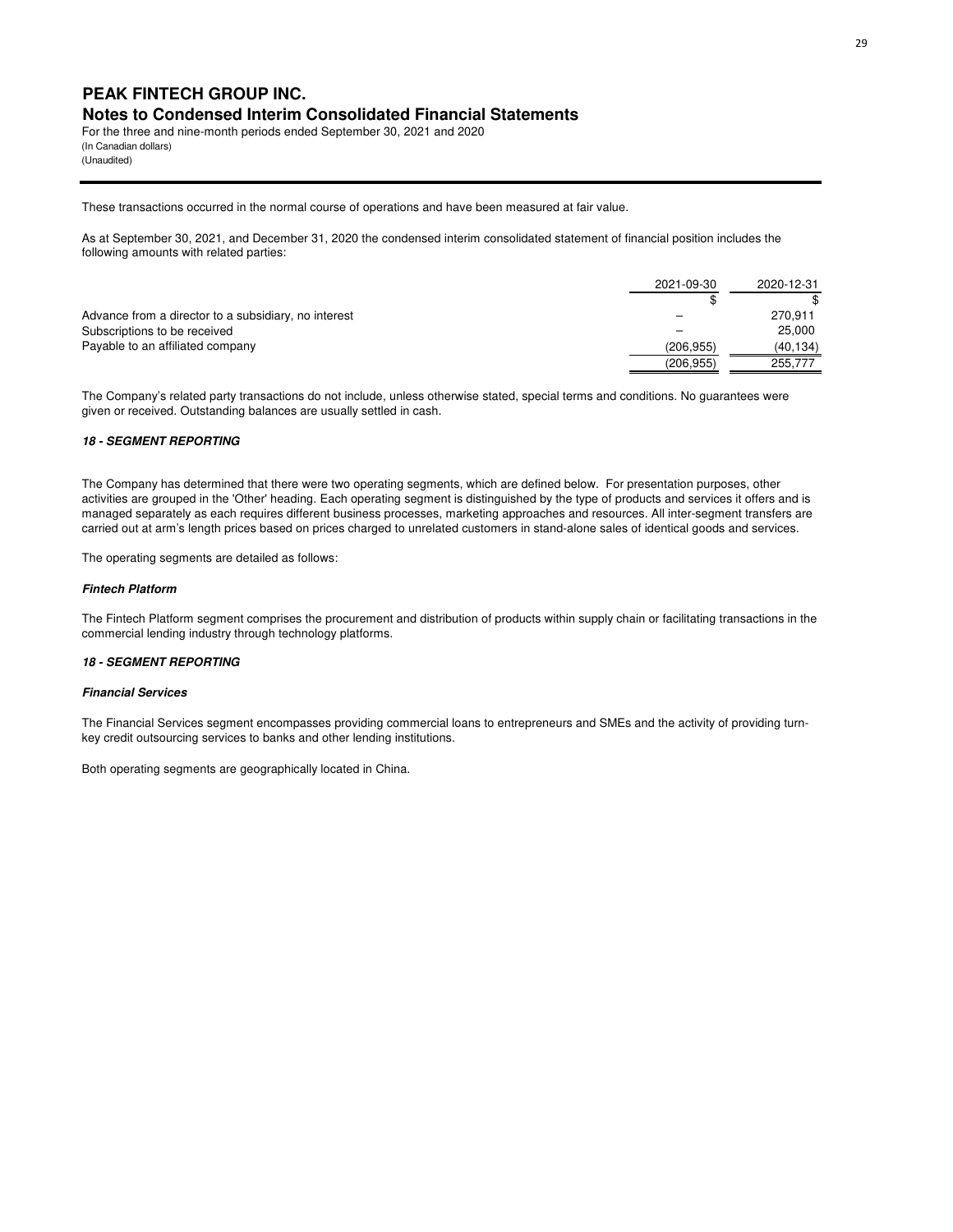For the three and nine-month periods ended September 30, 2021 and 2020 (In Canadian dollars) (Unaudited)

## **18 - SEGMENT REPORTING (CONTINUED)**

#### **Other**

The "other" category includes the activity and unallocated portion of the Canadian parent company's services and all non-operating holdings registered in Hong Kong and China.

The segment information for the nine-month periods ended September 30, 2021, and 2020 are as follows:

|                                         |            |            |                |             | Nine months ended 2021-09-30 |
|-----------------------------------------|------------|------------|----------------|-------------|------------------------------|
|                                         | Fintech    | Financial  | Other          | Elimination | Total                        |
|                                         | Platform   | Services   |                |             |                              |
|                                         |            | \$         | \$             | \$          | \$                           |
| Revenues (1)                            |            |            |                |             |                              |
| Financial service revenue from external |            | 1,835,609  |                |             | 1,835,609                    |
| Fees/sales from                         |            |            |                |             |                              |
| external customers                      | 3,022,671  | 827,237    |                |             | 3,849,908                    |
| Supply chain services                   | 64,730,021 |            | 168,988        |             | 64,899,009                   |
| Inter-segment                           | 669,460    | 119,034    |                | (788, 494)  |                              |
| Total revenues                          | 68,422,152 | 2,781,879  | 168,988        | (788, 494)  | 70,584,525                   |
| Expenses                                |            |            |                |             |                              |
| Depreciation and                        |            |            |                |             |                              |
| amortization                            | 475,874    | 189,470    | 15,386         |             | 680,729                      |
| Interest expense                        | 98,471     | 4,830      | (2,644)        |             | 100,657                      |
| All other expenses                      | (475, 874) | (95, 829)  | 67,909,637     | (788, 494)  | 66,549,440                   |
| Total expenses                          | 98,471     | 98,471     | 67,922,378     | (788, 494)  | 67,330,827                   |
| Profit (loss) before                    |            |            |                |             |                              |
| tax                                     | 68,323,680 | 2,683,408  | (67, 753, 390) |             | 3,253,698                    |
| Income tax                              | 1,359,718  | 456,969    | 4,356          |             | 1,821,043                    |
| Net profit (loss)                       | 66,963,963 | 2,226,439  | (67, 757, 747) |             | 1,432,655                    |
| Non-controlling                         |            |            |                |             |                              |
| interest                                | 364,311    | 497,000    |                |             | 861,311                      |
| Net profit (loss)                       |            |            |                |             |                              |
| attributable to                         |            |            |                |             |                              |
| owners of the                           |            |            |                |             |                              |
| parent                                  | 66,599,652 | 1,729,439  | (67, 757, 747) |             | 571,344                      |
| Segmented assets                        | 37,622,440 | 24,588,687 | 19,368,327     | 49,162,711  | 130,742,165                  |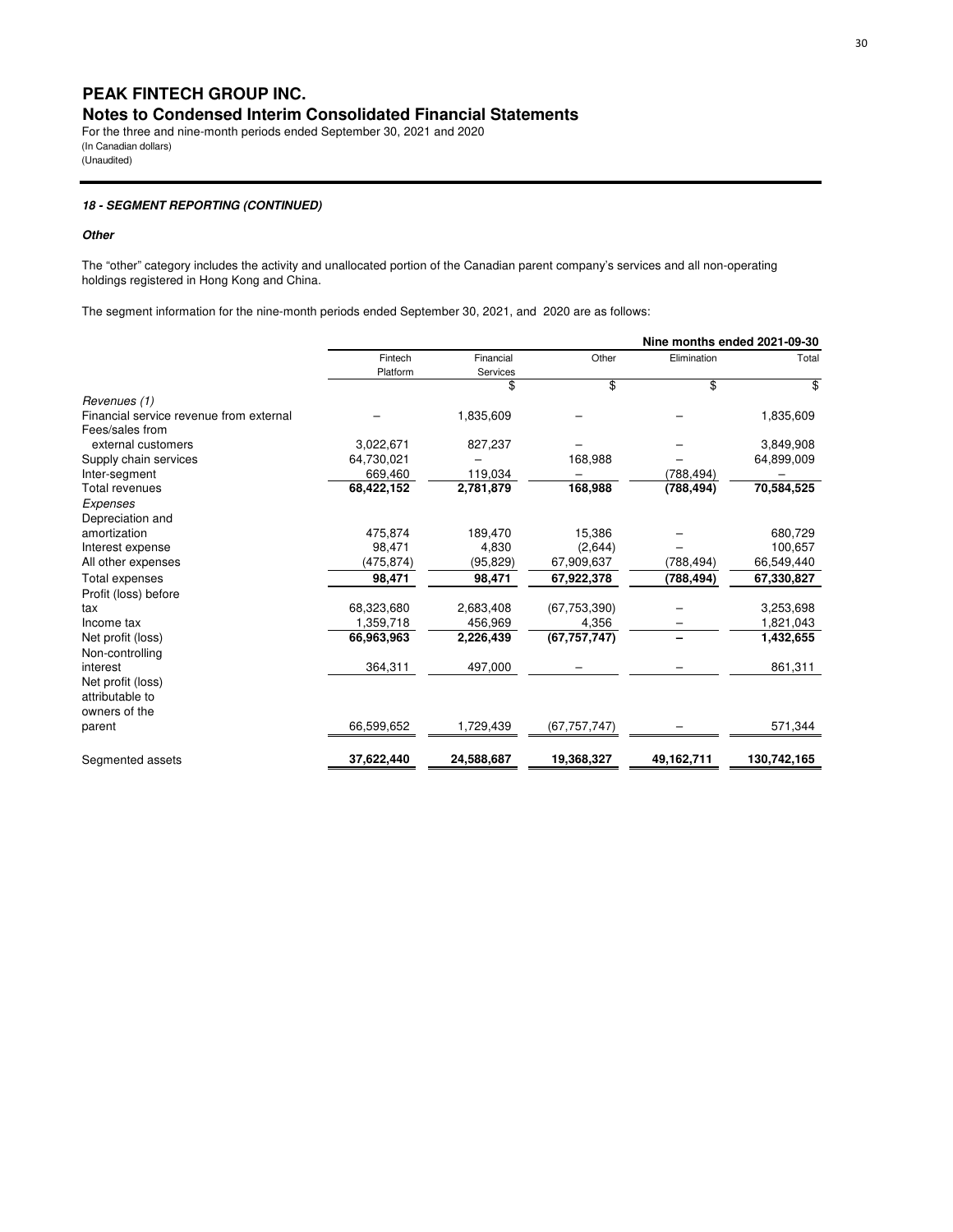For the three and nine-month periods ended September 30, 2021 and 2020 (In Canadian dollars) (Unaudited)

## **18 - SEGMENT REPORTING (CONTINUED)**

#### **Other (continued)**

|                                         |            |            |             | Nine months ended 2020-09-30 (restated) |               |
|-----------------------------------------|------------|------------|-------------|-----------------------------------------|---------------|
|                                         | Fintech    | Financial  | Other       | Elimination                             | Total         |
|                                         | Platform   | Services   |             |                                         |               |
|                                         |            | \$         | \$          | \$                                      | \$            |
| Revenues (1)                            |            |            |             |                                         |               |
| Financial service revenue from external |            | 2,452,592  |             |                                         | 2,452,592     |
| Fees/sales from                         |            |            |             |                                         |               |
| external customers                      | 2,130,883  | 717,082    |             |                                         | 2,847,965     |
| Supply chain services                   | 21,028,711 |            |             |                                         | 21,028,711    |
| Inter-segment                           | 414,382    |            | 247,705     | (662,087)                               |               |
| <b>Total revenues</b>                   | 23,573,976 | 3,169,674  | 247,705     | (662,087)                               | 26,329,268    |
| Expenses                                |            |            |             |                                         |               |
| Depreciation and                        |            |            |             |                                         |               |
| amortization                            | 144,815    | 395,340    | 107,209     |                                         | 647,364       |
| Interest expenses                       | 111,660    | 34,502     | 640,849     |                                         | 787,011       |
| Outsourcing expenses                    | 20,912,490 |            |             |                                         | 20,912,490    |
| All other expenses                      | 618,901    | 2,267,307  | 3,569,893   | (662,087)                               | 5,794,014     |
| <b>Total expenses</b>                   | 21,787,866 | 2,697,149  | 4,317,951   | (662, 087)                              | 28,140,879    |
| Profit (loss) before                    |            |            |             |                                         |               |
| tax                                     | 1,786,110  | 472,525    | (4,070,246) |                                         | (1, 811, 611) |
| Income tax (recovery)                   | 392,510    | 108,894    |             |                                         | 501,404       |
| Net profit (loss)                       | 1,393,600  | 363,631    | (4,070,246) |                                         | (2,313,015)   |
| Non-controlling                         |            |            |             |                                         |               |
| interest                                | 490,609    | 124,470    |             |                                         | 615,079       |
| Net profit (loss) attributable          |            |            |             |                                         |               |
| to owners of the parent                 | 902,991    | 239,161    | (4,070,246) |                                         | (2,928,094)   |
| <b>Segmented assets</b>                 | 23,365,186 | 24,273,744 | 21,777,735  | (20, 729, 128)                          | 48,687,537    |

*(1): Revenues from external customers have been identified on the basis of the customer's geographical location, which is China.*

The Company's non-current assets (other than financial instruments) are located in the following geographic regions:

| 2021-09-30<br>2020-12-31              |
|---------------------------------------|
| Non-current<br>Non-current            |
| Assets<br>Assets                      |
| \$                                    |
| 6,548,695                             |
| 1,144,000                             |
| 7,692,695                             |
| 38,875,670<br>1,036,750<br>39,912,420 |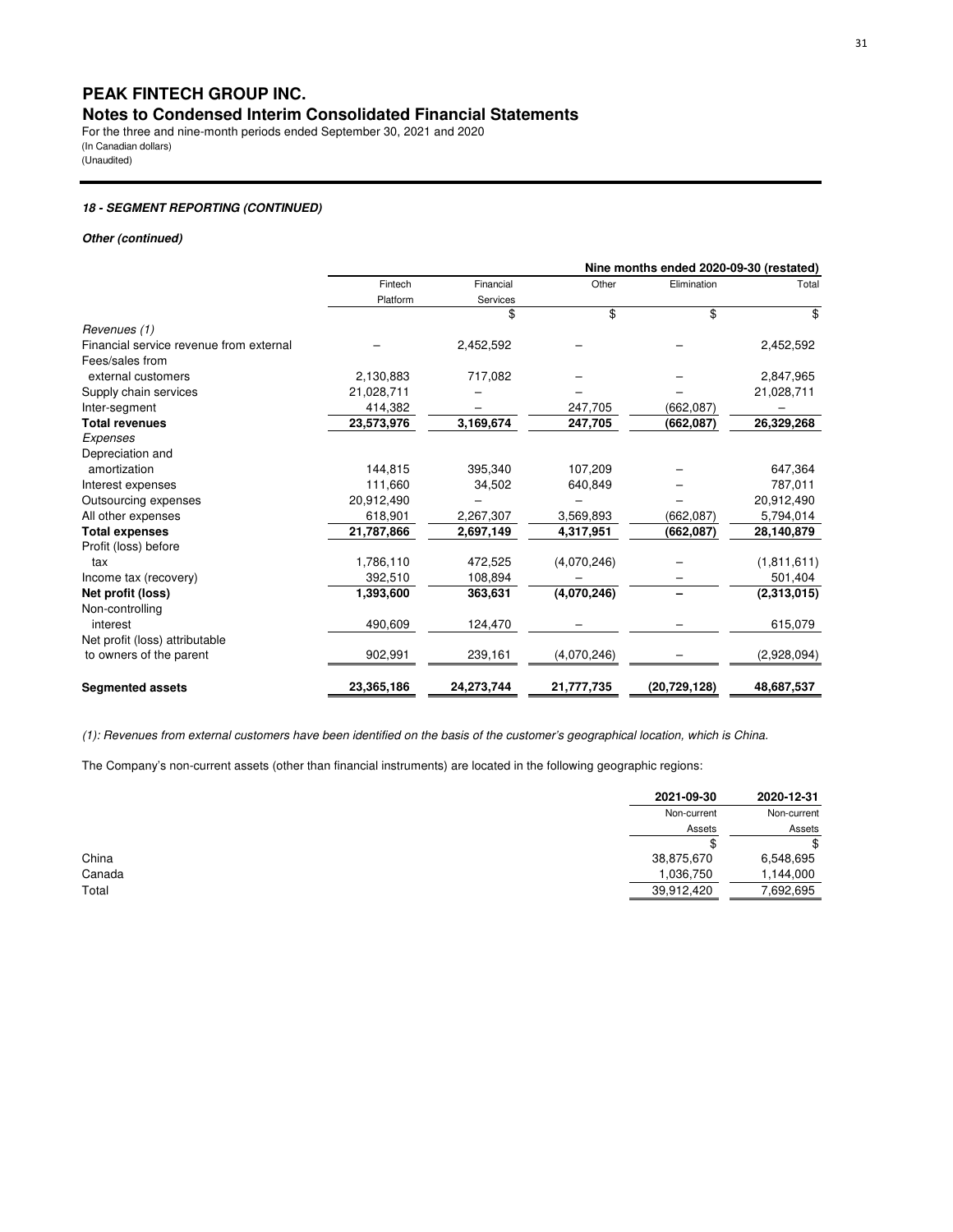## **PEAK FINTECH GROUP INC.**

## **Notes to Condensed Interim Consolidated Financial Statements**

For the three and nine-month periods ended September 30, 2021 and 2020 (In Canadian dollars) (Unaudited)

#### **19 - NON-CONTROLLING INTERESTS**

The Company controls two subsidiaries that have significant non-controlling interests (NCIs).

|                                                  |                                                |             | 2021-09-30             | 2020-12-31        |
|--------------------------------------------------|------------------------------------------------|-------------|------------------------|-------------------|
|                                                  |                                                |             | % ownership            | % ownership       |
|                                                  |                                                |             | and voting rights      | and voting rights |
| Entities                                         |                                                |             | held the by NCIs       | held the by NCIs  |
| Asia Synergy Supply Chain Ltd ("ASSC")           |                                                |             | 49%                    | 49%               |
| Asia Synergy Financial Capital Ltd ("ASFC")      |                                                |             | 49%                    | 49%               |
| Wechain (Nanjing) Technology Service Co., Ltd    |                                                |             | 49%                    |                   |
| Beijing Kailifeng New Energy Technology Co., Ltd |                                                |             | 49%                    |                   |
|                                                  | Total comprehensive income<br>allocated to NCI |             | <b>Accumulated NCI</b> |                   |
|                                                  | Nine-month                                     |             |                        |                   |
|                                                  | period ending                                  | Year ending | As at                  | As at             |
|                                                  | 2021-09-30                                     | 2020-12-31  | 2021-09-30             | 2020-12-31        |
| Asia Synergy Supply Chain Ltd                    | 491,538                                        | 921.521     | 2,015,651              | 1,334,581         |
| Asia Synergy Financial Capital Ltd               | 453.500                                        | 407.414     | 10,889,439             | 10,435,939        |
| Wechain (Nanjing) Technology Service Co., Ltd    | (120,766)                                      |             | 163,144                |                   |
| Beijing Kailifeng New Energy Technology Co., Ltd | (4,082)                                        |             | (4,082)                |                   |
|                                                  | 820,190                                        | 1,328,935   | 13,064,152             | 11,770,520        |

No dividends were paid to NCIs during the nine-month period ended September 30, 2021 and the year ended December 31, 2020 .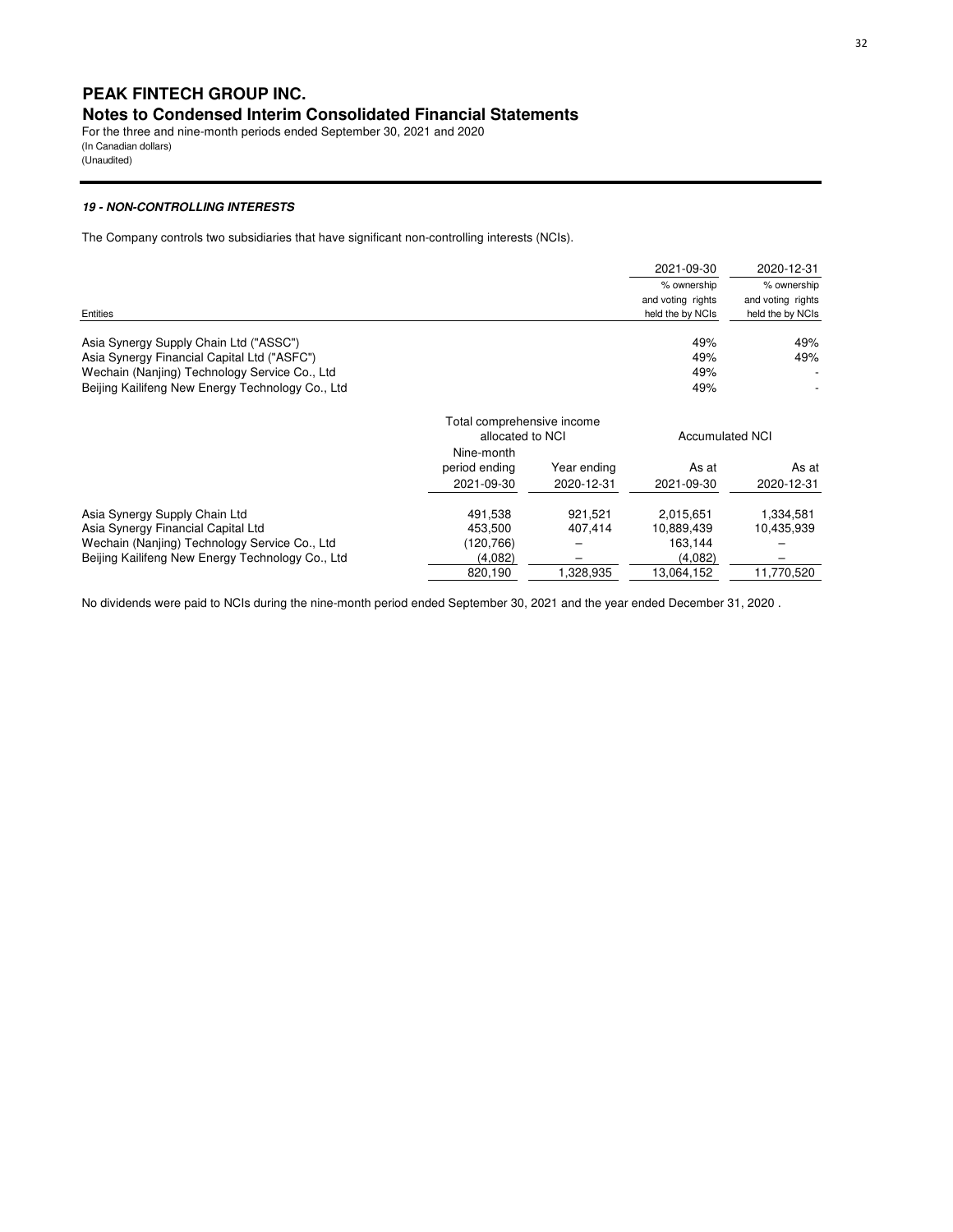# **PEAK FINTECH GROUP INC.**

# **Notes to Condensed Interim Consolidated Financial Statements**

For the three and nine-month periods ended September 30, 2021 and 2020 (In Canadian dollars)

(Unaudited)

## **19 - NON-CONTROLLING INTERESTS (CONTINUED)**

Summarised financial information for subsudiaries with NCIs, before intragroup eliminations are as follows:

|                                                                                                       | ASSC                        |             | <b>ASFC</b>                 |             | Wechain                     |             | Kalifeng                       |                          | Total                       |             |
|-------------------------------------------------------------------------------------------------------|-----------------------------|-------------|-----------------------------|-------------|-----------------------------|-------------|--------------------------------|--------------------------|-----------------------------|-------------|
|                                                                                                       | 2021-09-30                  | 2020-12-31  | 2021-09-30                  | 2020-12-31  | 2021-09-30                  | 2020-12-31  | 2021-09-30                     | 2020-12-31               | 2021-09-30                  | 2020-12-31  |
|                                                                                                       | \$                          | \$          | \$                          | \$          | \$                          | \$          | \$                             | \$                       |                             |             |
| <b>Current assets</b>                                                                                 | 9,177,437                   | 26,997,077  | 20,887,935                  | 18,770,871  | 589,849                     |             |                                |                          | 30,655,221                  | 45,767,948  |
| Non-current assets                                                                                    | 505                         | 853         | 4,357,714                   | 4,360,915   | 130,372                     |             |                                |                          | 4,488,591                   | 4,361,768   |
| <b>Total assets</b>                                                                                   | 9,177,942                   | 26,997,930  | 25,245,649                  | 23,131,786  | 720,221                     | ÷           |                                | $\overline{\phantom{a}}$ | 35,143,812                  | 50,129,716  |
| <b>Current liabilities</b>                                                                            | 4,933,740                   | 24,274,295  | 2,435,670                   | 1,689,668   | 342,010                     |             | 8,340                          |                          | 7,719,759                   | 25,963,963  |
| Non-current liabilities                                                                               | $\overline{a}$              |             | 166,835                     | 144,283     | 53,503                      |             |                                |                          | 220,339                     | 144,283     |
| <b>Total liabilities</b>                                                                              | 4,933,740                   | 24,274,295  | 2,602,505                   | 1,833,951   | 395,513                     |             | 8,340                          | $\overline{a}$           | 7,940,098                   | 26,108,246  |
| Equity attributable to owners of the parent                                                           | 2,097,923                   | 1,389,054   | 11,333,906                  | 10,861,896  | 169,805                     |             | (4, 249)                       |                          | 13,597,385                  | 12,250,950  |
| Non-controlling interests                                                                             | 2,015,651                   | 1,334,581   | 10,889,439                  | 10,435,939  | 163,144                     |             | (4,082)                        |                          | 13,064,152                  | 11,770,520  |
|                                                                                                       | ASSC                        |             | <b>ASFC</b>                 |             | Wechain                     |             | Kalifeng                       |                          | Total                       |             |
|                                                                                                       | Nine-month<br>period ending | Year ending | Nine-month<br>period ending | Year ending | Nine-month<br>period ending | Year ending | Nine-month<br>period<br>ending | Year ending              | Nine-month<br>period ending | Year ending |
|                                                                                                       | 2021-09-30                  | 2020-12-31  | 2021-09-30                  | 2020-12-31  | 2021-09-30                  | 2020-12-31  | 2021-09-30                     | 2020-12-31               | 2021-09-30                  | 2020-12-31  |
|                                                                                                       | \$                          | \$          | \$                          | \$          | \$                          | \$          | \$                             | \$                       | \$                          | \$          |
| Revenue                                                                                               | 20,968,703                  | 38,409,836  | 1,954,642                   | 2,446,058   |                             |             |                                |                          | 22,923,345                  | 40,855,894  |
| Profit for the year attributable to owners of<br>the parent                                           | 507,742                     | 958,850     | 517,286                     | 189,077     | (124, 313)                  |             | (4,249)                        |                          | 896,467                     | 1,147,926   |
| Profit for the year attributable to NCIs                                                              | 487,831                     | 921,248     | 497,000                     | 181,662     | (119, 438)                  |             | (4,082)                        |                          | 861,311                     | 1,102,910   |
| Profit for the year                                                                                   | 995,573                     | 1,880,097   | 1,014,286                   | 370,739     | (243, 751)                  |             | (8, 331)                       |                          | 1,757,778                   | 2,250,836   |
| Other comprehensive income ("OCI") for<br>the year<br>OCI attributable to the owners of the<br>parent | 3,858                       | 285         | (45, 276)                   | 234,967     | (1, 382)                    |             |                                |                          | (42, 799)                   | 235,251     |
| OCI attributable to NCIs                                                                              | 3,707                       | 273         | (43,500)                    | 225,752     | (1,328)                     |             |                                |                          | (41, 121)                   | 226,026     |
| OCI for the year                                                                                      | 7,565                       | 558         | (88, 776)                   | 460,719     | (2,710)                     |             | ۰                              |                          | (83,920)                    | 461,277     |
|                                                                                                       |                             |             |                             |             |                             |             |                                |                          |                             |             |
| Total comprehensive income for the year<br>attributable to the owners of the parent                   | 511,601                     | 959,134     | 472,010                     | 424,043     | (125, 695)                  |             | (4,249)                        |                          | 853,667                     | 1,383,178   |
| Total comprehensive income for the year<br>attributable to NCIs                                       | 491,538                     | 921,521     | 453,500                     | 407,414     | (120, 766)                  |             | (4,082)                        |                          | 820,190                     | 1,328,935   |
| Total comprehensive income for the                                                                    | 1,003,139                   | 1,880,655   | 925,510                     | 831,458     | (246, 461)                  | L,          | (8, 331)                       |                          | 1,673,857                   | 2,712,113   |
| year                                                                                                  |                             |             |                             |             |                             |             |                                |                          |                             |             |
| Net cash used in operating activities                                                                 | 1,489,543                   | (1,284,050) | (1,424,832)                 | 461,254     | (142, 353)                  |             | 8                              |                          | (77, 634)                   | (822, 796)  |
| Net cash used in investing activities                                                                 | (2)                         | 466,250     | (3,035)                     | 15,935      | (141, 532)                  |             |                                |                          | (144, 569)                  | 482,185     |
| Net cash from financing activities                                                                    | (1,355,533)                 | 743,189     | 118,304                     | 227,582     | 256,409                     |             |                                |                          | (980, 820)                  | 970,771     |
| Foreign exchange differences                                                                          | 36,123                      | 4,693       | 254,608                     | 927,798     | (4,940)                     |             | (8)                            |                          | 285,783                     | 932,491     |
| Net cash (outflow) inflow for the year                                                                | 170,131                     | (69, 918)   | (1,054,955)                 | 1,632,569   | (32, 416)                   |             |                                |                          | (917, 240)                  | 1,562,651   |